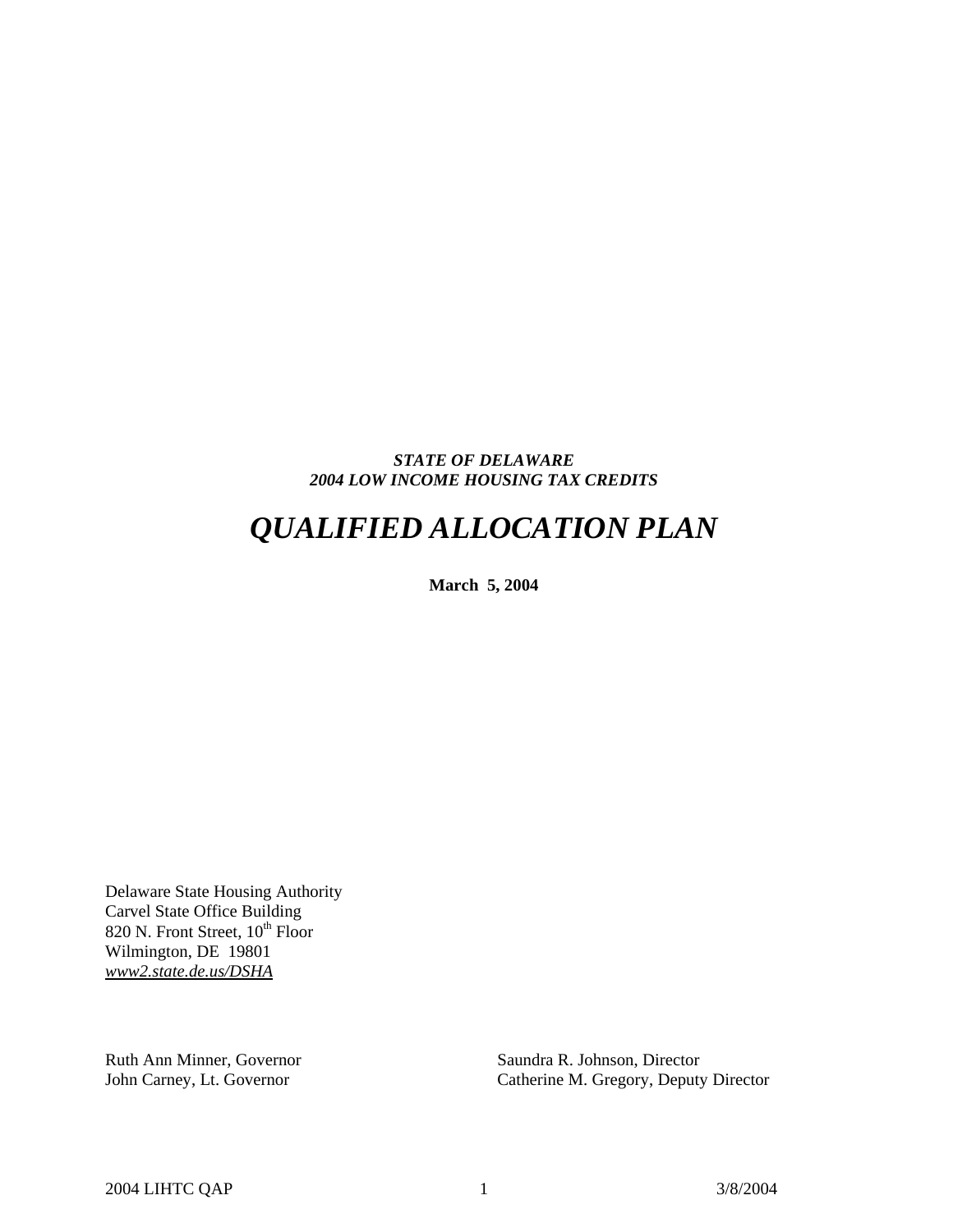# **CONTENTS**

| <b>INTRODUCTION</b>                                                                                                                                                                                                                                                                                                                                      | Page No.<br>4 |
|----------------------------------------------------------------------------------------------------------------------------------------------------------------------------------------------------------------------------------------------------------------------------------------------------------------------------------------------------------|---------------|
| DESCRIPTION OF HOUSING NEEDS AND PRIORITIES                                                                                                                                                                                                                                                                                                              | 9             |
| TAX CREDIT RESERVATIONS AND POOLS<br>Geographic Reservations<br>Non-Profit Pool<br>New Castle County Pool<br>Kent & Sussex County Pool<br><b>Rural Set-Aside</b><br><b>Preservation Expiration Pool</b>                                                                                                                                                  | 16            |
| <b>DEFINITIONS</b>                                                                                                                                                                                                                                                                                                                                       | 19            |
| THRESHOLD REQUIREMENTS                                                                                                                                                                                                                                                                                                                                   | 26            |
| IRS THRESHOLD REQUIREMENTS<br>Minimum Set-Aside<br><b>Rent Restrictions</b><br><b>Occupancy Assumptions</b><br><b>Square Footage</b><br>Building and/or Housing Codes                                                                                                                                                                                    | 26            |
| DSHA THRESHOLD REQUIREMENTS<br>Livable Delaware<br>Fair Housing and Civil Rights<br>Minimum Family Size Requirements<br>Minimum Square Footage Requirements<br>Market Study<br>Local and Community Notice<br>Development Team<br><b>Site Control</b><br>Local Zoning/Planning Approvals<br><b>Financial Feasibility</b><br>Displacement<br>IRS Form 8821 | 27            |
| <b>RANKINGS AND POINTS</b>                                                                                                                                                                                                                                                                                                                               | 32            |
| <b>TIEBREAKERS</b>                                                                                                                                                                                                                                                                                                                                       | 41            |
| <b>APPLICATION PROCESS</b><br>Freedom of Information Act                                                                                                                                                                                                                                                                                                 | 42<br>43      |
| <b>REVIEW and SELECTION PROCESS</b>                                                                                                                                                                                                                                                                                                                      | 44            |
| <b>FORWARD RESERVATIONS</b>                                                                                                                                                                                                                                                                                                                              | 46            |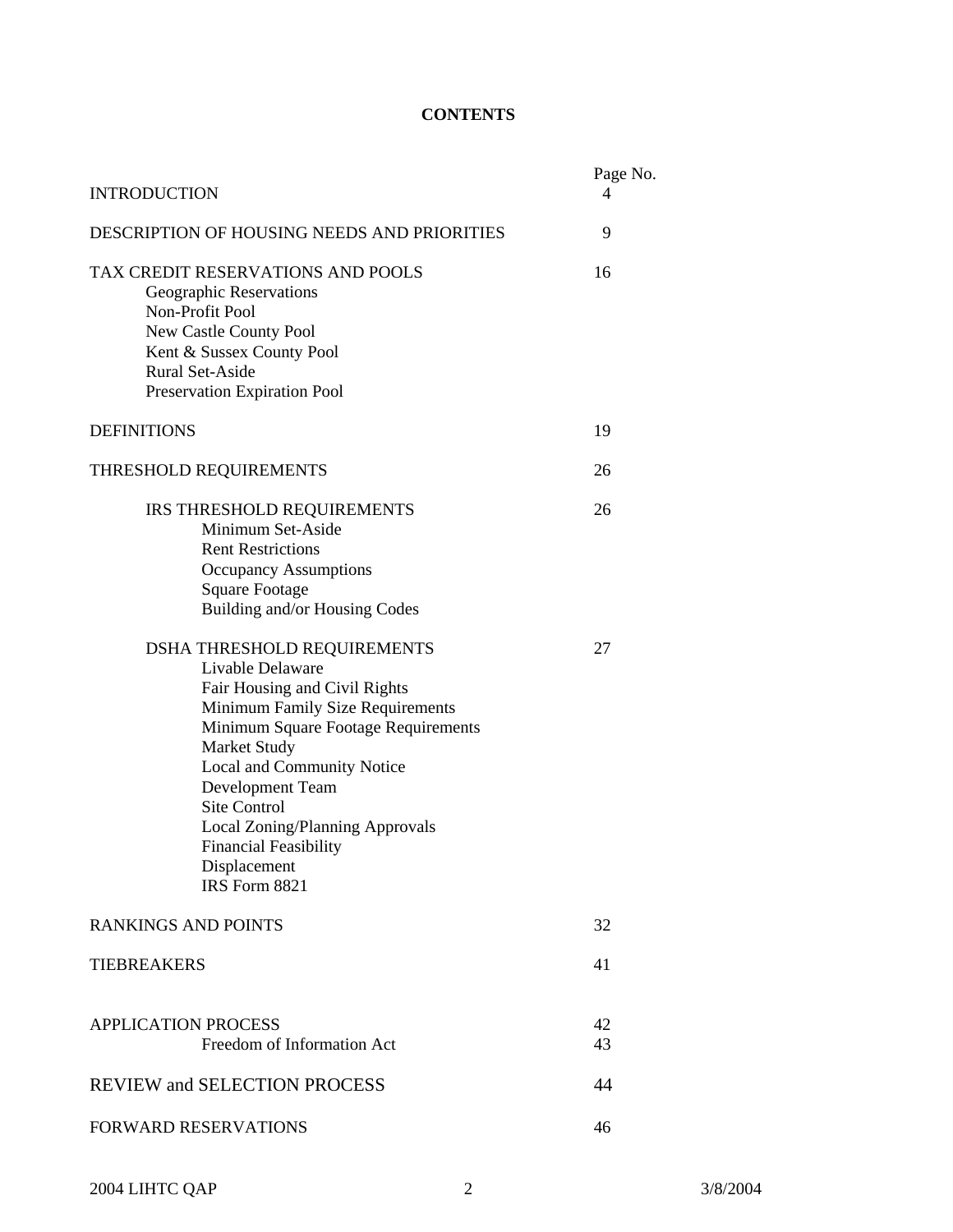| PLACED-IN-SERVICE                      | 47  |
|----------------------------------------|-----|
| COMPLIANCE MONITORING                  | 50  |
| PROGRAM APPROVAL                       | 57  |
| DSHA POLICY ON CIVIL RIGHTS COMPLIANCE | 58. |
| <b>VOLUME CAP CREDITS</b>              | 59  |
| FEES AND PROCESSING                    | 60  |

Appendix:

# QUALIFIED ALLOCATION PLAN ATTACHMENTS

| -1. |  | General Underwriting Criteria |  |
|-----|--|-------------------------------|--|
|-----|--|-------------------------------|--|

- 2. Difficult Development Areas
- 3. Qualified Census Tracts
- 4. Eligible Basis Limits
- 5. Livable Delaware Maps and Strategy Areas
- 6. Application Checklist
- 7. Market Study Requirements Checklist
- 8. Contacts for Civic Associations
- 9. Sample Notice (Community Notification)
- 10. Minimum Construction/Rehabilitation Standards

# LIHTC APPLICATION

Part I B Tax Credit Allocation Part II B Application on Development Description Part III B Qualifications of Applicant Income Limits and Rents Management Agent Qualifications Affirmative Fair Housing Marketing Plan Real Estate Owned/Developed Schedule Developer's Previous Performance Form within Delaware Developer's Previous Performance Form outside Delaware IRS Form 8821 Blank Points Worksheet Application Package Supplement B Housing Development Fund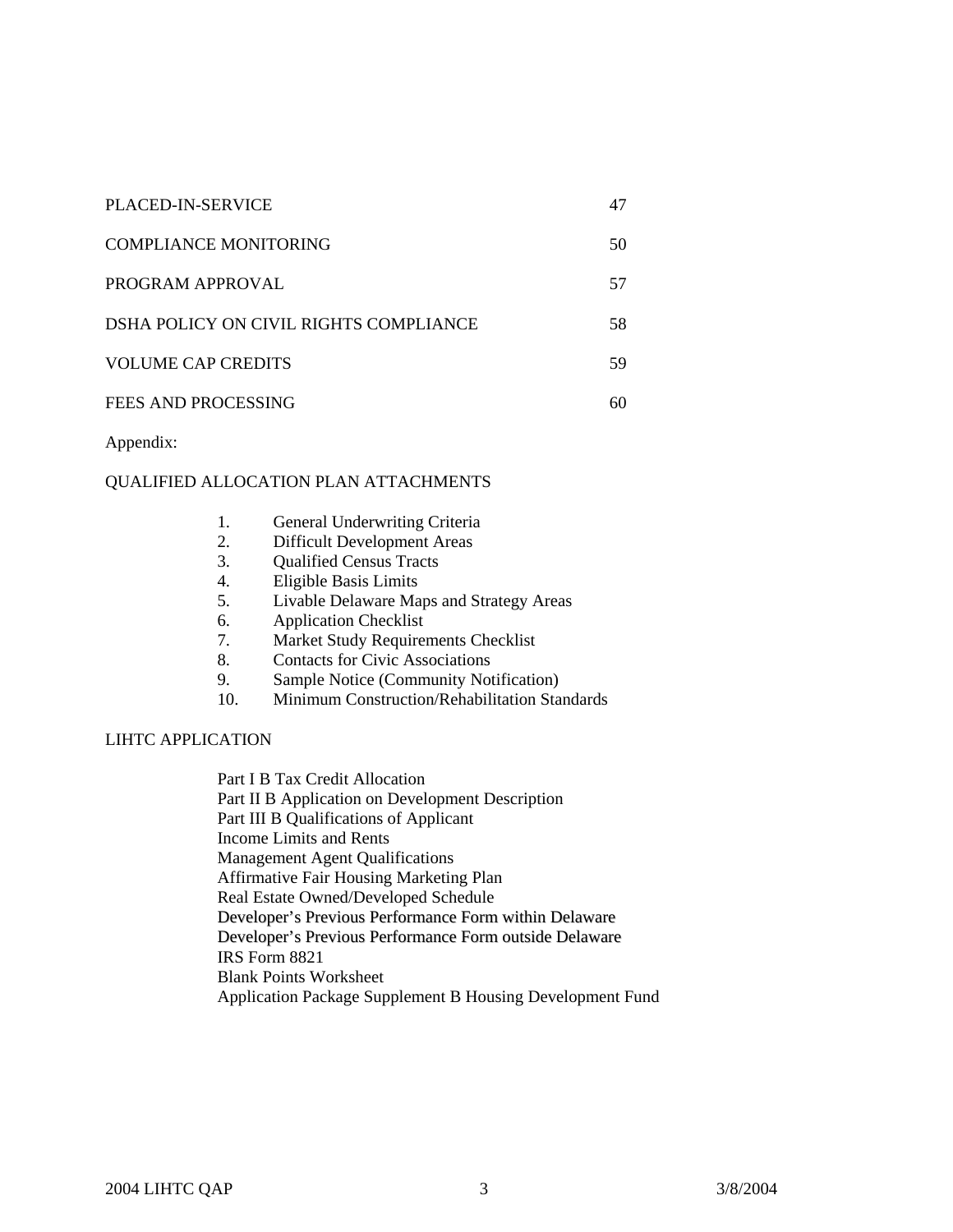# *LOW INCOME HOUSING TAX CREDIT PROGRAM QUALIFIED ALLOCATION PLAN*

# **Introduction**

The Federal Low Income Housing Tax Credit program was established by Section 252 of the Tax Reform Act of 1986 and was codified as Section 42 of the Internal Revenue Code of 1986 as amended (IRC). The Revenue Reconciliation Act of 1989 amended IRC Section 42 by adding Section 42(m) that requires allocating agencies to allocate low-income housing tax credits pursuant to a Qualified Allocation Plan (QAP). The Delaware State Housing Authority (DSHA) is the allocating agency for the State of Delaware. The following Qualified Allocation Plan represents the standards and procedures used by DSHA to perform its allocation and monitoring responsibilities.

# Section 42(m) of the IRC states:

For purposes of this paragraph, the term "Qualified Allocation Plan" means any plan:

- i) Which sets forth selection criteria to be used to determine housing priorities of the housing credit agency that is appropriate to local conditions,
- ii) Which also gives preference in allocating housing credit dollar amounts among selected projects to:
	- a) Projects serving the lowest income tenants
	- b) Projects obligated to serve qualified tenants for the longest periods, and
	- c) Projects, which are, located in qualified census tracts…and the development of which contributes to a concerted community revitalization plan.

iii) Which provides a procedure that the Agency (or an agent or other private contractor of such agency) will follow in monitoring for non-compliance with the provisions of this section and in notifying the Internal Revenue Service of noncompliance with the provisions of this section which such agency becomes aware of and in monitoring for noncompliance with habitability standards through regular site visits.

Certain Selection Criteria must be used: The selection criteria set forth in a qualified allocation plan must include:

- i. Project location
- ii. Housing needs characteristics
- iii. Project characteristics, including whether the project includes the use of existing housing as part of a community revitalization plan
- iv. Sponsor characteristics
- v. Tenant populations with special needs housing

# 2004 LIHTC QAP 4 3/8/2004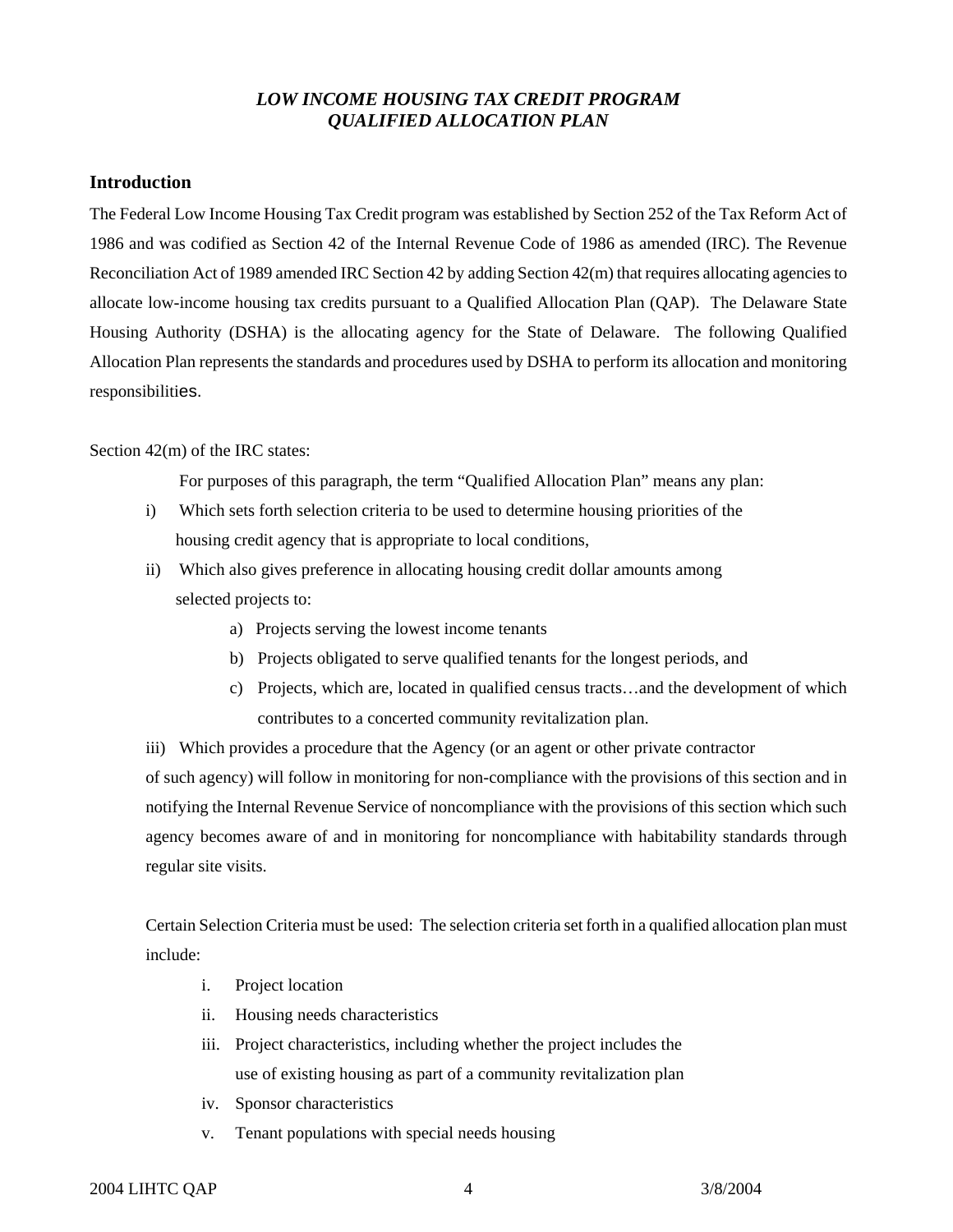- vi. Public housing waiting lists
- vii. Tenant populations of individuals with children
- viii. Projects intended for eventual tenant ownership

The Low Income Housing Tax Credit (LIHTC) may be claimed annually for ten (10) years by owners of, or investors in, qualified low-income rental housing. The maximum amount of annual Credit is based on the cost of development, the number of qualified low-income units, the Credit percentage rate, and the amount needed to make the development viable. The annual Credit amount is determined at the time of final allocation and remains constant for the entire ten-year period. Cost of development is defined generally as the depreciable basis of the property. This includes "soft" costs such as engineering studies, architectural specifications, fees connected with construction financing, relocation expenses, construction period interest, performance bonds and general contractor fees as determined by the cost certification and certified by applicant's certified public accountant in accordance with Section 42. Land is not a depreciable item under Section 42 and therefore the cost of land acquisition or imputed value of the land is excluded from the cost of development. Other non-depreciable items include escrows, reserves, marketing expenses, and permanent loan fees.

Eligible developments include new construction, substantial rehabilitation and acquisition if substantial rehabilitation is being done. Maximum credit percentages for qualifying costs in an eligible development are calculated monthly based on the applicable rate issued by the Treasury Department. The intent of the federal government is that the present value of the Credit shall be 70% of qualified new construction and substantial rehabilitation costs that are not federally subsidized, while the present value of the Credit for Acquisition costs or costs that are financed from federal funds at a below market interest rate shall be 30%.

DSHA will underwrite and allocate credits based on the applicable rate issued by the Treasury Department one (1) month prior to application submission and will utilize an equity factor dictated by market conditions. The equity factor will be listed in the application.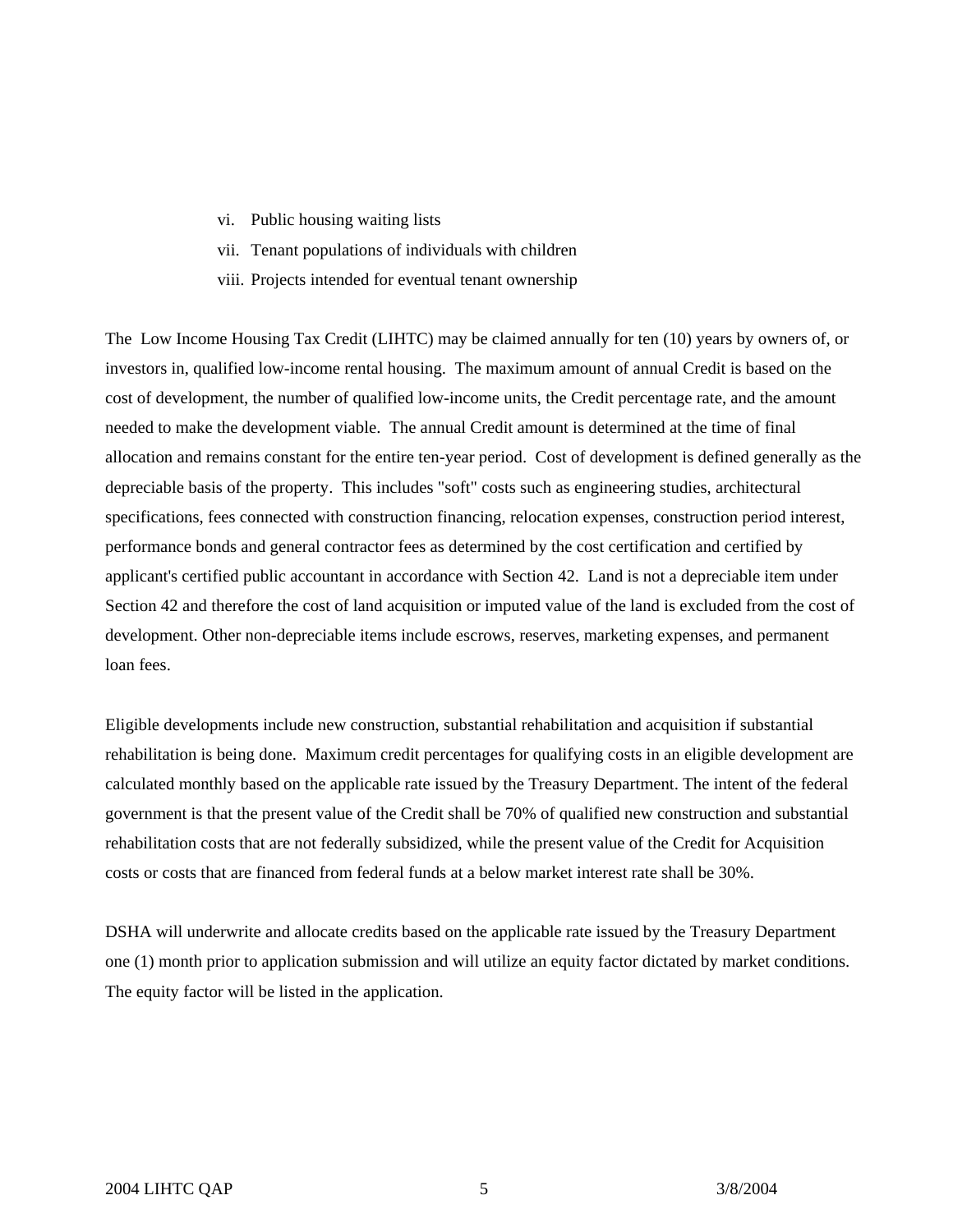The following summarizes eligible development categories and indicates maximum annual credit percentage rates:

#### Maximum Annual Credit

Percentage Rate

70% present value

New construction or substantial rehabilitation of existing housing-Credit is based on qualified development costs excluding land, acquisition costs and other non-depreciable costs as defined under Section 42 of the IRC. Qualified expenditures for substantial rehabilitation must be the greater of \$3,000 of qualified basis per lowincome unit or 10% of unadjusted basis. DSHA has further defined substantial rehabilitation in the definition section of the QAP, and DSHA reserves the right to further adjust the minimum substantial rehabilitation requirement.

New construction or substantial rehabilitation of existing housing receiving a federal subsidy - A federal subsidy includes a tax-exempt obligation or loan funded in whole or part with federal funds where the interest rate on the loan is less than prevailing Treasury interest rates. Example: RHS Section 515 developments or Rental Rehabilitation developments. For purposes of the Credit program, a Community Development Block Grant (CDBG) loan is not considered to be a federal subsidy and is eligible for the 70% present value Credit percentage rate. Also, developments receiving a loan under the HOME program are eligible for the 70% present value Credit as long as at least 40% of the units in each building serve families at or below 50% of median gross income.

Pursuant to IRC Section  $42(d)(5)(c)$ , in the case of any building located in a qualified census tract or difficult development area, the eligible basis of such building shall be 130% of such basis. Buildings receiving assistance under the HOME Investment Partnership Act are not eligible for such 130% basis if HOME Program funds are loaned in whole or in part if an interest rate payable on such loan is less than the Applicable Federal Rate (AFR) in effect as of the date on which the loan was made.

#### 30% present value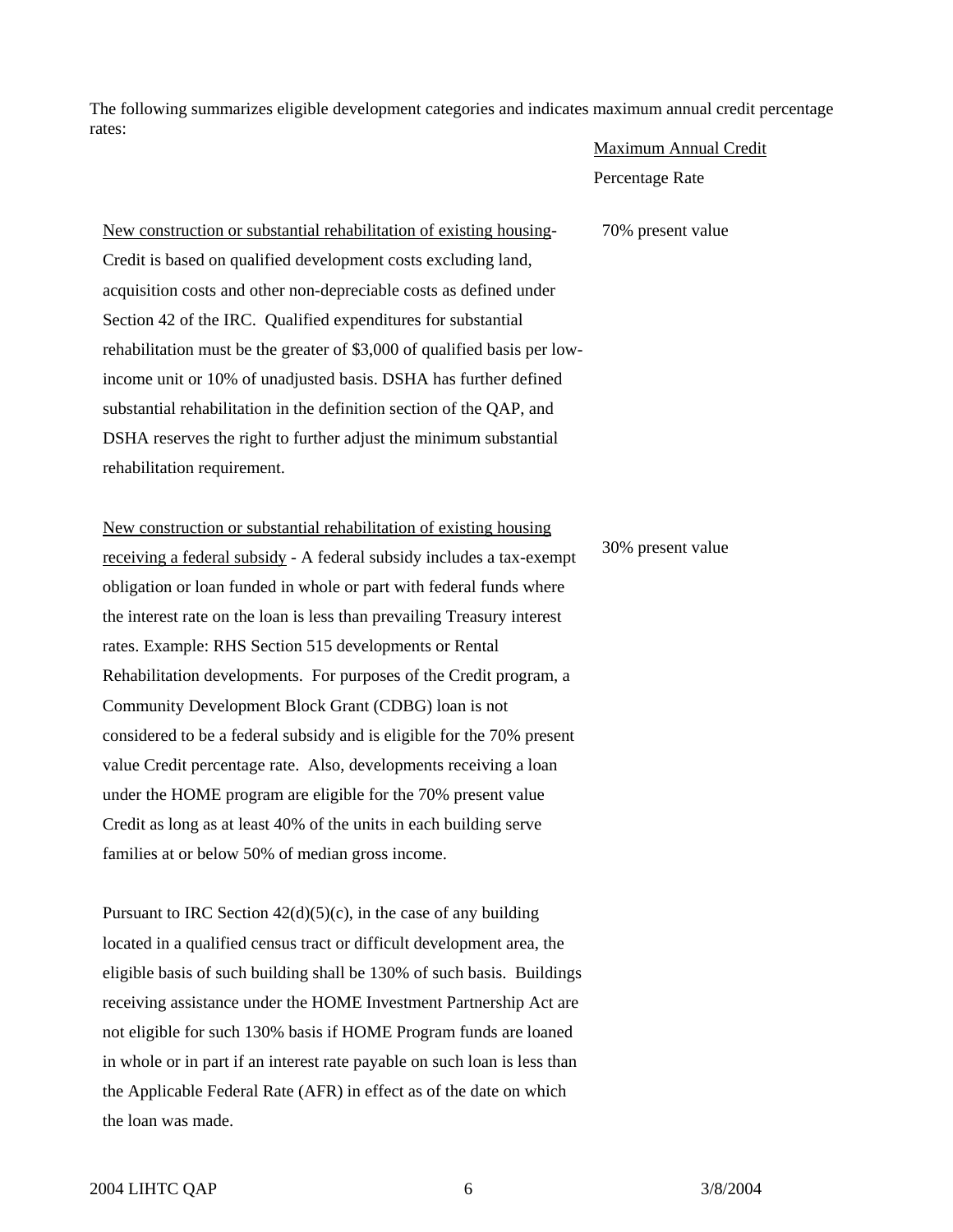Acquisition cost of existing housing - Basis of Credit is on the cost of acquisition minus land value. The 30% present value Credit for acquisition of an existing building can only be claimed if at least minimum required substantial rehabilitation (greater of \$3,000 per low-income unit or 10% of unadjusted basis) is being done at the same time. DSHA has further defined substantial rehabilitation in the definition section of this QAP, and DSHA reserves the right to further adjust the minimum substantial rehabilitation requirement. Developments are eligible for 30% present value Credit only if the date of acquisition is 10 years or more after the later of the date the building was last placed in service or the date of the most recent nonqualified substantial improvements were made (may be waived for troubled federally-assisted developments). 30% present value

An owner or investor may begin to claim the Credit in either the year the development is placed in service or the following year. A building is considered to be Placed In Service (PIS) when the first unit in the building is ready for occupancy. The Credit is a dollar for dollar tax reduction of an individual investor/owner's active income, up to the \$25,000 maximum deduction of real estate activity losses. Credits can be used without limit to reduce taxes on passive income from rental property, which includes cash flow income and capital gains on a sale. Corporate investors, except for Sub-Chapter S corporations and those that provide personal services, are not subject to the passive loss limitations or the limits on utilization of the Credit.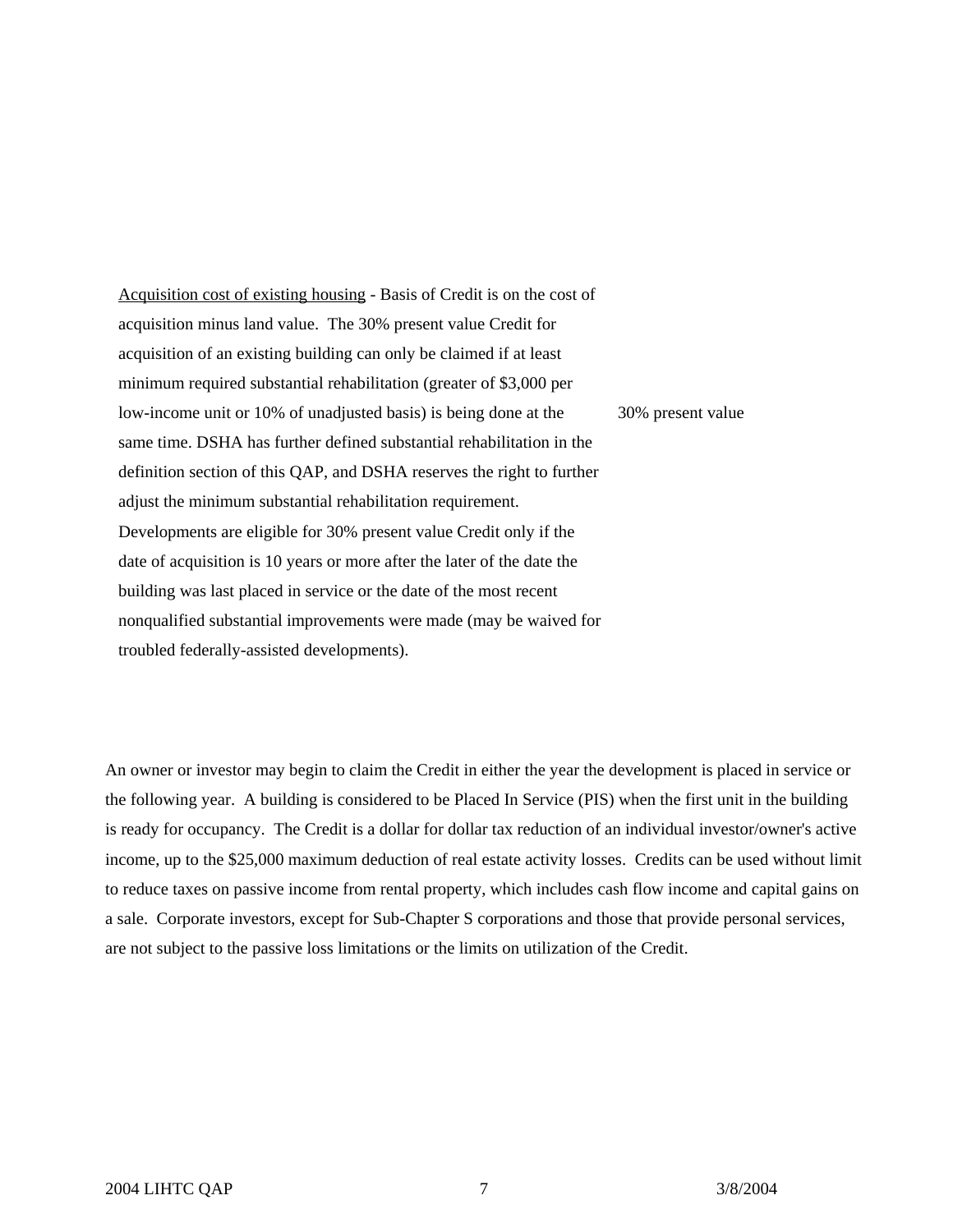Taxpayers must report annually to the Treasury Department the date the building was placed in service, the qualified basis (eligible costs of development multiplied by percentage of the development that has qualified low-income units), the Credit percentage permitted to be taken into account by DSHA, and other related information required by the Treasury Department. The taxpayer must certify that the development has complied with the minimum eligibility requirements for low-income units for the entire year. This reporting information is due to the Treasury Department on the same day as the federal tax returns are due; beginning with the end of the first tax year the Credit was claimed.

If a development fails to meet the minimum eligibility requirements at any time during the compliance period, the "accelerated" Credit amount, plus interest, may be subject to recapture by the IRS. The federal government considers the Credit a 15-year benefit accelerated to ten (10) years. Therefore, the accelerated Credit amount is the difference between the aggregate amount of Credit claimed and the aggregate amount of Credit that would have been available if the Credit was spread over the entire 15-year period.

Early disposition of a building is a recapture event unless the owner posts a satisfactory bond with the IRS and it is reasonably expected that the building will continue to be operated as a qualified low-income building for the remainder of the compliance period.

The Low Income Housing Tax Credit Program is complex and evolving. For example, changes in the program adopted by Congress in 1989, 1990, 1993 and 2000 require careful review by persons who have extensive experience and expertise with this program and it requirements. The explanation contained in this QAP is qualified in its entirety, as it is only a summary of the LIHTC program and should not in any way be relied upon as legal advice. To that end, it is strongly recommended that project sponsors interested in applying for a Tax Credit allocation contact their tax accountant and attorney to review this program, the Internal

Revenue Code (IRC) and IRS Regulations, IRS rulings, IRS guidance and any other pertinent information before pursuing the program.

As rules and regulations continue to be issued by the U.S. Department of Treasury for all facets of the Low Income Housing Tax Credit Program, Tax Credit reservations and allocations will be made by DSHA based on existing regulations. Any changes of rules and requirements, must be met by the owner/investor(s) in order for them to continue receiving the Tax Credit. Regulations, rulings, Revenue Procedures and Technical Advice Memoranda (TAMs) are regularly issued by the IRS. It is the sponsor's obligation to understand and comply with the rules.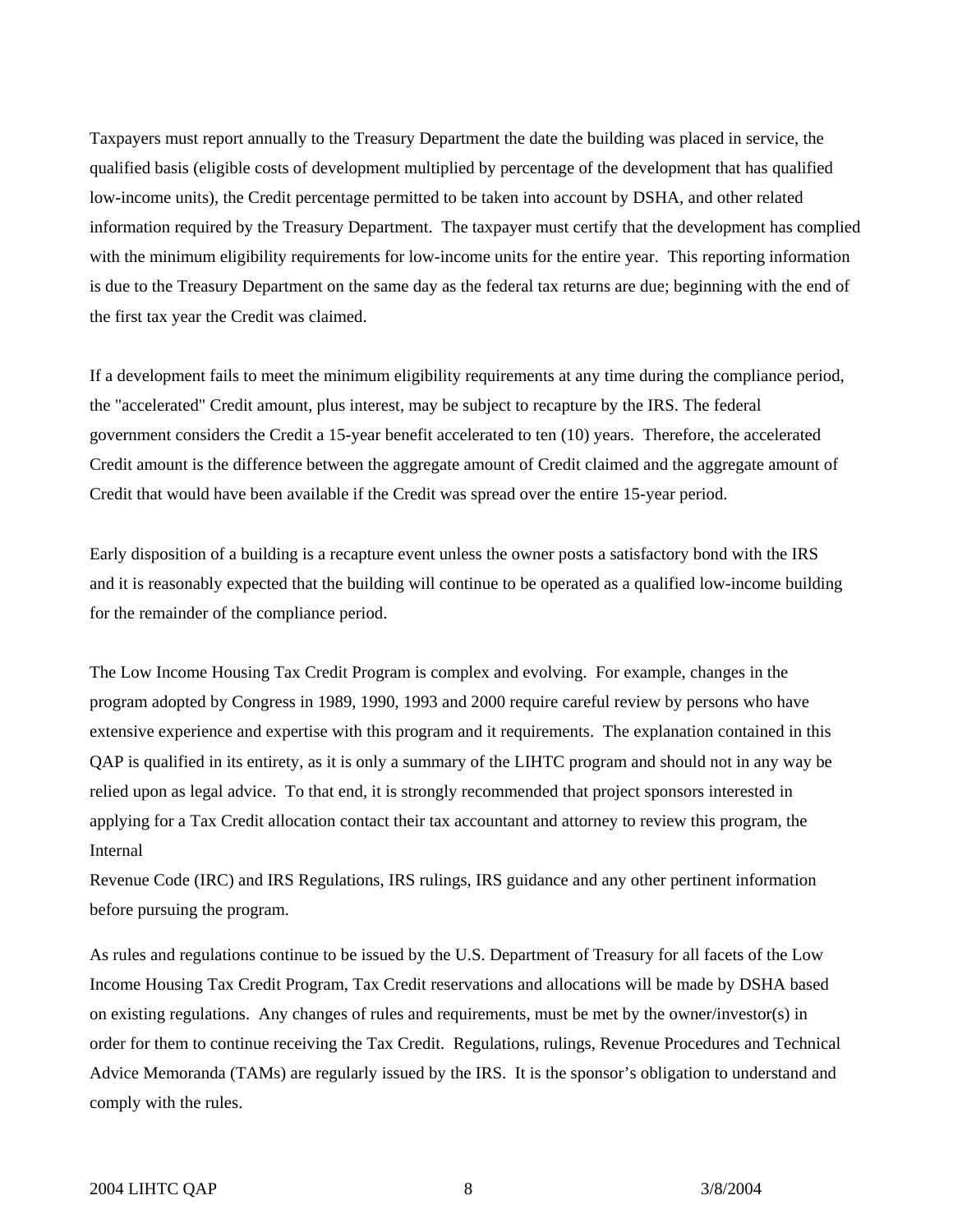# **DESCRIPTION OF HOUSING NEEDS AND PRIORITIES - 2003**

In February 2003, Mullin & Lonergan Associates, Inc. out of Pittsburgh, Pennsylvania completed a five-year statewide housing needs assessment for DSHA. As a result, DSHA will be able to better direct its resources towards meeting those identified needs. The following is an overview of the needs as they relate to renter households.

# *Existing Households*

In summary, the greatest need for affordable housing still remains in the existing housing stock. The need exists in three areas: substandard housing; "At-Risk" households living in precarious circumstances; and, potential affordable housing units lost to conversion.

- 1. At least 13,183 units, or 3.8 percent of the State's total housing inventory, are in need of substantial rehabilitation. Of this number, 5,693 are rental units or 6.8 percent of the State's total rental inventory. 2,564 of these units are assisted units located in rental communities, and the remaining 3,129 are market/non-subsidized units located in rental communities, single-family units or manufactured homes.
- 2. 18,150 renter households earn less than \$20,000 annual income and pay more than 30 percent of their income toward housing expenses. These precarious socioeconomic conditions place households "At-Risk" one paycheck away from homelessness. These households need either one-time rental assistance or assistance through a rent subsidy to make that existing unit more affordable. A small percentage of the "At-Risk" population can be assisted through new construction – which will be explained in more detail in the next section.
- 3. There are 1,963 assisted rental units that could be lost due to conversion to market rate housing by 2007 as a result of expiration of affordability restrictions, non-renewal of a Section 8 subsidy, or an owner's election to prepay a mortgage. Of the potential 1,963 units, 419 units are family units developed with Federal low income housing tax credits, 1,237 units are family Section 8 project-based, and 307 units are elderly Section 8 project-based. It is estimated, however, that of the total 1,963 units eligible to convert, slightly less than ten percent, or 187 units, eligible to convert actually will convert.

The following table presents the needs of existing households for the next five years by geographic area.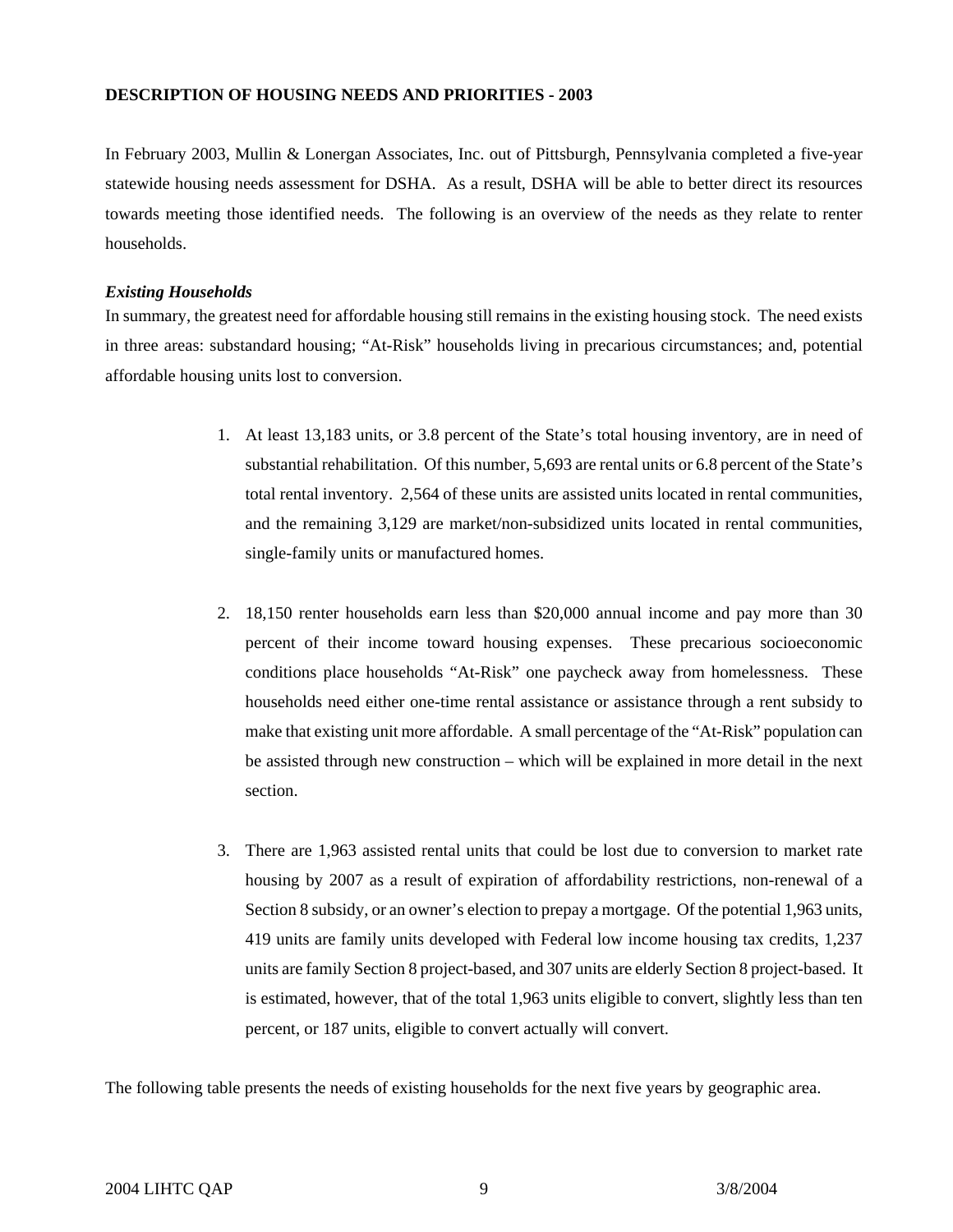|                      | <b>Potential Units</b><br>Lost to<br><b>Conversion</b> | Market/Non-<br>subsidized Units<br>In Need of<br><b>Rehabilitation</b> | <b>Assisted Units in</b><br>Need of<br><b>Rehabilitation</b> | <b>Total</b> |
|----------------------|--------------------------------------------------------|------------------------------------------------------------------------|--------------------------------------------------------------|--------------|
| New Castle County    | 100                                                    | 1,812                                                                  | 190                                                          | 2,102        |
| City of Wilmington   | 87                                                     | 916                                                                    | 470                                                          | 1,473        |
| City of Newark       | $\theta$                                               | 86                                                                     | 120                                                          | 206          |
| Kent County          | $\Omega$                                               | 579                                                                    | 88                                                           | 667          |
| City of Dover        | $\theta$                                               | 46                                                                     | $\Omega$                                                     | 46           |
| <b>Sussex County</b> | $\theta$                                               | 1,019                                                                  | 294                                                          | 1,313        |
| Town of Georgetown   | $\Omega$                                               | 58                                                                     | 15                                                           | 73           |
| Total                | 187                                                    | 3,129                                                                  | 2,564                                                        | 5,880        |

# **Preservation/Rehabilitation Demand 2003-2007**

Source: Mullin & Lonergan Associates, Inc. (M&L)

Note: The number of market/non-subsidized is impacted by the number of assisted units in need of rehab. The assisted total was derived by multiplying assisted units > 20 years old by 50 percent. The market total was derived by deducting the assisted number from the M&L total rental estimated substandard housing units.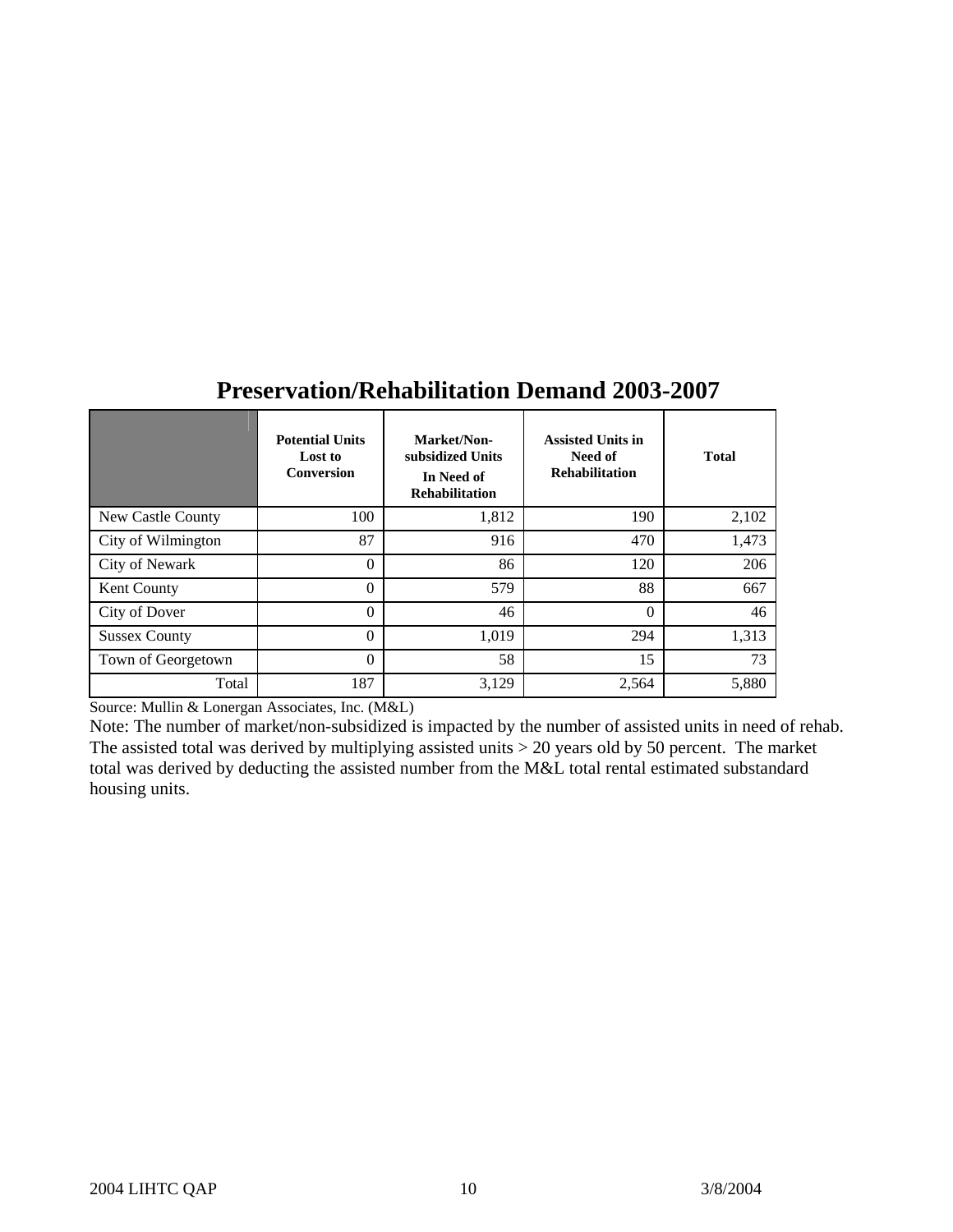# *New Construction*

The other rental housing need is for additional rental units either to accommodate new household growth or to relieve the conditions of "At-Risk" renter households who are cost-burdened and residing in overcrowded and/or substandard units. Over the next five years, 2,985 units are needed either through new construction or the substantial rehabilitation of vacant dilapidated buildings: an average of approximately 600 units a year. Some important findings regarding the need for new rental units, and the table presenting the needs in detail, are as follows:

- a. Most of this need, 1,835 units, is for extremely low-income households, for whom it is impossible to assist without a subsidy.
- b. Approximately 450 units are for the elderly age 55 and over, of which 205 are for the extremely low-income households.
- c. 1,290 units are projected based upon existing households considered to be "At-Risk" and currently residing in an overcrowded or substandard unit.
- d. When looking at all income ranges for new demand, the greatest need is in New Castle County with 1,392 units, followed by Sussex County at 892 units, and Kent County with 721.
- e. When looking at the income ranges that are most likely to be served with the LIHTC program, 31-50 percent and 51-60 percent of area median income, the demand is much lower with only 885 units of rental housing needed. From this perspective, the need is greatest in Kent County and Sussex County with 360 and 325 units, respectively.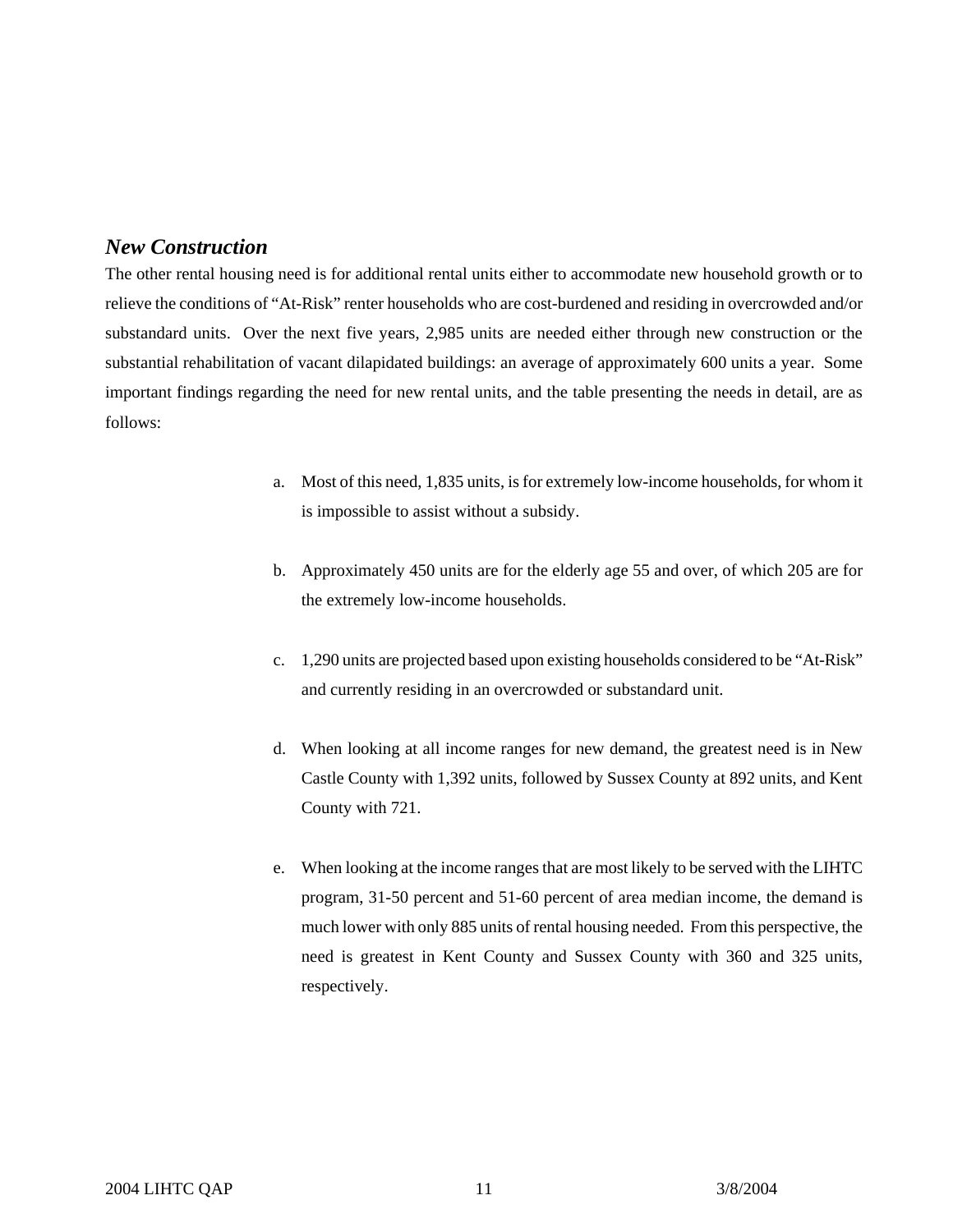|                       |                         | <b>Extremely Low</b><br>$(0-30\%)$      |                                   |                         | <b>Very Low</b><br>$(31-50\%)$          |                                    | <b>LIHTC</b><br>$(51-60\%)$ |                                         | <b>Other Low</b><br>$(61-80\%)$   |                         |                                         |                                     |              |
|-----------------------|-------------------------|-----------------------------------------|-----------------------------------|-------------------------|-----------------------------------------|------------------------------------|-----------------------------|-----------------------------------------|-----------------------------------|-------------------------|-----------------------------------------|-------------------------------------|--------------|
|                       | General<br>Age<br>15-54 | <b>Elderly</b><br>Age 55<br>and<br>over | <b>Existing</b><br>$A_t$<br>Risk" | General<br>Age<br>15-54 | <b>Elderly</b><br>Age 55<br>and<br>over | <b>Existing</b><br>$"At-$<br>Risk" | General<br>Age<br>$15 - 54$ | <b>Elderly</b><br>Age 55<br>and<br>over | <b>Existing</b><br>$A_t$<br>Risk" | General<br>Age<br>15-54 | <b>Elderly</b><br>Age 55<br>and<br>over | <b>Existing</b><br>$44t -$<br>Risk" | <b>Total</b> |
| New Castle<br>County  | $\overline{0}$          | $\Omega$                                | 441                               | 135                     | $\overline{0}$                          | $\rm N/A$                          | $\mathbf{0}$                | $\overline{0}$                          | $\rm N/A$                         | $\Omega$                | $\Omega$                                | $\rm N/A$                           | 576          |
| City of<br>Wilmington | $\overline{0}$          | $\overline{0}$                          | 335                               | $\mathbf{0}$            | $\overline{0}$                          | $\rm N/A$                          | $\overline{0}$              | $\Omega$                                | $\rm N/A$                         | $\overline{0}$          | 10                                      | N/A                                 | 345          |
| City of Newark        | 60                      | 70                                      | 86                                | $\theta$                | 30                                      | $\rm N/A$                          | 75                          | 20                                      | $\rm N/A$                         | 130                     | $\overline{0}$                          | N/A                                 | 471          |
| Kent County           | 200                     | 50                                      | 93                                | 95                      | $\overline{0}$                          | $\rm N/A$                          | 100                         | 10                                      | $\rm N/A$                         | $\overline{0}$          | $\overline{0}$                          | $\rm N/A$                           | 548          |
| City of Dover         | 25                      | $\overline{0}$                          | 53                                | 85                      | $\overline{0}$                          | $\rm N/A$                          | $\boldsymbol{0}$            | 10                                      | $\rm N/A$                         | $\overline{0}$          | $\overline{0}$                          | $\rm N/A$                           | 173          |
| Sussex<br>County      | 45                      | 70                                      | 233                               | 70                      | 110                                     | $\rm N/A$                          | 55                          | 20                                      | $\rm N/A$                         | 100                     | $\Omega$                                | N/A                                 | 703          |
| Town of<br>Georgetown | 10                      | 15                                      | 49                                | 20                      | 30                                      | $\rm N/A$                          | 15                          | 5                                       | $\rm N/A$                         | 25                      | $\Omega$                                | N/A                                 | 169          |
| Subtotal              | 340                     | 205                                     | 1,290                             | 405                     | 170                                     | N/A                                | 245                         | 65                                      | $\rm N/A$                         | 255                     | 10                                      | N/A                                 |              |
| Total                 |                         | 1,835                                   |                                   |                         | 575                                     |                                    |                             | 310                                     |                                   |                         | 265                                     |                                     | 2,985        |

# **Rental Housing Demand Based on New Growth (2003 to 2007) and Existing "At Risk" Households**

Source: Mullin & Lonergan Associates, Inc.

Note: Existing "At-Risk" takes the average percentage of overcrowded and substandard renter housing units multiplied by the number of "At-Risk" households to arrive at "At-Risk" demand.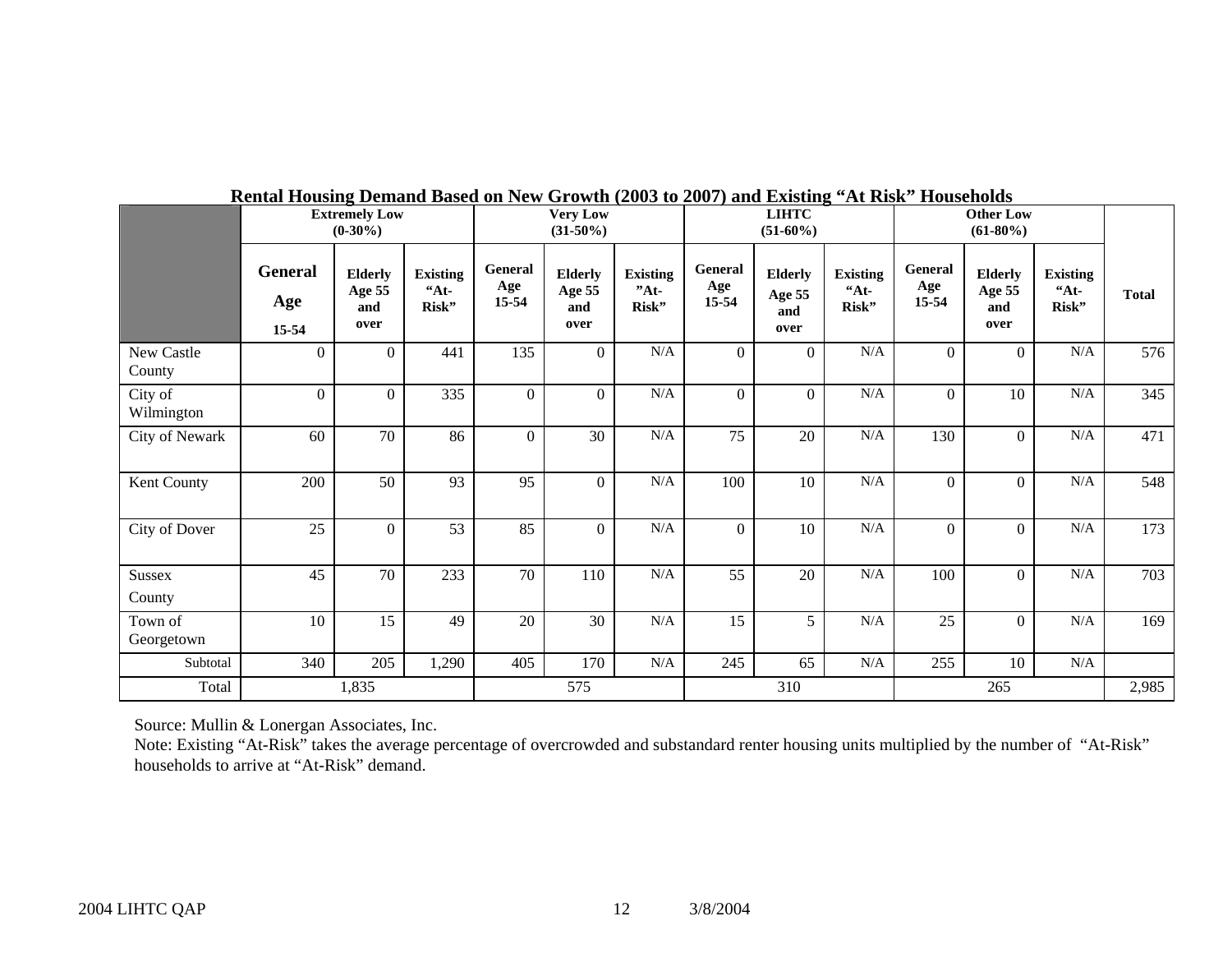# Special Populations

Housing for special populations was another need identified in this study. This includes emergency housing, supportive housing, group homes, and other housing opportunities for special need populations. The findings are as follows:

- 1. **Veterans** There is an estimated need for housing for 127 emergency beds, transitional housing beds, and supportive housing units.
- 2. **Persons with HIV/AIDS**  There is an estimated need for 200 housing units.
- 3. **Persons with Mental Illness and Developmental Disabilities**  The unmet housing need is approximately 288 individuals and 45 persons in families.
- 4. **Persons with Drug and Alcohol Addictions**  There is an estimated need for 186 beds for chronic substance abusers and a need for 46 beds for chronic substance abuser in families.
- 5. **Youth**  55 youth in foster care turn 18 each year, of which DCYF provides independent living arrangements for 18 youth.
- 6. **Prisoners**  The Re-entry Program Grant is targeting extended serves for up to 300 offenders in Delaware between 18 and 35 years old, per year to prepare for return to society and provide services after release from prison.
- 7. **Victims of Domestic Violence**  While indications are that there is a need for housing assistance, this need has not been quantified.
- 8. **Migrant and Seasonal Farm Workers** While indications are that there is a need for housing assistance, this need has not been quantified.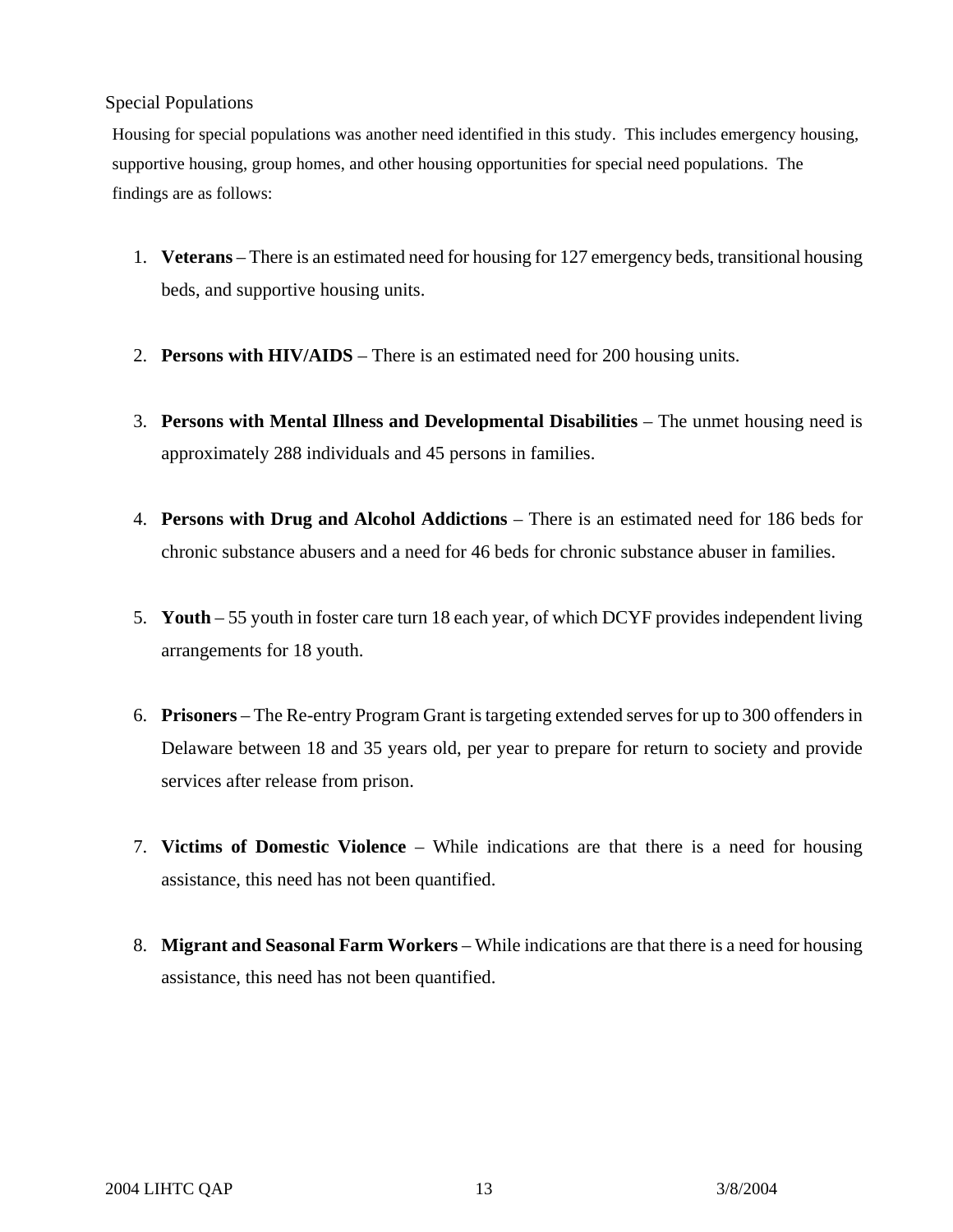# **SUMMARY**

# **Statewide**

1. Special Populations – 1,247 units of special population housing

#### **Wilmington**

- 2. Preservation Affordable 87 units
- 3. Preservation Structural 1,386 units (805 in assisted rental communities)
- 4. New Construction
	- a. Extremely Low  $(0-30\%) 335$  family units

# **New Castle County**

- 5. Preservation Affordable 100 units
- 6. Preservation Structural 2,208 units (838 in assisted rental communities)
- 7. New Construction
	- a. Extremely Low  $(0-30\%) 587$  family units, 70 elderly units
	- b. Very Low (31-50%) –135 family units, 30 elderly units
	- c. LIHTC Low  $(51-60\%)$  75 family units, 20 elderly units

# **Kent**

- 8. Preservation Structural 713 units (331 in assisted rental communities)
- 9. New Construction
	- a. Extremely Low  $(0-30\%) 371$  family units, 50 elderly units
	- b. Very Low  $(31-50\%) 180$  family units
	- c. LIHTC Low  $(51-60\%) 100$  family units, 20 elderly units

# **Sussex**

- 10. Preservation Structural 1,386 units (590 in assisted rental communities)
- 11. New Construction
	- a. Extremely Low  $(0-30\%) 337$  family units, 85 elderly units
	- b. Very Low  $(31-50\%) 90$  family units, 140 elderly units
	- c. LIHTC Low  $(51-60\%)$  70 family units, 25 elderly units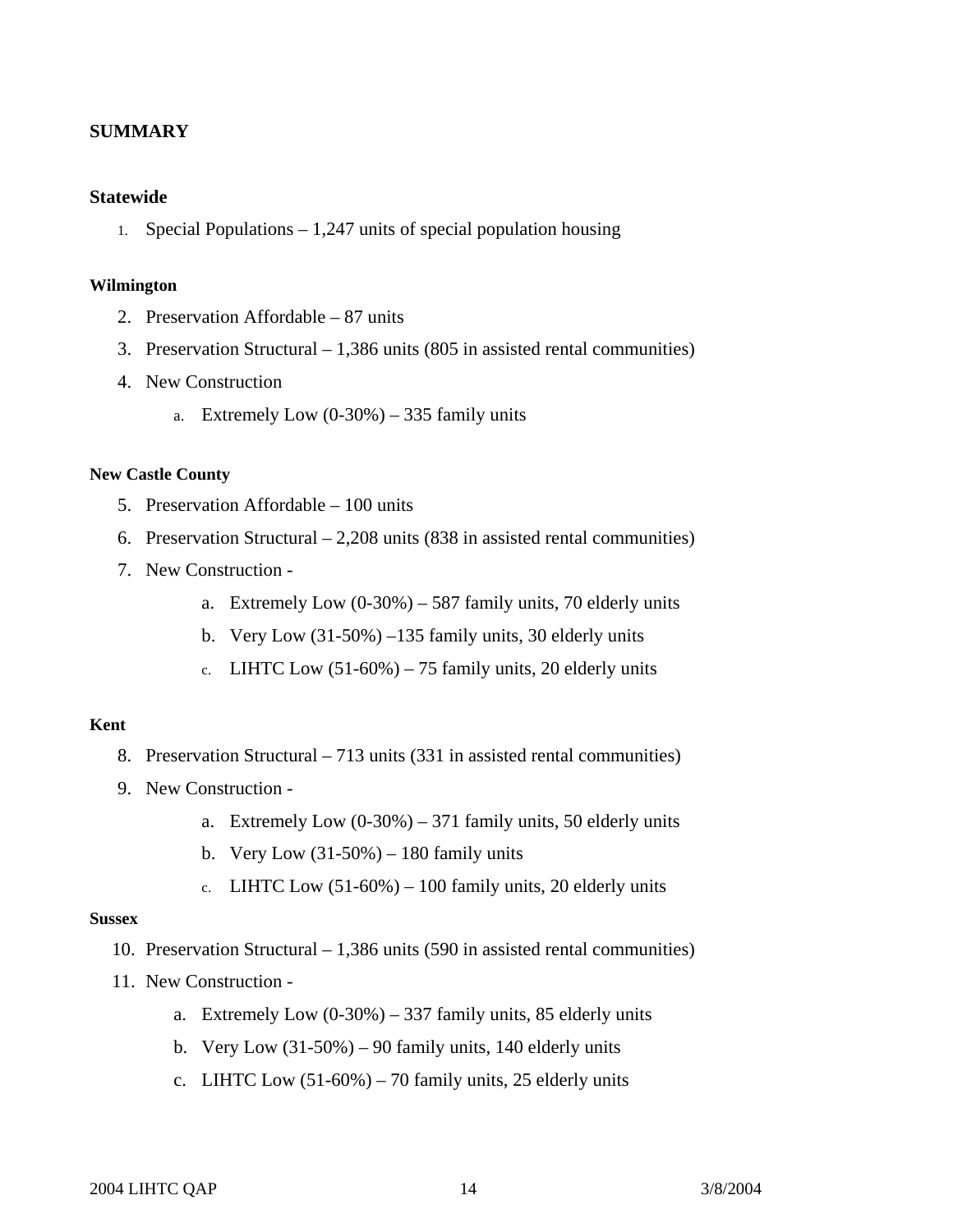# SUMMARY OF RENTAL NEEDS

|                      | <b>Preservation of Existing Housing</b><br><b>Stock</b> |            |        | <b>New Construction</b> |                                  |                |                       |                |                           |                |                    |                  |              |
|----------------------|---------------------------------------------------------|------------|--------|-------------------------|----------------------------------|----------------|-----------------------|----------------|---------------------------|----------------|--------------------|------------------|--------------|
|                      | Afford                                                  | Structural |        | <b>Total</b>            | <b>Extremely Low</b><br>$(0-30)$ |                | Very Low<br>$(31-50)$ |                | <b>LIHTC</b><br>$(51-60)$ |                | Other<br>$(61-80)$ |                  | <b>Total</b> |
|                      | -ability                                                | market     | assist |                         | $15 - 54$                        | $55+$          | $15 - 54$             | $55+$          | $15 - 54$                 | $55+$          | $15 - 54$          | $55+$            |              |
| <b>Wilmington</b>    | 87                                                      | 581        | 805    | 1,473                   | 335                              | $\overline{0}$ | $\overline{0}$        | $\overline{0}$ | $\overline{0}$            | $\overline{0}$ | $\overline{0}$     | 10               | 345          |
| <b>New</b><br>Castle | 100                                                     | 1,370      | 838    | 2,308                   | 587                              | 70             | 135                   | 30             | 75                        | 20             | 130                | $\boldsymbol{0}$ | 1,047        |
| <b>Kent</b>          | $\overline{0}$                                          | 382        | 331    | 713                     | 371                              | 50             | 180                   | $\overline{0}$ | 100                       | 20             | $\overline{0}$     | $\theta$         | 721          |
| <b>Sussex</b>        | $\overline{0}$                                          | 796        | 590    | 1,386                   | 337                              | 85             | 90                    | 140            | 70                        | 25             | 125                | $\overline{0}$   | 872          |
| <b>STATE</b>         | 187                                                     | 3,129      | 2,564  | 5,880                   | 1,630                            | 205            | 405                   | 170            | 245                       | 65             | 255                | 10               | 2,985        |

**NOTE:** The needs presented under the Preservation-Affordability and Preservation-Structural-Assist categories correlate with this *Qualified Allocation Plan's* Preservation Expiration activity. The needs presented under the Preservation-Structural-Market category correlates with Conversion activity.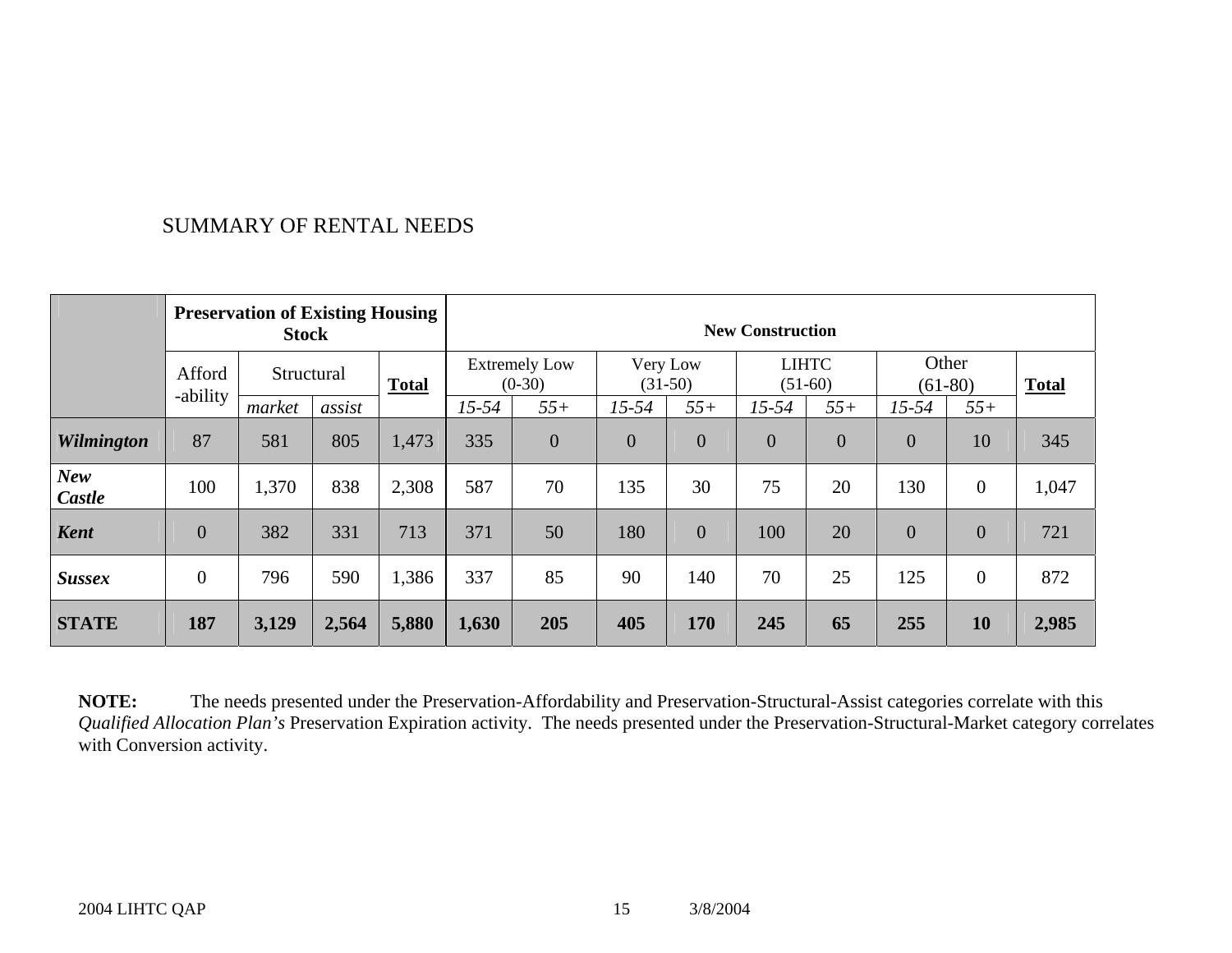# **TAX CREDIT RESERVATIONS AND POOLS**

#### **Geographic Reservations**

To ensure geographic distribution of Low Income Housing Tax Credits across the State, and by and among localities, DSHA has set up Pools for allocating tax credits.

Developments will compete only within their respective Pools. Developments will be ranked within these Pools and the highest scoring developments in each Pool will be separately evaluated to determine the amount of tax credits required. Each year DSHA shall establish the percentage of available credits for each Pool based on DSHA's development goals, need for affordable housing in each area, and compliance with Livable Delaware Planning Strategies.

# **Non-Profit Pool**

In order to encourage the participation of local and/or State tax exempt organizations, and as required by Section 42 of the IRC, a minimum of ten percent (10%) of the housing credit ceiling for the current calendar year shall be set aside for qualified non-profit organizations. Developments that compete in the Non-Profit Pool, if they do not receive an allocation, will be eligible to compete in their respective geographic pools. If the highest ranking non-profit sponsor requires additional credits, DSHA reserves the right to allocate the additional credits needed from the geographic pool in which the development is located and/or issue a forward reservation for the remainder of credits required. See definition of a qualified non-profit organization.

The estimated dollar amounts for 2004 are based on the annual tax credit authority available. The actual dollar amount will exclude any forward commitments issued in 2003.

| 1. Non-Profit Pool                    | <b>Approximate Tax Credit Authority</b> |
|---------------------------------------|-----------------------------------------|
| All Eligible Non-Profit Organizations | \$207,500                               |
| 2. New Castle County Pool             | <b>Approximate Tax Credit Authority</b> |
| Including the City of Wilmington      | $$259,683*$                             |

\* Number represents net credit available after deducting a forward reservation in accordance with DSHA's forward reservation policy.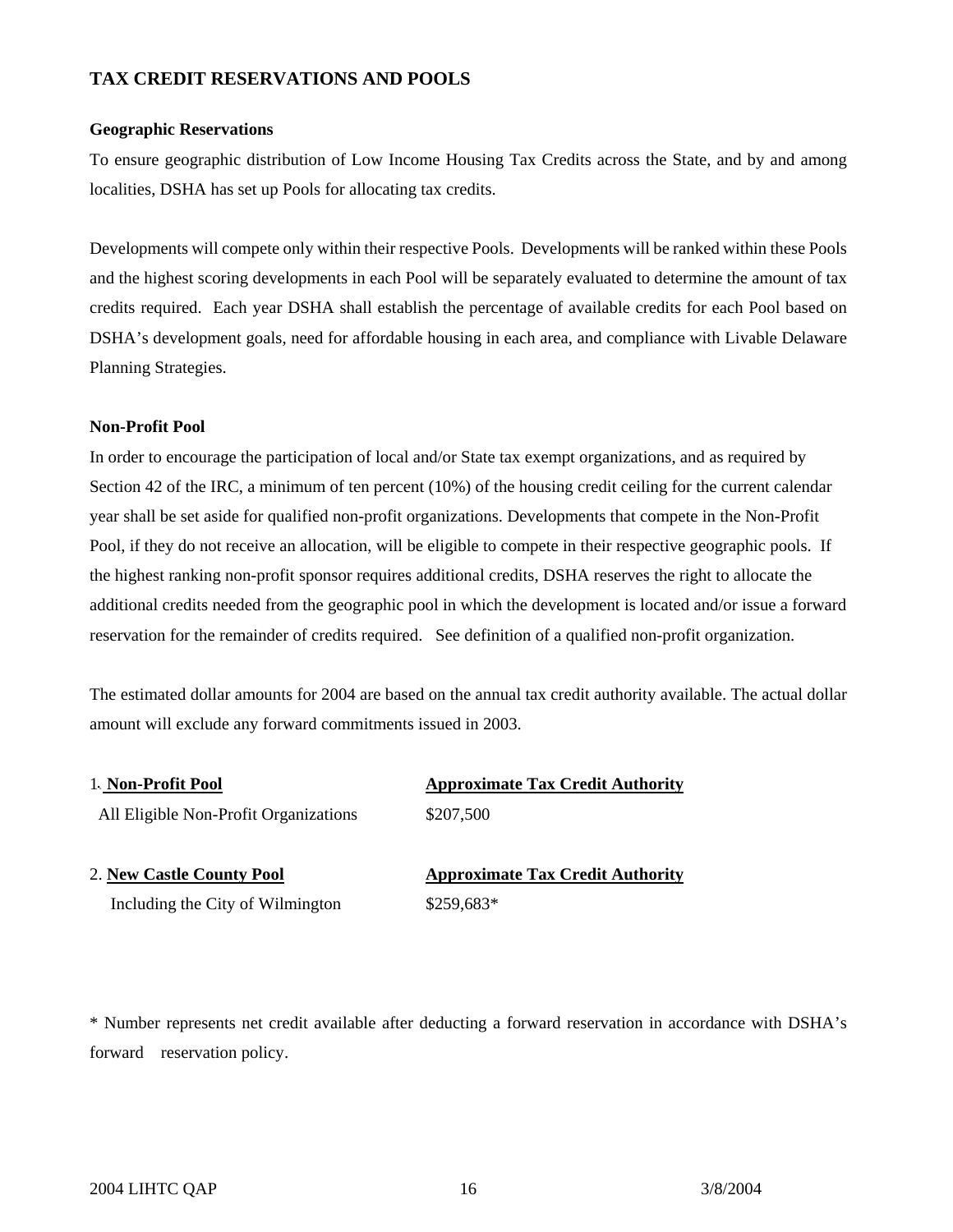## 3.Kent & Sussex County Pool<sup>1</sup>

**Approximate Tax Credit Authority**

Kent County and Sussex County \$739,652 Excluding: Smyrna and Dover

# 3a. **Rural Development Set-aside Approximate Tax Credit Authority** \$105,000

In order to address the housing needs of Delaware's rural communities, \$105,000 of the credit available in the Kent & Sussex County Pool shall be set-aside for Rural Development. This set-aside is reserved for developments receiving funding through the U.S. Department of Agriculture's Rural Development Section 515 Multi-family Program and RD's 514-516 Farm Labor Housing Program. In order to be eligible to compete within this setaside, applicants must demonstrate that an application for rental assistance, as well as capital assistance under the above programs, has been made. If there is insufficient demand for the rural set aside, credits remaining in the rural set-aside shall be allocated to other developments competing within the Kent & Sussex County Pool.

<span id="page-16-0"></span> $\overline{a}$ 

# 4. **Preservation Expiration Pool Approximate Tax Credit Authority**

\$300,000

- A. Tax Credits: Any Pre-1990 tax credit housing development, which has completed its compliance period that is in need of substantial rehabilitation and at risk of losing its affordability.
- B. Subsidized: Any currently occupied subsidized housing development (see definition on page 25 of subsidized housing) in need of substantial rehabilitation and at risk of losing its affordability.

In order to be eligible under the Subsidized portion of this pool, applicants must: 1) demonstrate that an application for any applicable capital assistance from the subsidy source (other available assistance in the form of financing for eligible development costs other than rental assistance/subsidy payments) has been made, and 2) commit to making an application for continued project-based housing assistance payments and/or rental assistance payments for the longest possible period and to continue to re-apply for extensions. The obligation to apply for assistance payments will be a condition of any Tax Credit Reservation Letter and a response to the application for assistance payments must be received prior to construction closing.

For each of the above definitions, the applicant must submit written confirmation from the contract administrator of imminent expiration of affordability controls within two (2) years.

NOTE: Conversion Housing will not be considered in the Preservation Pool.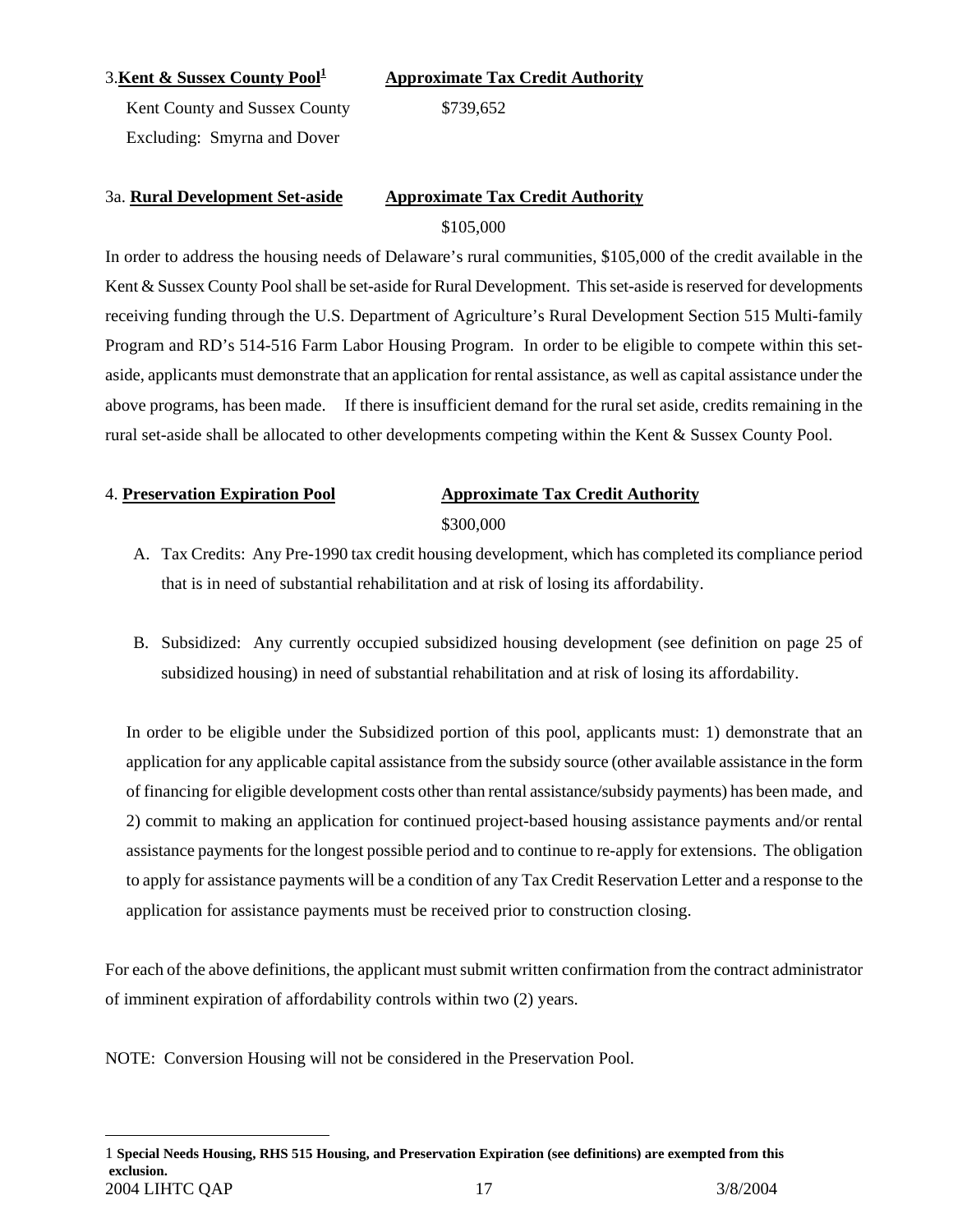In each calendar year, the total dollar value of the credits that can be allocated under these rules is limited by the State housing credit ceiling provided in Section 42 of the IRC. Applicants seeking these credits shall be ranked in each Pool according to their respective point scores.

Compliance with the requirements of the Code is the sole responsibility of the owner. All applicants should consult their accountant, tax attorney or advisor as to the specific requirements of Section 42 of the Code governing the program.

Credits for all applicants will be limited to no more than : 1) Thirty percent (30%) per development of the State's annual Credit authority available during any allocation year, based on the maximum eligible basis limits (see definition of eligible basis limits): or 2) irrespective of the number of developments, no single development entity shall be allocated more than forty percent (40%) of the total annual credit authority available during any allocation year, this shall include any co-developers or joint ventures where the development entity receives part of the developer's fee. A development entity that reaches 40% of the total allocation dollars available will have its next ranked development eliminated.

Once a development has received an allocation of credits, additional application(s) for credits for a subsequent development on the same or a contiguous site may not be submitted until such time as the original development is substantially complete and is at least ninety (90%) rented.

Any unused credits will be provided to the highest-ranking project that requires the least amount of credits.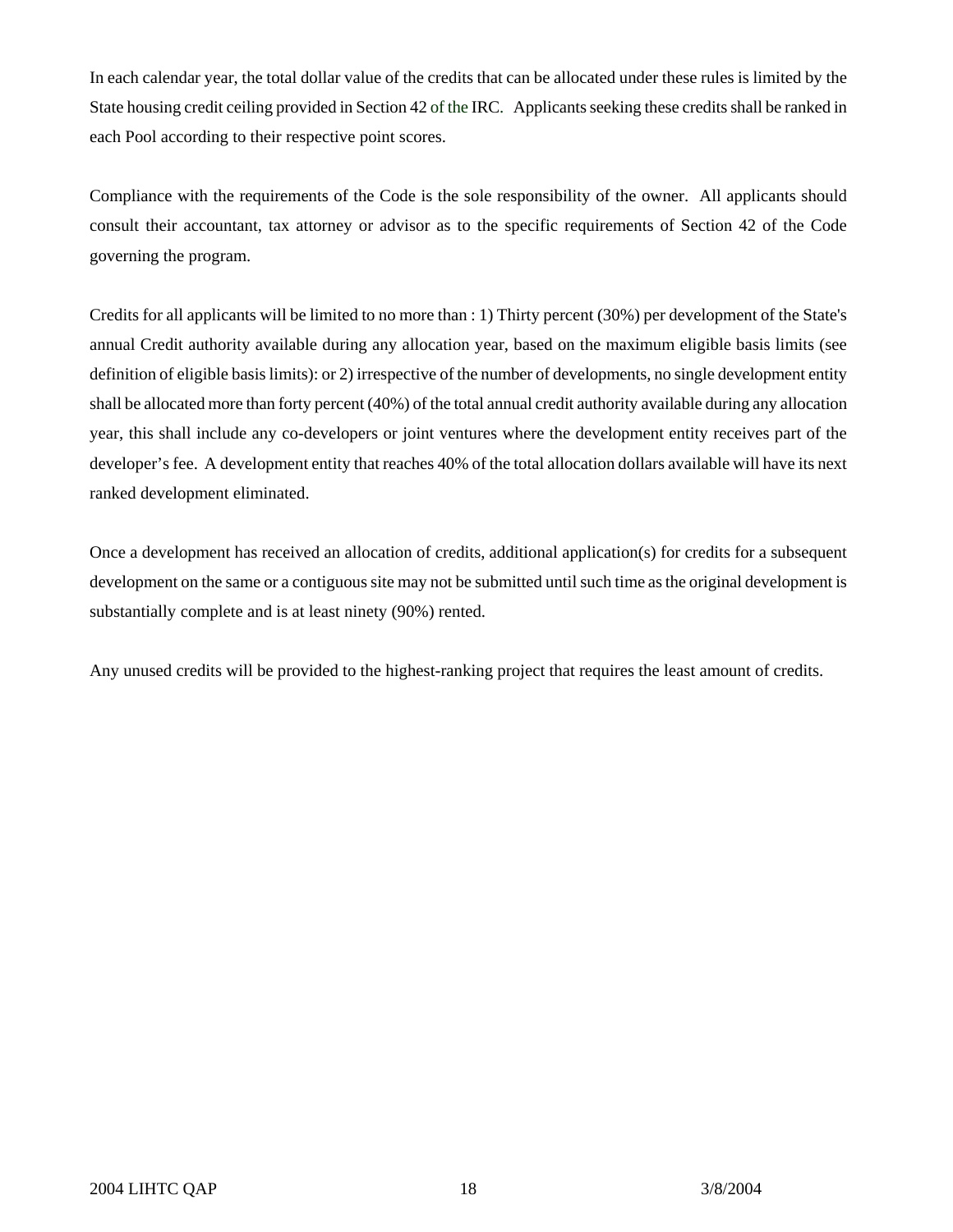#### **DEFINITIONS**

#### **Affordable**

A unit is considered affordable if the cost of housing (rent plus utilities) is income and rent restricted not to exceed 30% of the household income, adjusted for family size.

#### **Code**

Internal Revenue Code, 26 U.S.C 1 et seq.

# **Community Revitalization Plan**

 A municipal, county, or regional plan that has been formally endorsed by a governing body. This includes, but is not limited to, a municipal and/or county Consolidated Plan, local or regional redevelopment plan, neighborhood redevelopment plan as endorsed and approved by local government, or a development that is located in an Enterprise Community.

# **Complete Application**

An application including the application, application fee(s), completed forms and all required certifications and an application that meets all threshold and eligibility requirements. A checklist of required documents is provided.

#### **Conversion**

Any non-subsidized, non-tax credit housing development in need of substantial rehabilitation that may be converted into newly restricted and assisted affordable housing rental units.

#### **Developer**

A Developer is any corporate entity, partner or individual responsible for initiating and controlling the development process and ensuring that all, or any material portion of all, phases of the development process are accomplished.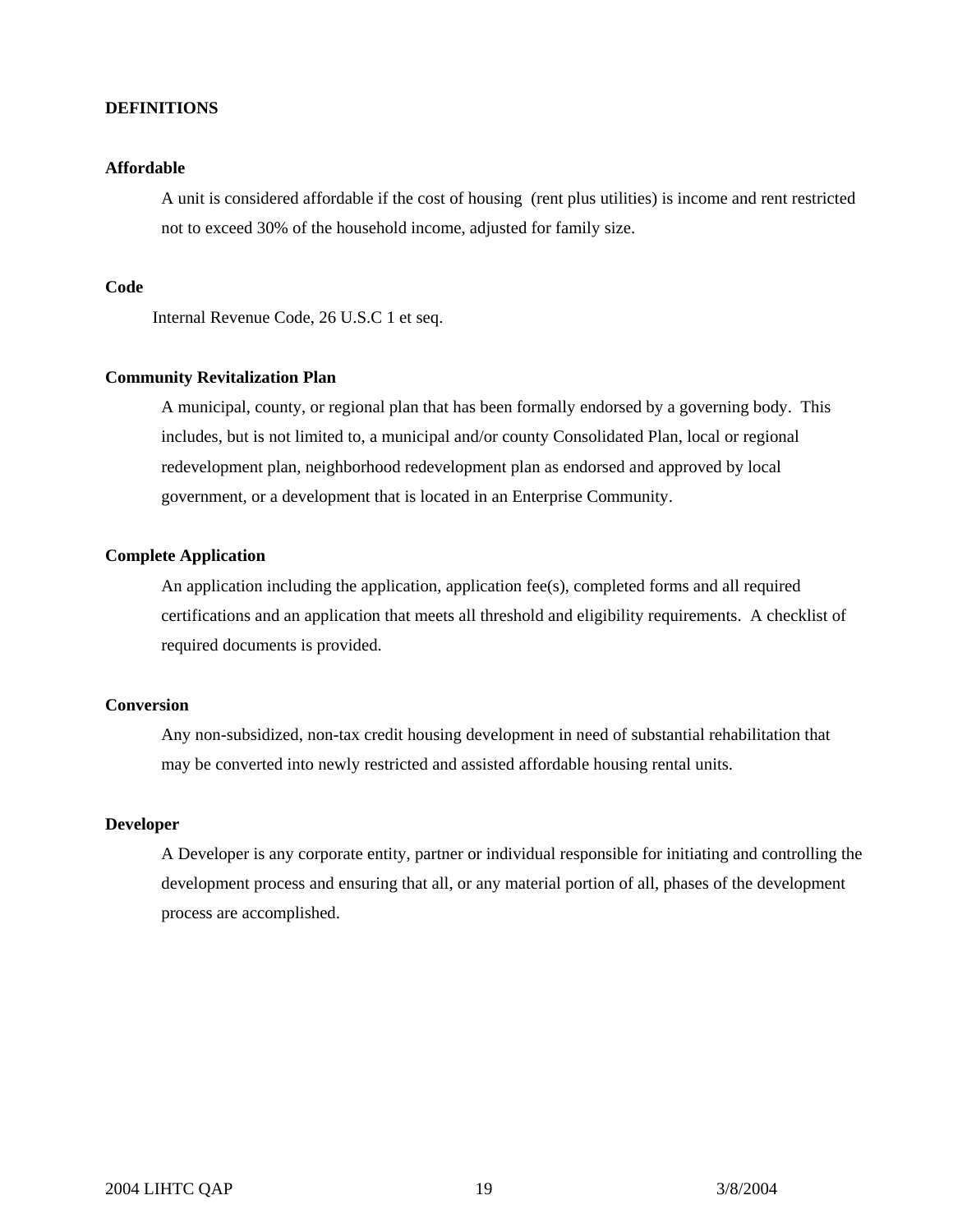#### **Developer Fee**

A developer fee is the amount of identified uses of development funds paid as compensation for developing the proposed housing. This fee covers the overhead and profit of the developer. The amount of developer fee is limited to a maximum of 10% of total development cost excluding developer's fee and land cost up to \$5,000,000 plus 5% on development costs exceeding \$5,000,000. (See HDF Supplement if applying for HDF or HOME funds). For identity of interest (related party) acquisitions of existing rental properties, the fee for acquisition is calculated at 2½ % of the acquisition cost less land value. In addition, credits will not be allocated on: 1) developer's fees exceeding the above developer fee limits; or 2) any developer fee paid on costs exceeding the Eligible Basis Limits.

#### **Development Team**

Developments must be sponsored by an entity with a Development Team that has development, construction and/or management experience. Members of the Development Team must evidence the capability, as determined by DSHA, which is needed to successfully undertake, complete and operate the development. The entire Development Team must be disclosed at time of application and includes, but is not limited to, the architect, developer, engineer, surveyor, real estate counsel, developer's tax counsel, general contractor, management agent and processing agent/development consultant (if applicable).

#### **Elderly Development**

For the purposes of this Allocation Plan, DSHA defines an elderly development as one where all residents are 62 or older or any housing that is specifically designed and operated to assist elderly persons, as defined in a State or Federal program (i.e., Rural Development or U.S. Department of Housing and Urban Development).

#### **Eligible Basis Limitations**

Eligible basis limits are limitations on total eligible basis, excluding the QCT and DDA 30% adjustment factors based on number of bedrooms. The limits replicate the 221(d) 3 HUD limits as follows:

| 0 bedroom |           | 1 Bedroom | 2 Bedroom | 3 bedroom |           | 4 bedroom |
|-----------|-----------|-----------|-----------|-----------|-----------|-----------|
| \$91,155  | \$104.491 | \$127,061 |           | \$164,374 | \$180,431 |           |

A project whose total eligible basis exceeds the above limit may participate in the program; however, the maximum amount of Credits allocated to a development is limited to the amount of eligible basis or the eligible basis limit, whichever is lower.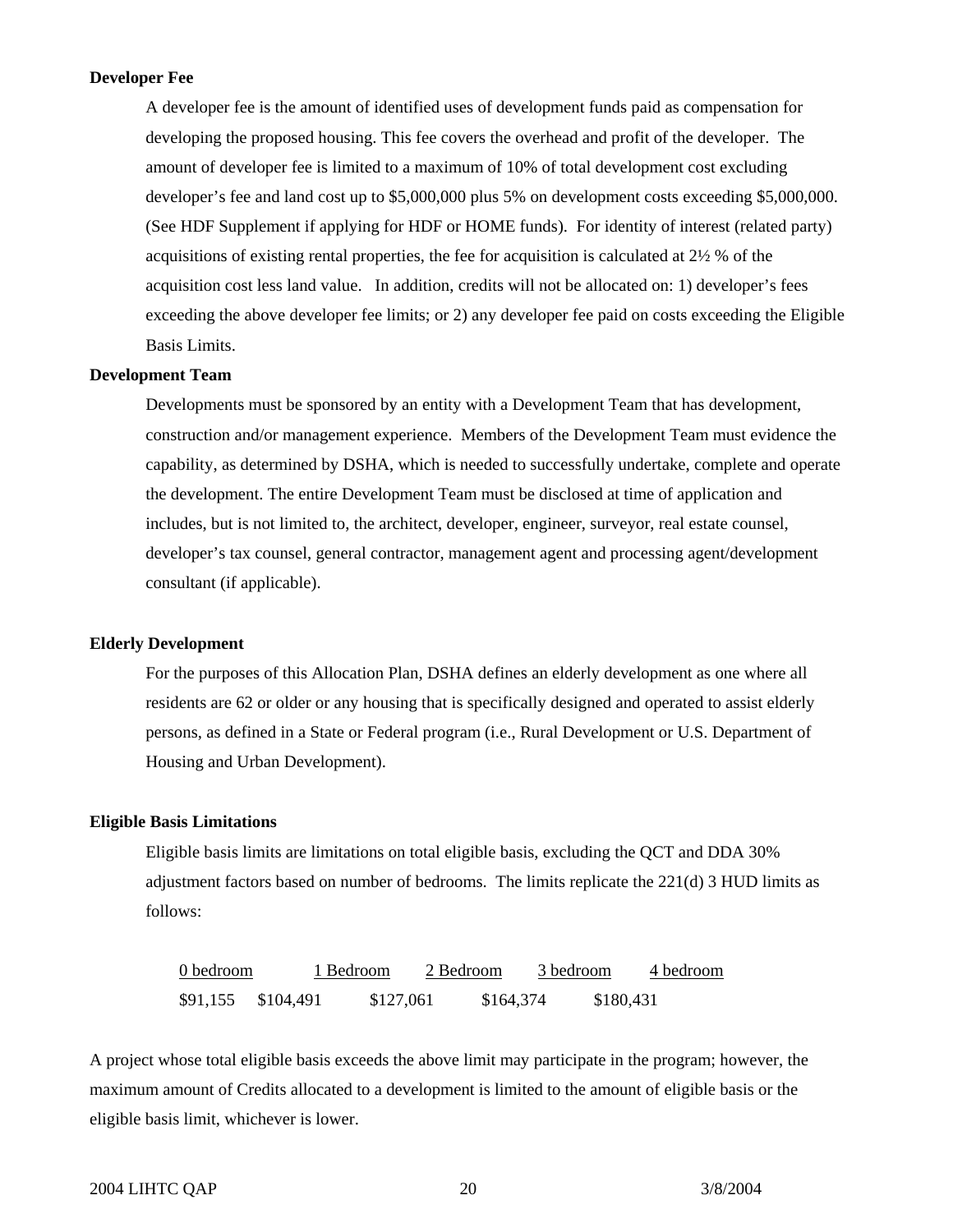## **Families In Poverty**

According to the United States Department of Health and Human Services, a family in Delaware is considered to be in poverty if the household income is at or below the following income levels:

| 1 person household              | \$8,980  |
|---------------------------------|----------|
| 2 person household              | \$12,120 |
| 3 person household              | \$15,260 |
| 4 person household              | \$18,400 |
| For each additional person, add | \$3,140  |

#### Interim Income

All project operational income received prior to permanent closing, including Federal housing assistance payments, less routine operating expenses (which includes any debt service normally paid during the construction period).

# **Low-Income Unit**

As defined by IRC Section 42(I)(3), a family is considered low income if its income is less than 60% or 50% of area median income, adjusted for family size, depending upon whether the applicant elects to satisfy the "20-50 test" or the "40-60 test" under IRC Section  $42(g)(1)$ .

# **Market Study**

All requirements as outlined in DSHA'S Market Study requirements (See application requirements) and certified as follows:

The market analyst shall certify that:

- a) He or she is an independent, third party professional with no financial interest in the development other than in the practice of his or her profession;
- b) He or she has the requisite knowledge to proceed with the study;
- c) He or she has personally inspected the subject property and the comparable properties analyzed in the report; and
- d) He or she has conducted the study in accordance with Standards 4 and 5 of the Uniform Standards of Professional Appraisal Practice (USPAP).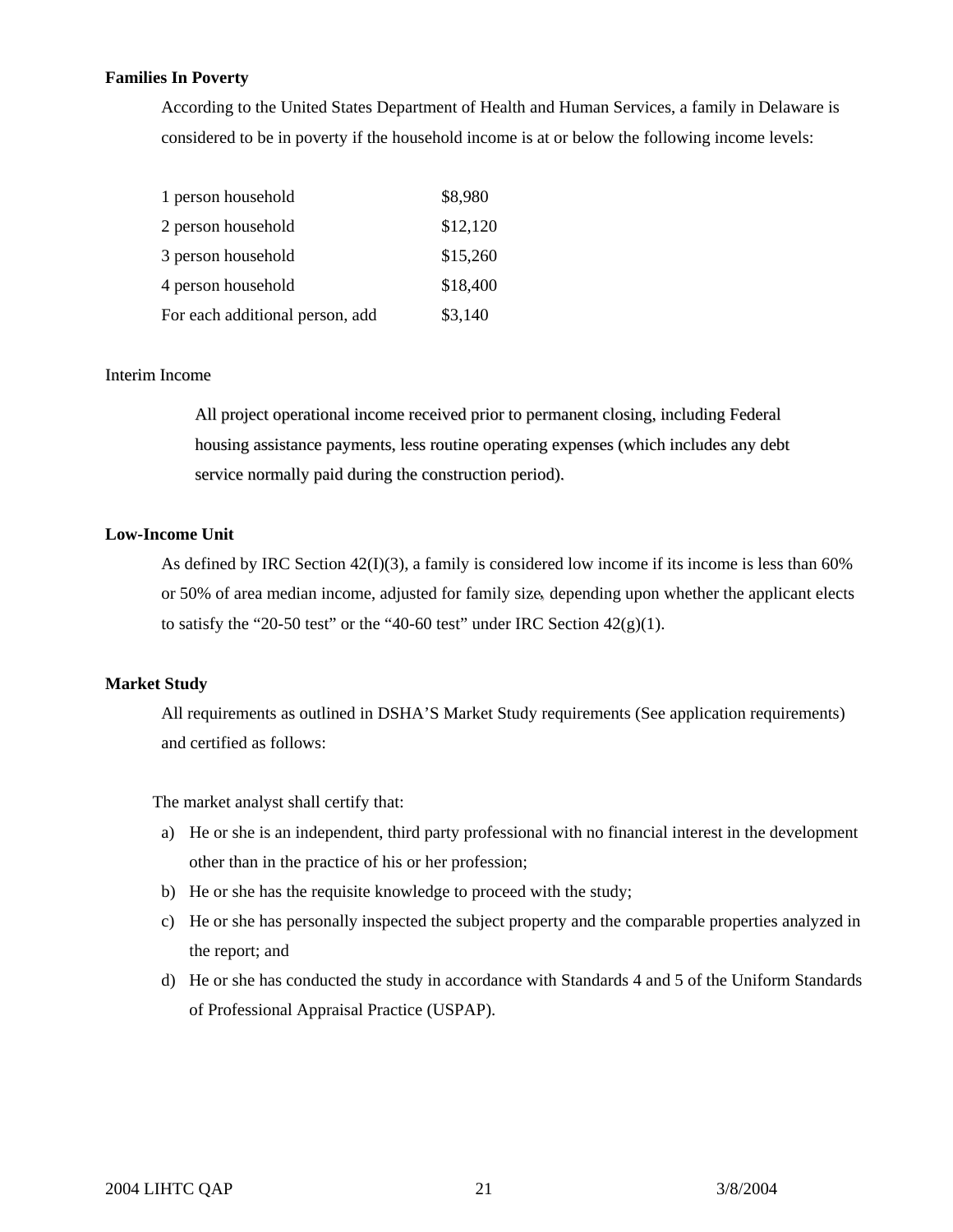#### **Mixed Income/Market-Rate Development**

A mixed income/market rate development is one where at least 20% and no more than 50% of the total units in the development are not tax credit rent-restricted and not subject to income limits.

# **New Units**

The creation of additional affordable rent and income restricted units. Completely vacant and/or abandoned structures are new units for the purpose of this definition.

#### **Preservation Expiration**

- A. Tax Credits: Any Pre-1990 tax credit housing development, which has completed its compliance period that is in need of substantial rehabilitation and at risk of losing its affordability.
- B. Subsidized: Any currently occupied subsidized housing development (see definition on page 25 of subsidized) in need of substantial rehabilitation and at risk of losing its affordability.

For each of the above definitions, the applicant must submit written confirmation from the Tax Credit agency or subsidy contract administrator that the development's affordability expiration is imminent (within two years).

# **Qualified Census Tract**

Defined in Section  $42(d)(5)(C)$  of the Code means a census tract designated by the Secretary of Housing and Urban Development (HUD) in which 50% or more of households have an income less than 60% of median gross income or in which there exists a poverty rate of 25% or greater. A listing of Qualified Census Tracts is included with the application package.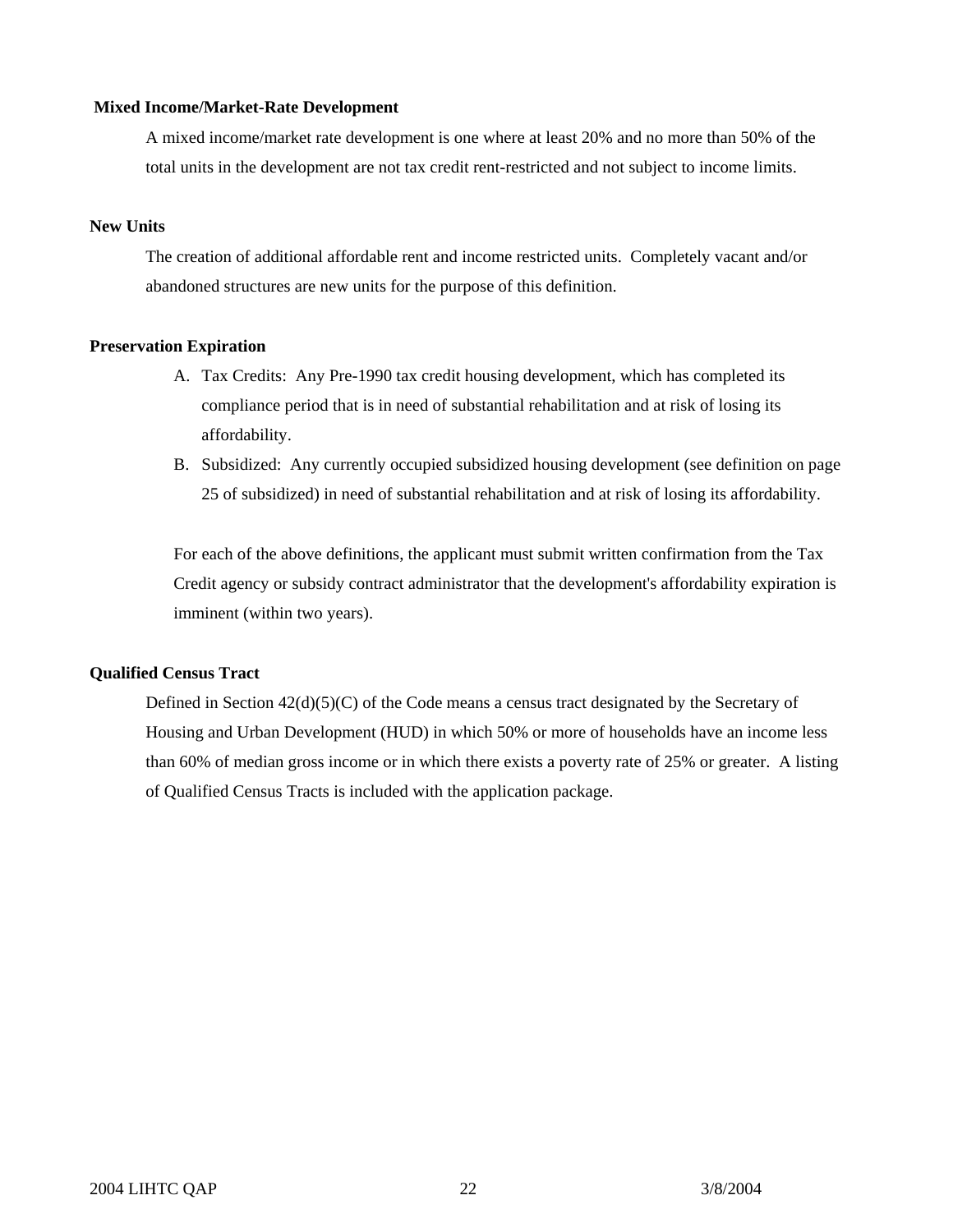#### **Qualified Non-profit Organization:**

Pursuant to Section  $42(h)(5)(B)$  of the Code, a qualified non-profit entity means an entity that owns an interest in the development (directly or through a partnership) and materially participates in the development and operation of the development throughout the compliance period and must not be affiliated with or controlled by a for-profit organization.

Section  $42(h)(5)(C)$  of the IRC defines a qualified non-profit organization as:

- i. Such organization is described in paragraph (3) or (4) of Section 501 (c) and is exempt from tax under 501 (a);
- ii. Such organization is determined by the State housing credit agency not to be affiliated with or controlled by a for-profit organization; and
- iii. One of the exempt purposes of such organization includes the fostering of low-income housing.

 For non-profit/for profit joint venture developments, applicant must submit an agreement to DSHA, outlining the current and long-term roles of the partners. A legal opinion must be submitted with the application that states the joint venture meets the requirements of Section 42 of the IRC as it relates to being considered eligible to compete in the Non-Profit Pool*.* DSHA further requires that the non-profit partner must maintain a 100% ownership interest in the general partner throughout the compliance period.

# **Related Party**

 An affiliate and/or Related Party is any person or entity that: (i) has a spousal or family relationship, parent-subsidiary relationship, or where owners, officers, directors, partners, stockholders or members of one business entity has a five percent (5%) or more interest in the other business entity; or (ii) where a substantial relationship exists between the parties directly or indirectly through (a) common family, (b) common general partners or members, (c) common control of the entities, or (d) the person or entity is otherwise controlled in whole, or in part, by the other person or entity. A tax attorney's opinion must be submitted at application in order for the related party to qualify for acquisition credits in accordance with Section 42. The opinion must state that the owner is entitled to claim acquisition credits under Section 42 in accordance with IRC related party requirements.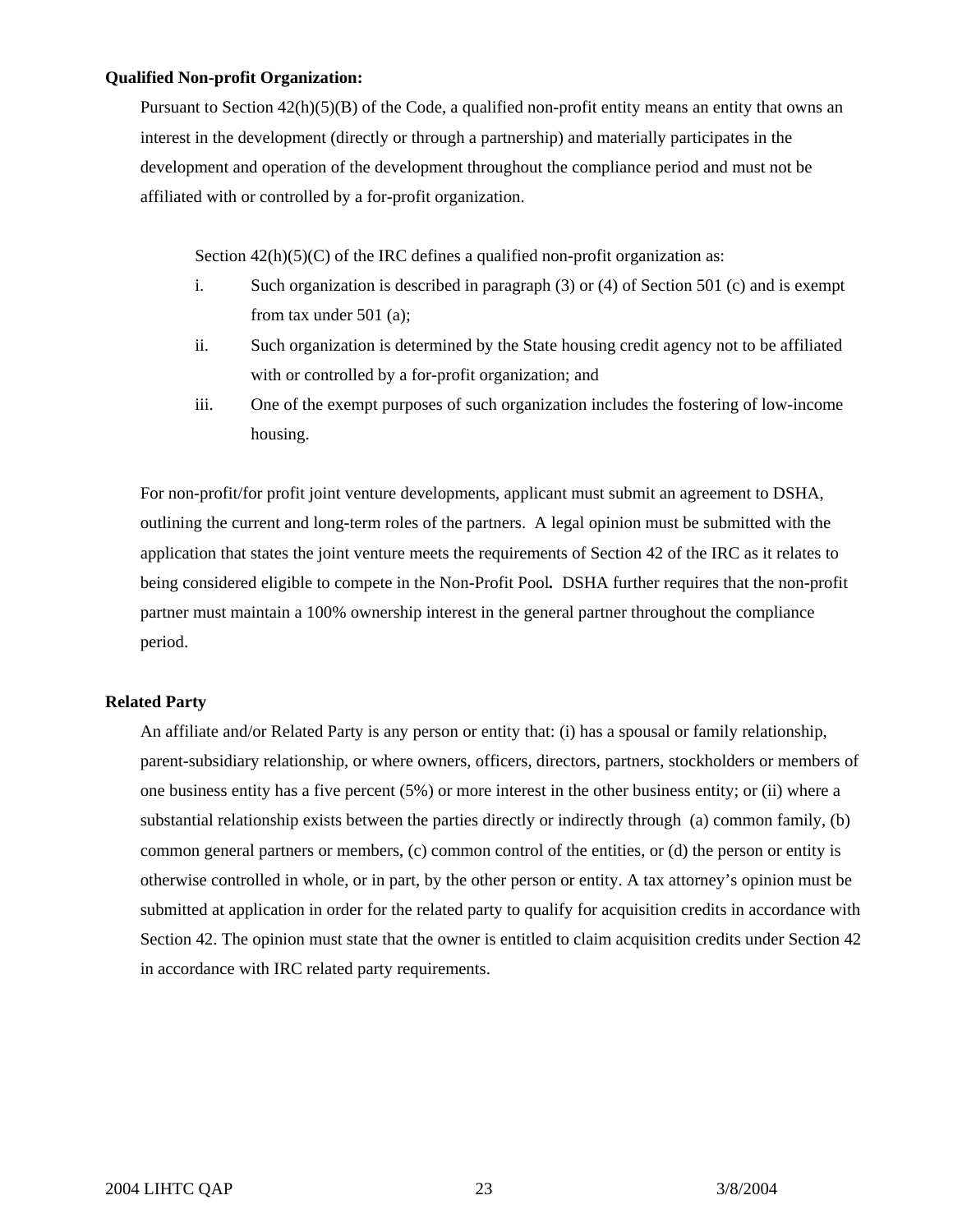#### **Special Needs Housing**

Developments, which shall rent units in the development to one or more of the targeted special needs populations, referred to below and must make available a minimum of three services specifically addressing the needs of the identified group. Special needs populations include individuals and families who are in need of certain types of home and/or community based supportive services in order to remain capable of independent living in communities. Supportive services range across a wide continuum of care and will vary from person to person depending on their particular physical, psychosocial and or mental limitations. Targeted special needs populations are:

> Persons with HIV/AIDS related illness; Homeless; Mentally ill; Persons with physical disabilities; Mentally retarded/developmentally disabled; and Migrant and Seasonal Farm workers.

Verification of special needs is required at the time of the resident's application.

Other special needs populations identified in DSHA's needs assessment may be considered at DSHA's sole discretion.

# **Social Services:**

A development that includes a plan and provides one or more of the following types of services to improve the quality of life of the residents of the development. The services must be affordable, appropriate, and available. Examples of services that may be included are:

> Parenting programs; Literacy programs; Nutritional services; Transportation services; Personal care; Congregate meals; Counseling programs; Adult Day Care; and Substance Abuse Counseling or Referral.

DSHA allows for reasonable substitutions of services at DSHA's discretion.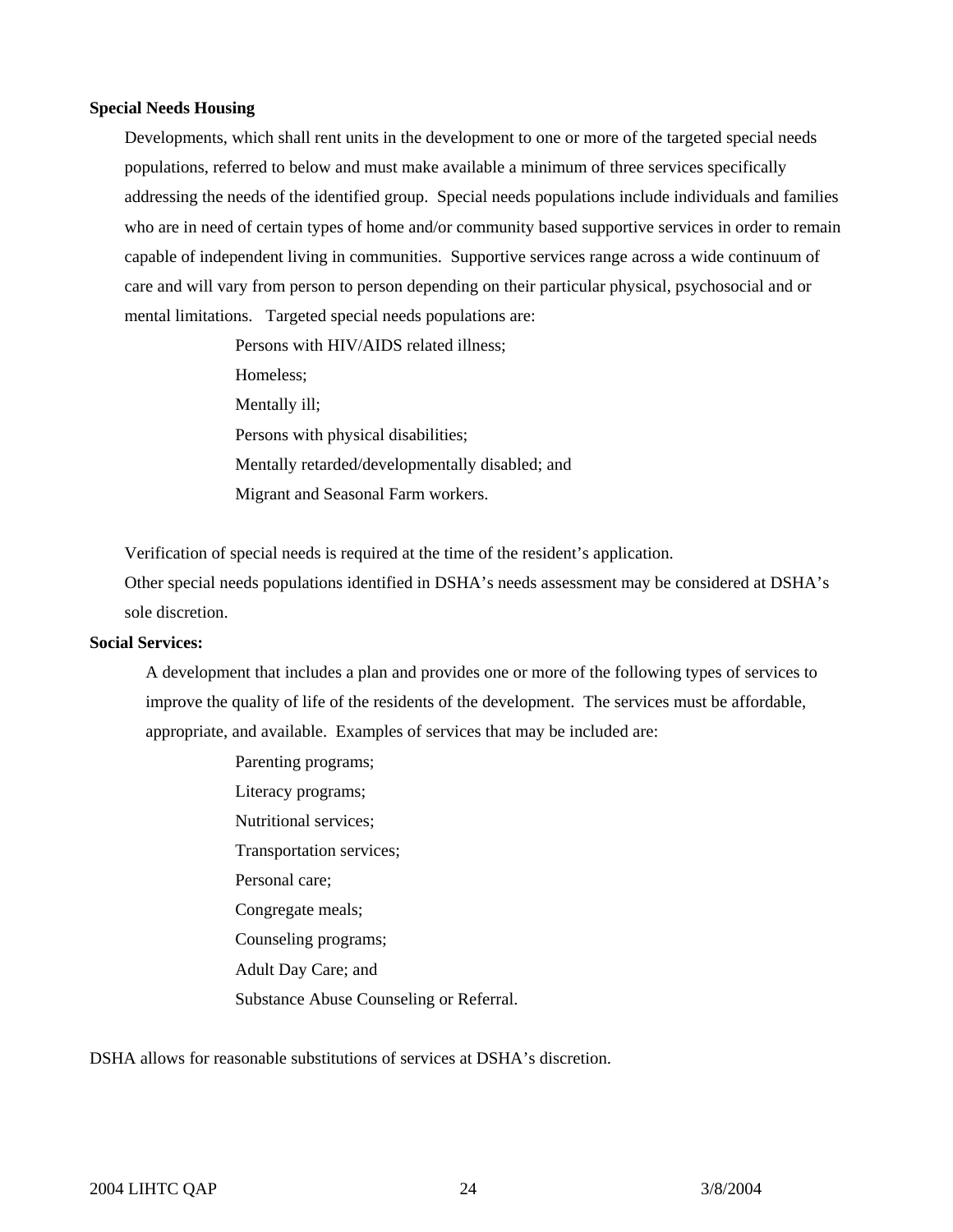# **Substantial Rehabilitation**

A Rehabilitation development is considered to be undergoing substantial rehabilitation if the minimum rehabilitation cost per unit is at least \$20,000 of hard cost and meets both of the following conditions:

> Condition One: The building's most recent use has been residential. Condition Two: One hundred percent (100%) of the units within the existing structural framing are being rehabilitated.

 Developments with rehabilitation and new construction combined will not be considered rehabilitation developments if more than 25% new units are added.

# **Subsidized Housing**

Any housing that presently has United States Housing & Urban Development (HUD), USDA Rural Housing Service (RD) and/or equivalent project-based rental assistance contracts. A copy of any pertinent contract for subsidy must be submitted with the application.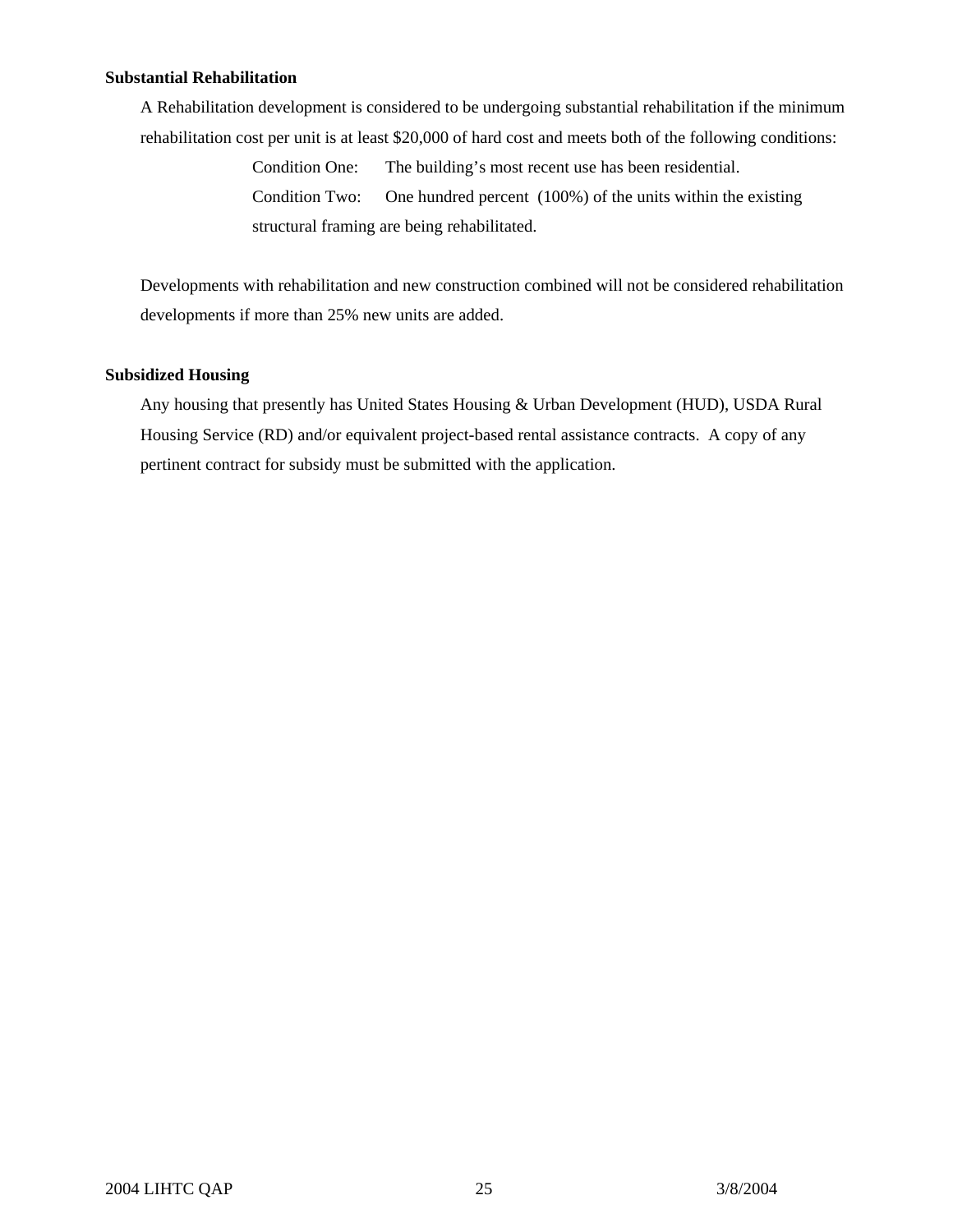# <span id="page-25-0"></span>**THRESHOLD REQUIREMENTS**

**Applications shall meet all of the threshold eligibility requirements listed in this section in order to be admitted into a Pool.** 

# **IRS Threshold Requirements** [2](#page-25-0)

- 1) Projects must set-aside a minimum of:
	- a) 20% of the units to be occupied by households with incomes at or below 50% of median gross income, adjusted for family size, for each county; or
	- b) A minimum of 40% of the units to be occupied by households with incomes at or below 60% of median gross income adjusted for family size, for each county.

The choice between complying with the 20-50 test or the 40-60 test, as well as the determination as to the number of housing units that will be set aside for low-income households in total, must be made at time of application for Credit and maintained for the entire compliance period. Once made, both decisions are irrevocable.

- 2) Units must be rent-restricted with gross rents for a qualifying unit at or below 30% of the imputed income limitation applicable to such units. If the costs of any utilities, excluding telephone, are paid directly by the tenant(s), the gross rent must include the applicable utility allowance. Utility allowances are determined by HUD and local housing authorities. A development can use these allowances or when applicable, justify their own by using local utility company estimates. HUD and local housing authority utility allowances or local utility company estimates must be updated annually.
- 3) The Imputed Income Limitation applicable to a unit is the income limitation which would apply to an individual occupying the unit if the number of individuals occupying the unit were as follows:
	- a) SRO or efficiency (no separate bedroom) 1 person
	- b) One or more separate bedrooms 1.5 individuals for each separate bedroom.
- 4) Tax Credit units must be developed and maintained in equivalent quality and square footage as non-tax credit units.
- 5) All units must meet applicable building and/or housing codes.

# **DSHA Threshold Requirements**

1

<sup>2</sup> **If HOME funds are lent at a below market interest rate for a development and included as part of eligible basis, at least (40%) forty percent of the units in a building are to be occupied by households with incomes at or below 50% of median gross income,**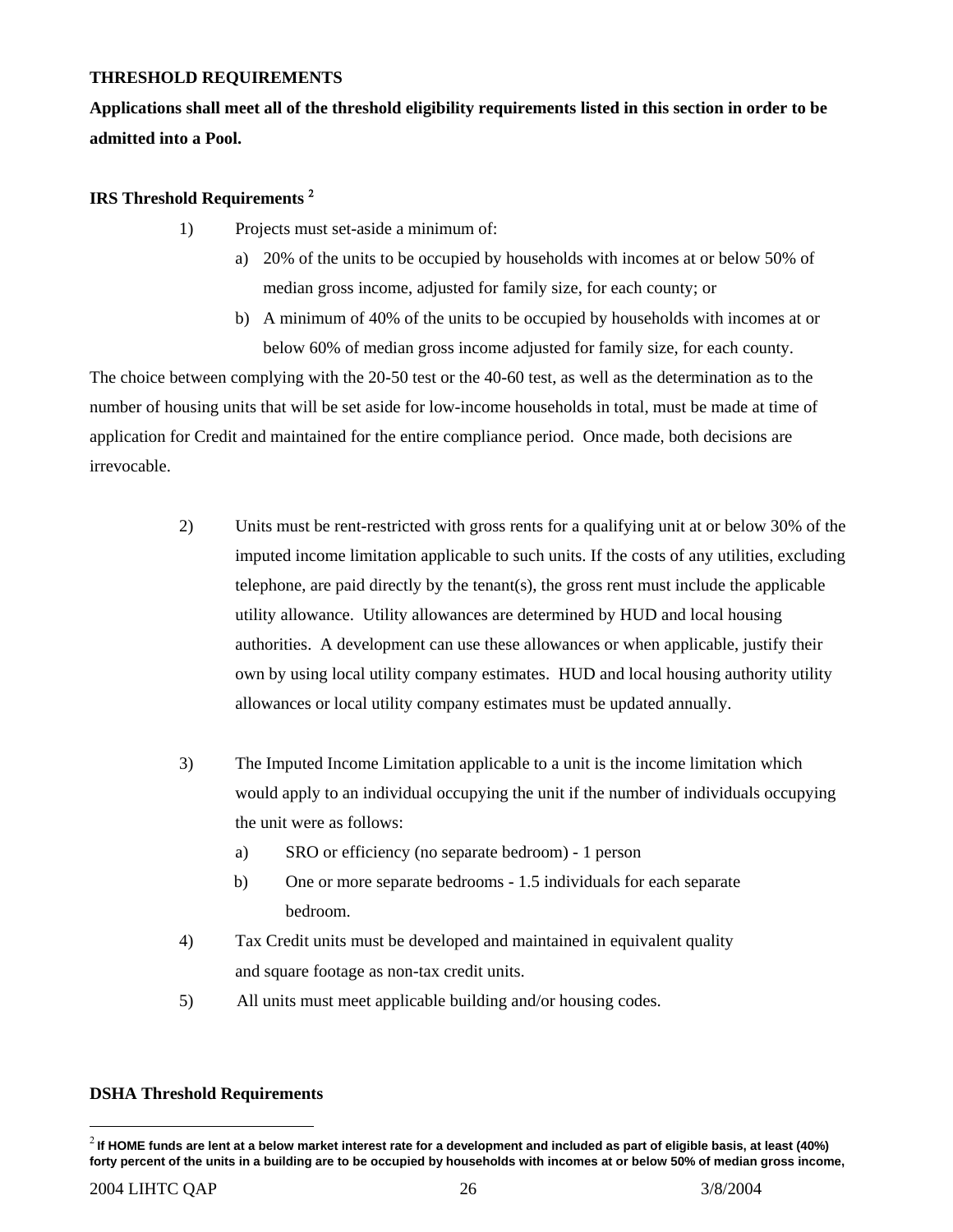**Note: For Developments that have previously received tax credits, the compliance period must have expired on all buildings before re-applying for tax credits.** 

- 1) **Livable Delaware**-All **applications for new construction** developments must be located in Communities, Developing Areas, or Secondary Developing Areas as defined by Livable Delaware. While development proposals are permitted in Environmentally Sensitive areas, pursuant to Livable Delaware, special consideration should be made to protecting the environment. In keeping with Livable Delaware Strategies, tax credit developments should integrate into existing residential communities and neighborhoods. Surrounding uses must be compatible with the proposed development and the proposed design compatible with existing architecture in the area. Livable Delaware Strategies and Maps can be accessed on the web at: http://state.de.us/planning/shape/strategy/index.htm
- 2) **Compliance with Discrimination Laws**-All applicants must comply with the provisions of any federal, state or local law prohibiting discrimination in housing on the grounds of race, color, sex, creed, handicap/disability and familial status, sexual orientation, or national origin, including but not limited to: Title VI of the Civil Rights Act of 1964 (Public Law 88 352, 78 Stat. 241), all requirements imposed by or pursuant to the Regulations of HUD 24 CFR Subtitle A, Part 100 issued pursuant to that title; regulations issued pursuant to Executive Order 11063, and Title VII of the 19068 Civil Rights Act, as amended by the Fair Housing Amendment Act (Public Law 100-430) and Americans with Disabilities Act (Public Law 101-336). In addition, recipients of federal funds (i.e. RHS HUD financing) must comply with Section 504 of The Rehabilitation Act of 1973, as amended (29 U.S.C. 794).
- 3) **Minimum Family Size**-The minimum family size eligible for each affordable housing unit has been established by DSHA. The minimums are as follows: Efficiency - 1 person; one bedroom - 1 person; two bedrooms- 2 persons; three bedrooms- 3 persons; and four bedrooms- 6 persons.[3](#page-26-0)
- 4) **Minimum Gross Square Footage** –DSHA has established a minimum gross square footage requirement for new construction and conversion of non-residential units to residential use that is based on bedroom size. The following gross square footage dimensions are the minimum required by bedroom:

 $\overline{a}$ 

**adjusted for family size, for each county.**

<span id="page-26-0"></span><sup>2004</sup> LIHTC QAP 27 3/8/2004 3 **DSHA reserves the right to waive minimum family size eligibility for two bedroom units when it is satisfied that conditions exist that indicate difficulties in finding qualified families to rent two-bedroom units. Such conditions include, but are not limited to: Market condition shifts; low absorption rates; no waiting lists; large number of one person household applicants; excessive vacancies for extended periods of time and increased elderly household demand. If conditions can be documented, a development owner may apply in writing for a waiver. DSHA, may elect to permit occupancy by one person in a two-bedroom unit for a maximum of 10% of the total number of two-bedroom units in a property. Requests for the waiver will only be accepted 24 months after development has reached 100% occupancy. For elderly only properties, one person households may be eligible for two-bedroom units. However, priority must be given to two person elderly households on the waiting list.**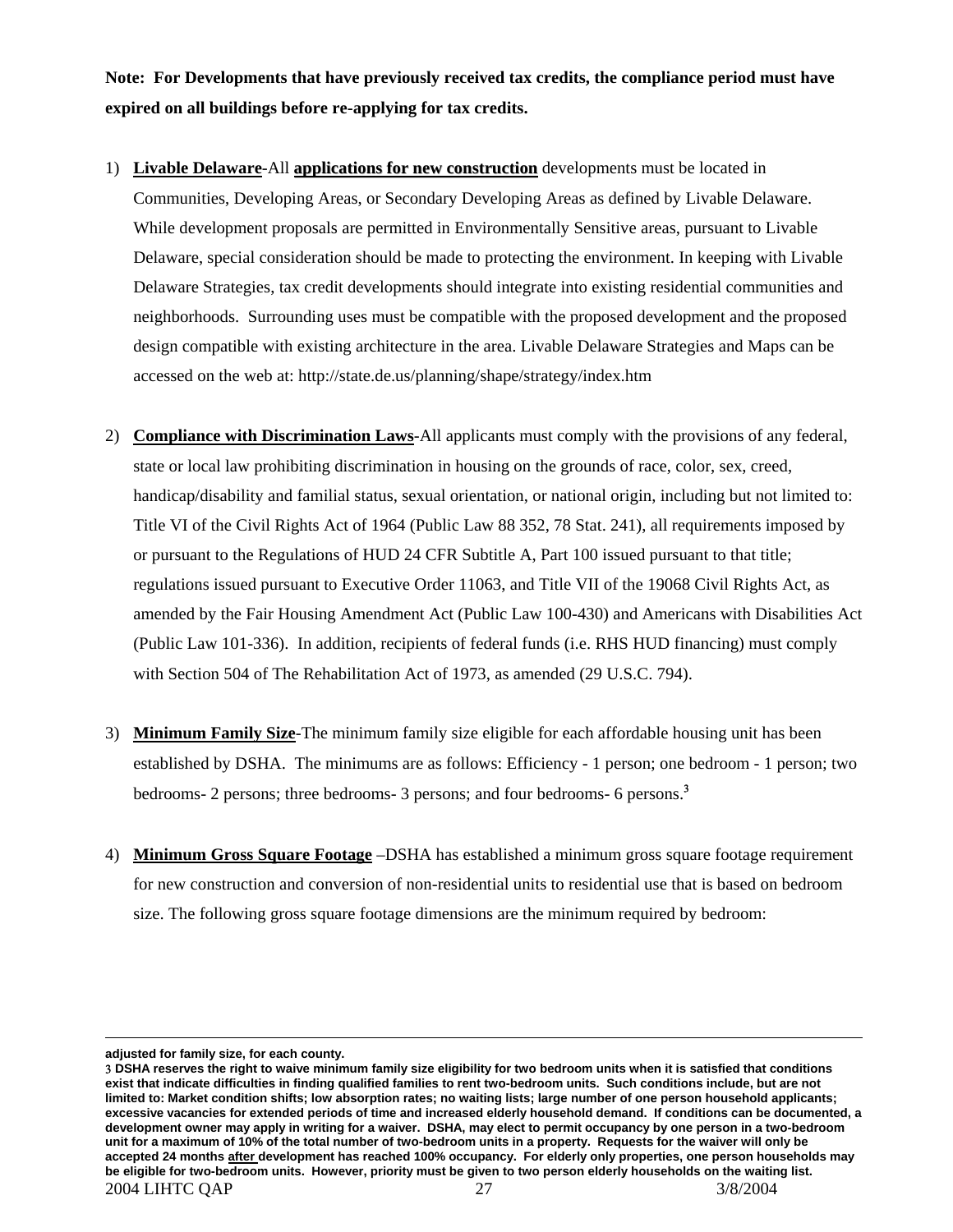one bedroom- 700 sq. ft; two bedrooms- 850 sq. ft.; three bedroom -1050 square feet, efficiencies -500 sq. ft. and SROs- 100 sq. ft**.** [4](#page-27-0) **Square** footage of units may not be averaged to meet minimum square footage requirements.

- 5) **Market Study** In order to demonstrate the need and demand for the proposed development in a market area, a comprehensive market study of the housing needs of low-income individuals in the area to be served by the development must be submitted with the application. (See Standards for Completion of the Market Study.) The market study should be conducted within six months of the date of application submission. The assumptions used in the market study must precisely reflect the information provided in the application. If DSHA determines there is an insufficient market need or demand, the application shall be deemed ineligible. DSHA must pre-approve the market study provider.
- 6) **Local and Community Notice For Acquisition/Rehabilitation Developments** Applicants must notify, via certified mail, the local executive, council or manager having jurisdiction over the location of the proposed development, after submitting the application. Applicant must also notify, via certified mail, all neighborhood associations, civic groups and community organizations within one-quarter mile of the proposed development after submitting the application. In New Castle County such neighborhood associations, civic groups and community organizations are designated in the Civic Association Directory for New Castle County which is available through the New Castle County Office of Community Governing or in the Community Organization Guide, City of Wilmington, Office of Planning. For Kent and Sussex counties, if lists do not exist, developer must exercise due diligence, including specific contact with local legislators to obtain information on specific and legitimate groups in notifying the appropriate surrounding communities. Legitimate (organized with by-laws) neighborhood associations, civic groups and community organizations must be in existence at the time of notification. All letters providing notice pursuant to this section shall be substantially in the same form as provided in the LIHTC application. Applicants/sponsors must certify to compliance with this section, as well as document proof of compliance in the form of U.S. Postal certified mailing receipts and stamped green cards submitted to DSHA by **4:00 pm on May 10, 2004** (approximately ten (10) days after application). Failure to submit the above-referenced mailing receipts and green cards to DSHA by the deadline will result in the disqualification of the sponsor's application. DSHA reserves the right to reject any application where the notice does not conform to the form notice as provided by DSHA and/or otherwise failing to comply with the provisions of the local government and community notices requirements.

# NOTE 1: NOTIFICATION IS A THRESHOLD ISSUE AND THE MEASURE OF COMPLIANCE

1

<span id="page-27-0"></span><sup>2004</sup> LIHTC QAP 28 3/8/2004 4 **The minimum gross square footage is measured from the face of the exterior sheathing to the center line of of the party wall (exclusive of storage and common areas). Storage and common areas are defined as areas contiguous to units but not part of the units' living area such as attached storage sheds, storage rooms, stairs and halls in common areas.**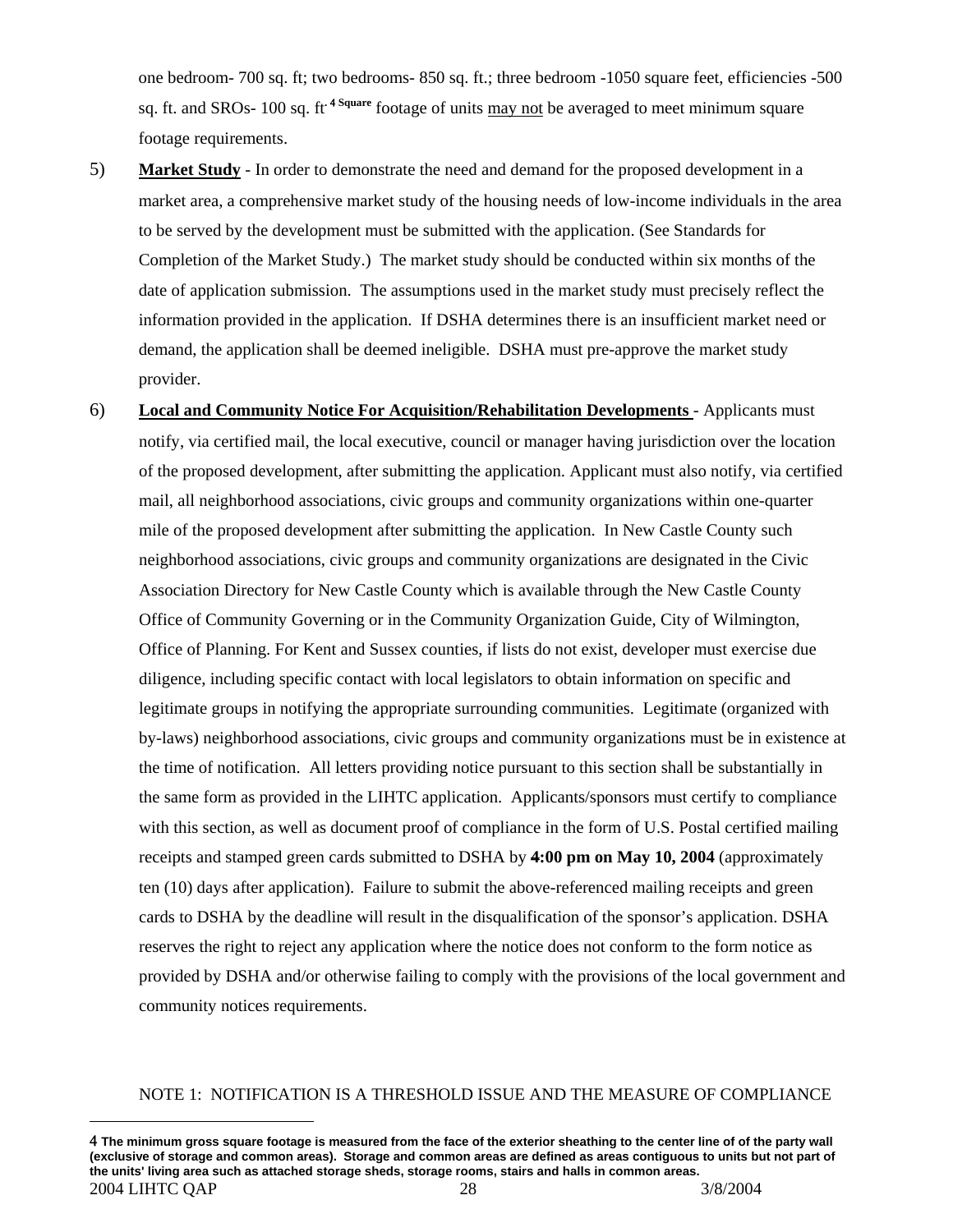THEREOF WILL BE BASED SOLELY ON WHETHER THE SPONSOR/DEVELOPER COMPLIED WITH THE TECHNICAL REQUIREMENTS OF NOTICE. THE PURPOSE OF THE REQUIREMENT IS TO KEEP THE COMMUNITY INFORMED AND TO FACILITATE INPUT FROM THE COMMUNITY TO THE DEVELOPER IN TERMS OF THE CONSTRUCTION PLANS FOR THE DEVELOPMENT (PLAYGROUNDS, FENCES, PARKING LOTS, LIGHTING, ETC.).

NOTE 2: ALL NEW CONSTRUCTION DEVELOPMENTS ARE EXEMPT FROM THIS THRESHOLD REQUIREMENT BECAUSE NOTICES ARE GIVEN THROUGH THE ZONING AND BUILDING PERMIT PROCESS OF THE LOCAL JURISDICTION.

- 7) **Development Team** Applicants are eligible to compete only if they do not:
	- a) Have a general partner, voting member, developer or an affiliated entity who owned a managing or controlling interest in an LIHTC development when title was foreclosed by entry of judgment or deed in lieu of foreclosure during the past seven years.
	- b) Have a general partner, voting member, developer or an affiliated entity who has failed to utilize credit within program time guidelines causing the recapture of said credits.
	- c) Have a general partner who has been removed or withdrawn under threat of removal from a tax credit development.
	- d) Have a general partner, voting member, developer or affiliated entity that owns a managing or controlling interest in any LIHTC development that has failed to submit annual development certifications and/or is delinquent in payment of monitoring or other required LIHTC fees.
	- e) Has failed to fulfill any obligations committed to in a previous application for LIHTC that has not been corrected to DSHA's satisfaction.
	- f) Has had IRS Form 8823, "Low Income Housing Tax Credit Agencies Report of Noncompliance" filed on a development during previous year(s) that has not been corrected to DSHA's satisfaction.
	- g) Has any development that is not complying with its Declaration of Restrictive Covenant Provision.

Notwithstanding the above, DSHA may, in its sole discretion, waive the threshold eligibility restrictions pursuant to subsection [c] of this section upon a showing by the applicant of good cause. Any such decision shall be final and not subject to review.

8) **Site Control** - Sponsors must have sufficient site control to enable the development to move forward if a reservation is made. Site control can be demonstrated by recorded deed, recorded long-term lease, municipal or county disposition and development agreement, an option to purchase or lease, or a purchase contract. All pertinent terms and conditions of the sale or lease must be disclosed at the time of application.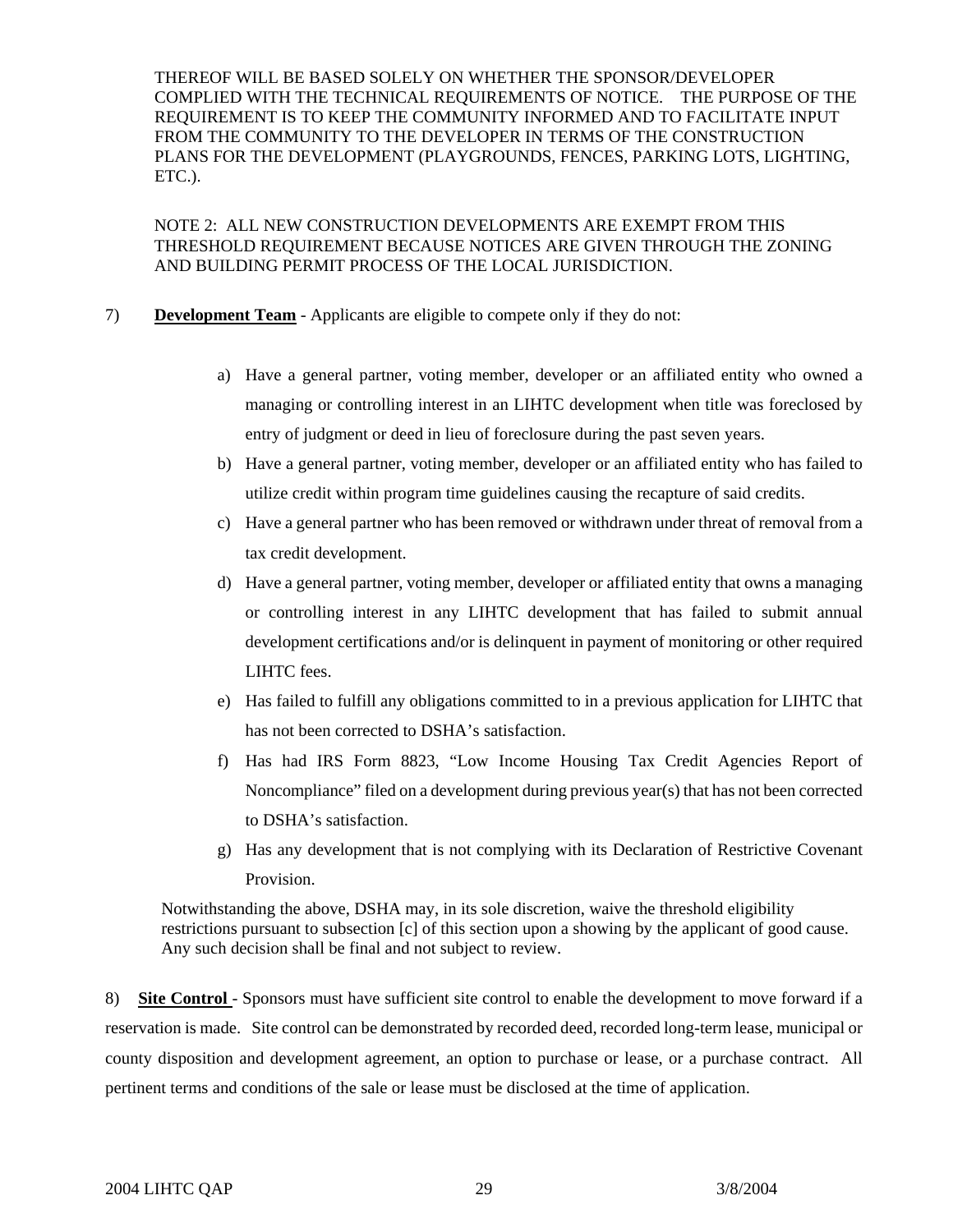9) **Local Zoning/Planning Approvals** - Applicants must submit documentation that the following approvals are in place or can be obtained without jeopardizing an allocation of credits.

> a) Zoning - Properties must be zoned for its intended use. If variance or exception is required, applicants must provide documentation illustrating the present status of the proposed zoning change, the local planning and zoning process and must submit evidence that appropriate approval can be obtained within the required period.

> b) If no zoning or site plan approval is required, applicant must submit a letter from the appropriate municipal official indicating such or the applicant or developer may provide such certification.

10) **Financial Feasibility** - Applicant shall provide one financing plan for the proposed development and shall demonstrate that the proposed development is financially feasible and viable as a qualified low-income housing development throughout the extended use period. The housing credit dollar amount allocated to a development shall not exceed the amount DSHA determines is necessary for the financial feasibility of the development. DSHA's underwriting criteria are included in the application.

 If all funding sources planned for the development have not been committed, proof must be provided that construction, permanent and gap funding source applications have been submitted and letters of intent must be provided evidencing a funding source's interest in financing the development. Applicants seeking to fill a funding gap and coming out of pocket shall submit a certification that the applicant has the amount of cash or other resources, as approved by DSHA, required to fill the funding gap. If a developer fee pledge is to be utilized to fill a funding gap, no more than 50% of the developer fee may be used.

DSHA reserves the right, based on documentation submitted and DSHA's underwriting criteria as well as the submitted market analysis, to determine that a development is not viable and/or feasible. If such determination is made, applications will be deemed ineligible. **For acquisition rehabilitation developments, DSHA construction staff must be notified forty-five (45) days in advance of application submission for a pre-inspection.** 

**All developments must adhere to minimum construction standards regardless of financing source(s) (including tax-exempt bond financing)**. These standards have been outlined in the Qualified Allocation Plan Attachments. Based on these minimum standards, DSHA reserves the right to determine a development is ineligible to compete.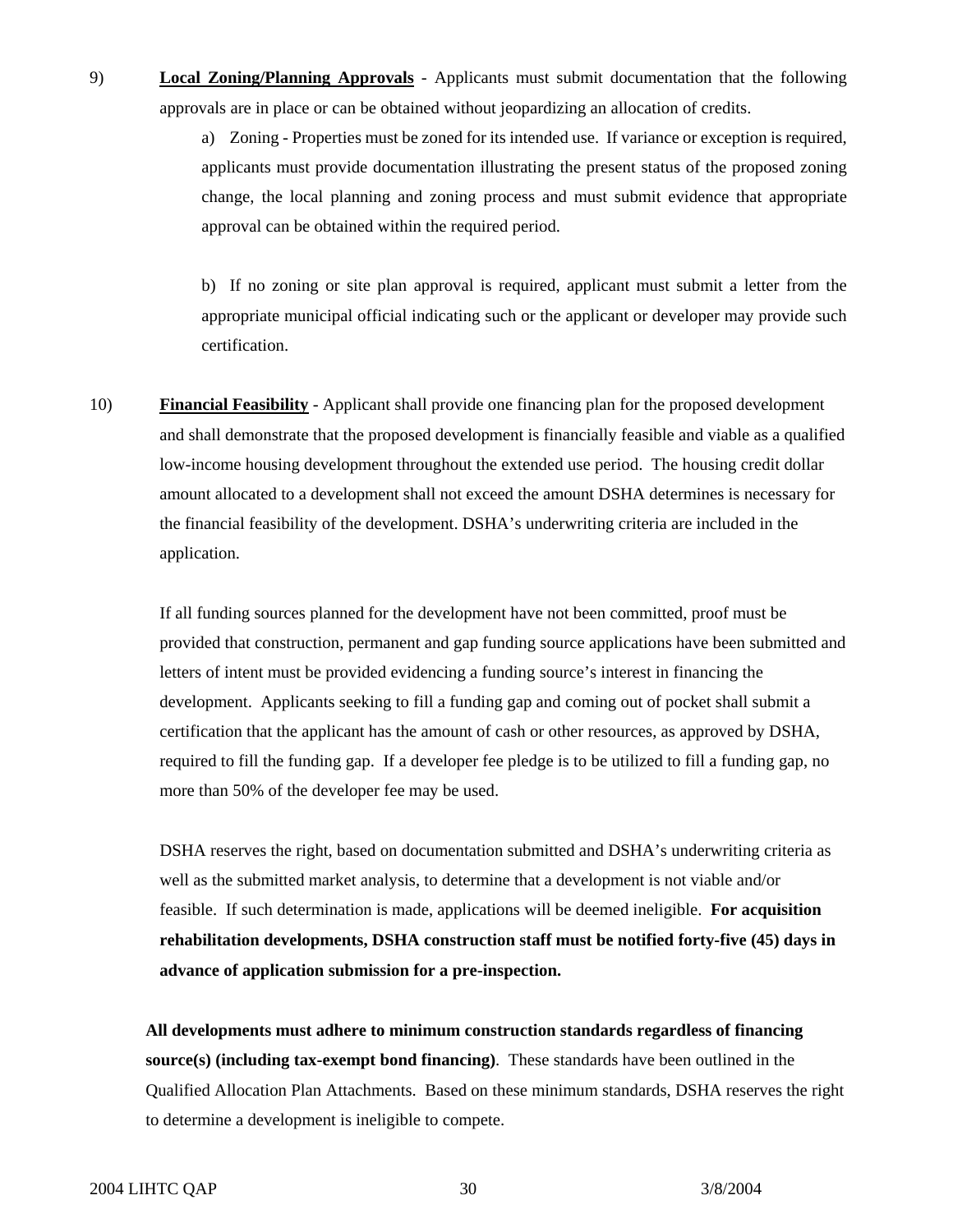- 11) **Displacement** No development will be eligible to compete for an allocation of credits if the application requires that existing residents be involuntarily and permanently relocated due to income ineligibility for tax credit purposes. Submission must include either: preliminary income certifications for tenants residing in occupied units demonstrating that they are income eligible and/or a certified letter from said residents indicating their willingness to be relocated. If preliminary income certifications or a certified letter cannot be obtained, applicants must assume the percentage of units that are not tax credit eligible is the lesser of 20% of all units or the percentage of units that cannot be certified eligible.
- 12) **Internal Revenue Form 8821-** IRS Form 8821,Tax Information Authorization, must be signed at application by the developer/sponsor. This form will allow the IRS to share taxpayer information with DSHA.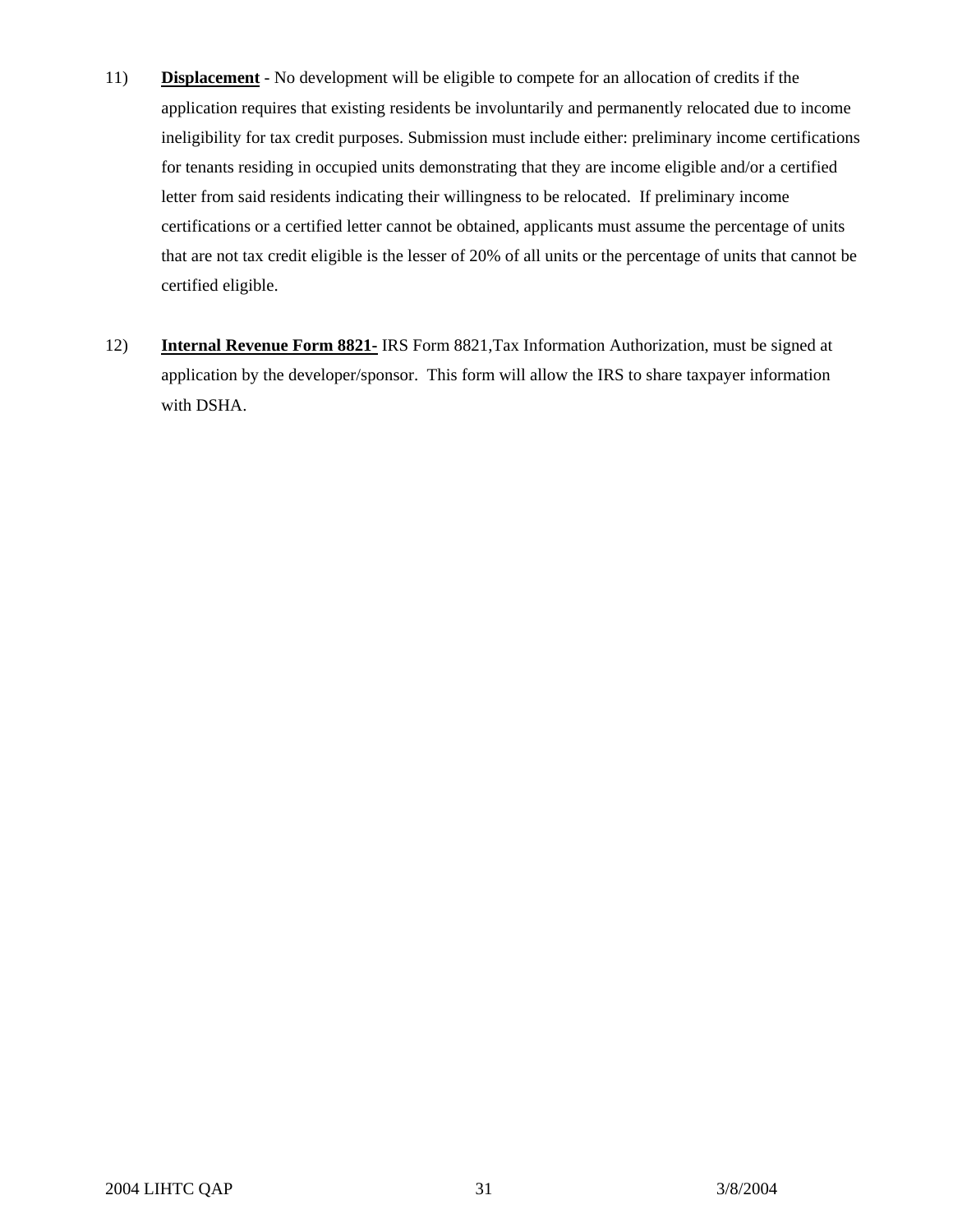# **RANKING AND POINTS**

#### **POINT SYSTEM FOR NEW CASTLE COUNTY POOL**

#### **Increase in the Compliance Period**

For increases in the compliance period, zero to three (0-3) points shall be awarded. One point will be awarded for every five-year period the compliance period is extended during which the owner may not choose to exercise its opt out provision.

| $1$ point: | 20 year compliance $+10$ year extended use |
|------------|--------------------------------------------|
| 2 points:  | 25 year compliance $+5$ year extended use  |
| 3 points:  | 30 year compliance $+0$ year extended use  |

#### **or**

Three (3) points will be awarded to developments that will be converted to home ownership for the residents after the initial fifteen (15) year compliance period has expired. Syndication documents must reflect the conversion.

### **Developments Serving the Lowest Income Tenants**

Two to fifteen (2-15) points will be awarded to developments whose percentage of tax credit units are affordable to individuals and families whose incomes are at or below fifty percent (50%) of median income.

| $10\% - 25\%$ | 2  |
|---------------|----|
| $26\% - 50\%$ |    |
| $51\% - 65\%$ | 6. |
| $66\% - 80\%$ | 10 |
| 81% - 100%    | 15 |

#### **Additional New Units for Families in Poverty**

One to five (1-5) points will be awarded to developments whose percentage of tax credit units are affordable and available to individuals and families meeting the Families in Poverty definition on page 21.

- 30% 5 points 20% 3 points
- 10% 1 point

Accordingly, rents should be calculated at 30% of Area Median Income (AMI).

Note: Current subsidized and Tax Credit properties are excluded from this definition and will not receive points in this category.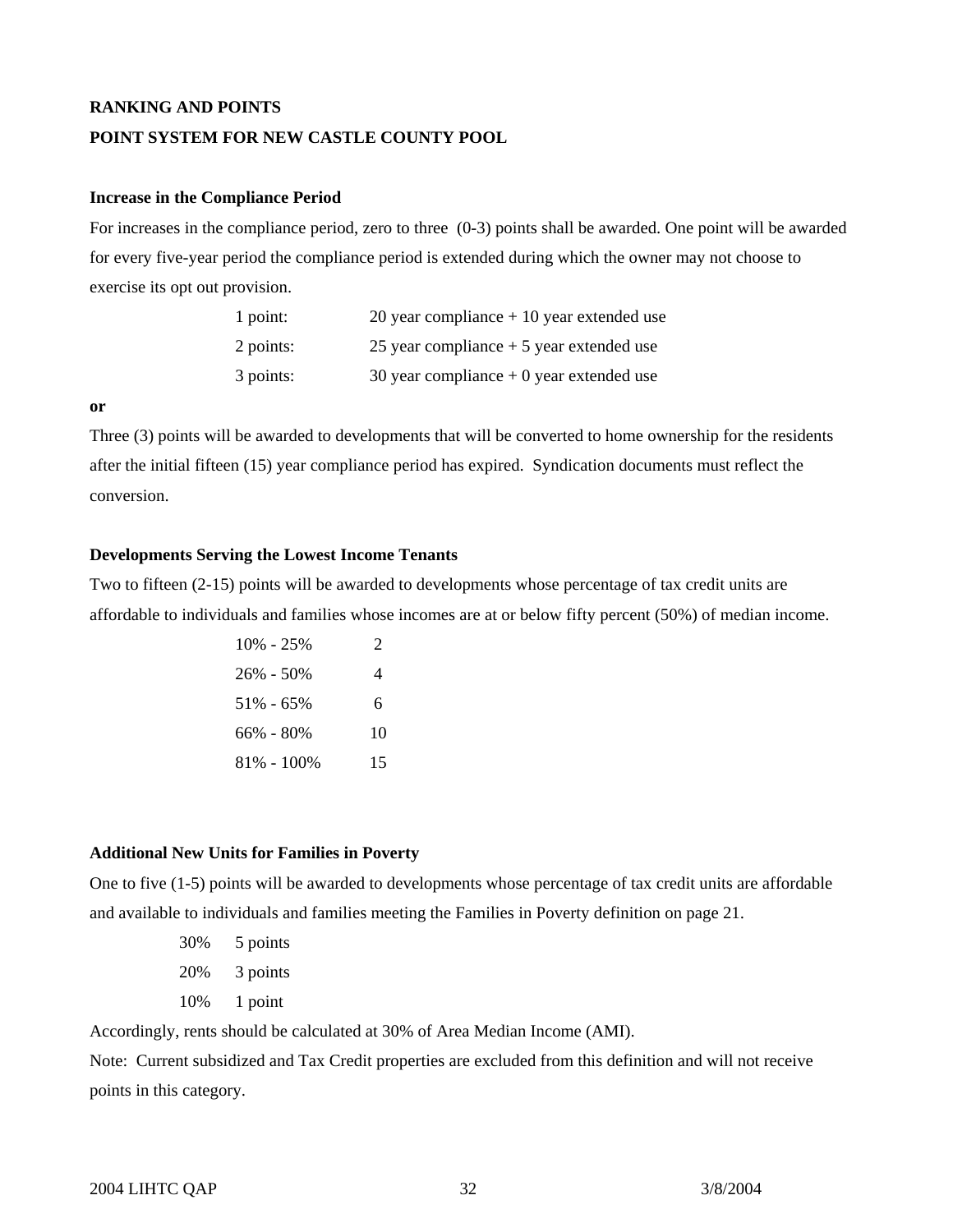#### **Mixed Income/Market Rate**

Five (5) points will be awarded to a development where at least 20% and no more than 50% of the total units in the development are not rent-restricted and not income-restricted.

## **Capacity of Development Team**

Zero to six (0-6) points will be awarded based on the demonstrated relevant experience and qualifications of the developer and management entity. All team members must be disclosed at time of application. The members of the team, in addition to the developer and management entity, include the applicant/owner, codeveloper, consultant, owner, general contractor, architect, surveyor, real estate and tax counsel. Members of the development must demonstrate experience in the satisfactory development of affordable housing, experience in the management of affordable housing and must have the financial capacity to carry the development through to completion. DSHA reserves the right to determine "satisfactory" development experience.

a) General Partner/Developer Experience: Up to three (3) points shall be awarded based on the number of Low Income Housing Tax Credit Properties developed by the general partner and/or developer. Note: "General Partner/ Developer" is defined as a corporate entity, partner or owner of a multi-family development company that has been a signatory/guarantor on a Tax Credit construction loan. "Developed" is defined as having gone to permanent closing on a development with an acceptable cost certification.

| 2-4 developments       | 2 points |
|------------------------|----------|
| 5 or more developments | 3 points |

b) Management Agent's Experience: Up to three points (3) shall be awarded based on the number of the completed and occupied Low Income Housing Tax Credit and subsidized developments currently being managed.

| 1-4 developments          | 1 points |
|---------------------------|----------|
| 5-15 developments         | 2 points |
| More than 15 developments | 3 points |

If other than the owner or developer's experience is being utilized to qualify for points, a signed agreement and/or contract for services must be provided describing the role each entity will play in the development and/or the management of the development. DSHA's Management Agent Qualification form must be submitted with the application. DSHA reserves the right to determine appropriate involvement.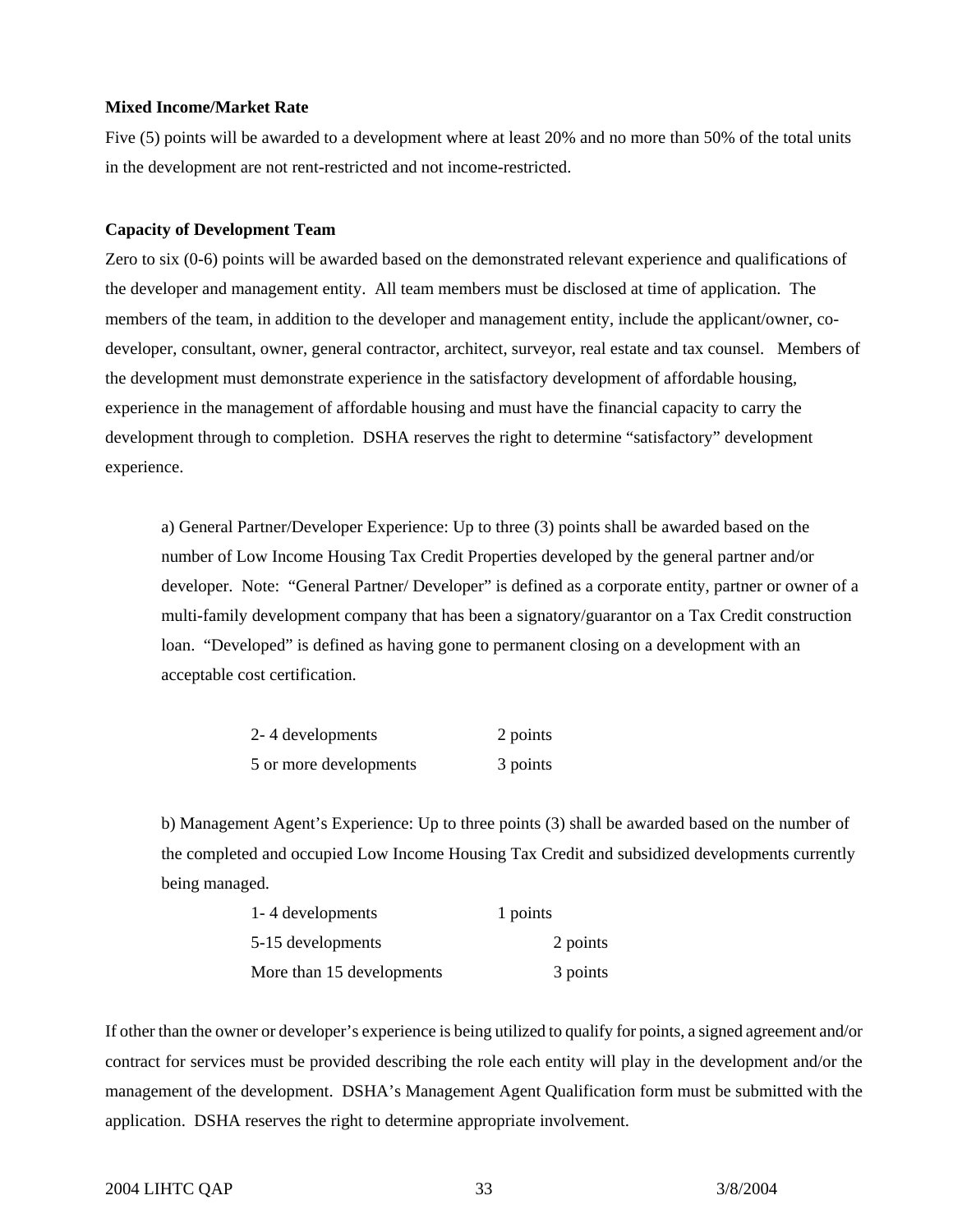# **Special Needs Housing**

Developments that provide permanent housing for persons with special needs are awarded five (5) points. Special needs populations are:

> Persons with HIV/AIDS related illness Homeless persons Mentally ill persons Persons with physical disabilities Mentally retarded/developmentally-disabled persons Migrant and Seasonal Farm workers

Other special needs populations identified in DSHA's Needs Assessment may be considered at DSHA's sole discretion.

In order to qualify for points in this category, 100% of the property must be made available for the special needs population. Additionally, a minimum of three (3) appropriate services must be provided free of charge to the residents. Documentation of these services and how they will be paid for must be provided.

## **Local Government Contribution**

Two to five (2-5) points are awarded for developments that receive financial support from local government. A local contribution must generally reduce the development or operating costs of a development by at least 2%. This can be in the form of municipal or county funding or local public housing authority capital funding, waiving of building permit fees, granting of a tax abatement, donation of land or land provided at a nominal price, or some other documented form of assistance, as approved by DSHA, that financially reduces the development cost or reduces the operating cost of the project over a five-year period.

> 2%-2 points 3%-3 points 4%-4 points 5%-5 points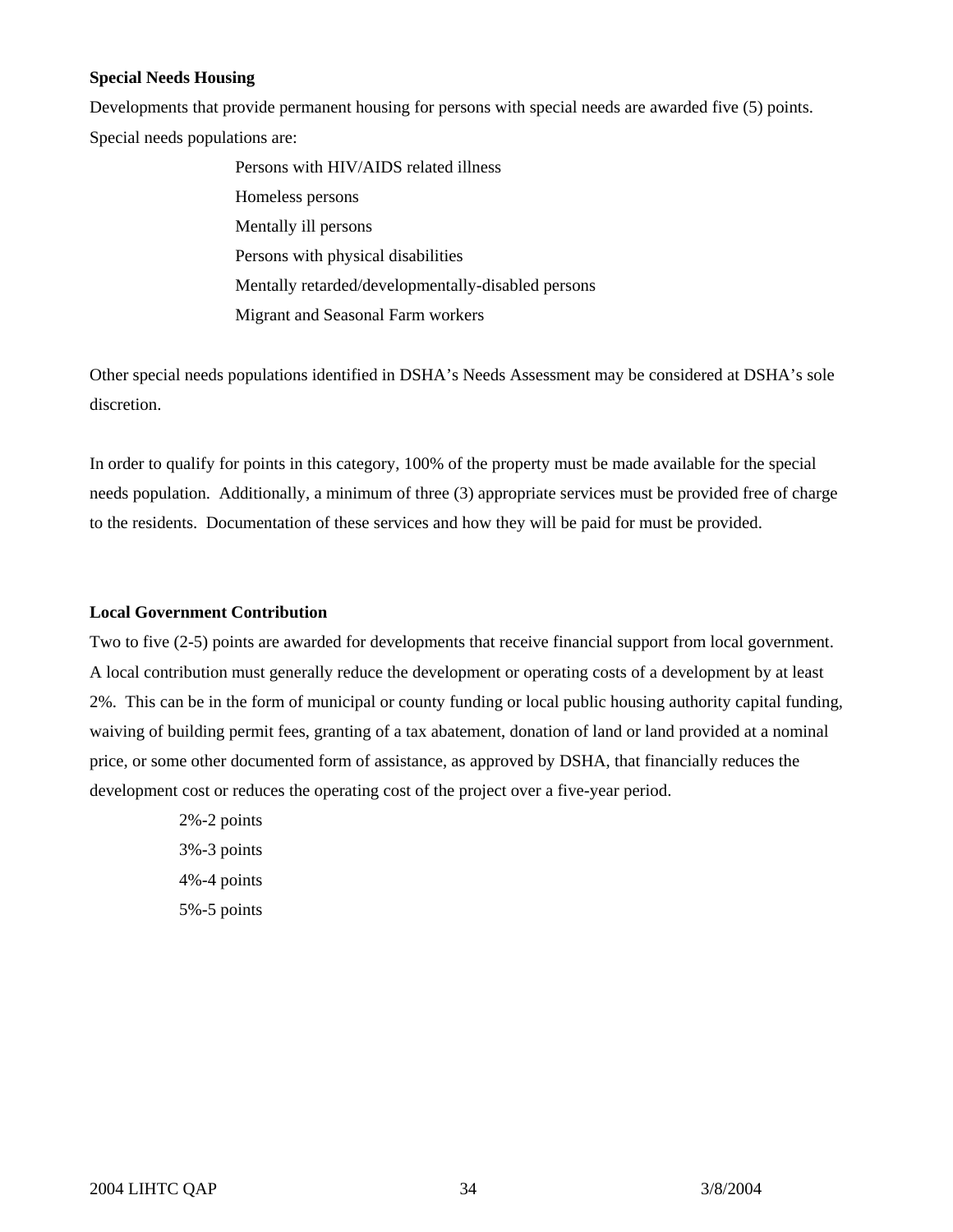#### **Local Government Support**

Three (3) points will be awarded for an application that receives a letter of support from the local government indicating its support of the development, and endorsing the development in the current round of competition. The letter must be from the Chief Executive Officer of the municipality, county or local government in which the development is located and must precisely reflect the development as submitted with the application without modification or qualification.

#### **Leveraging of Non-DSHA Administered Resources**

To the extent that DSHA controlled funds, including tax credits, HOME funds and Housing Development Funds, are used to leverage other funds, seven to fifteen (7-15) points will be awarded for the greater leveraging of funds based on the unadjusted qualified basis calculations. Provision of local government fiveyear rental subsidies and reduced developer's fees are sources of leveraging for this category. For tax credit equity raised beyond the minimum required, leveraging points are only awarded for additional net equity raised if a detailed letter of intent from an investor or syndicate for the additional net equity is submitted at time of application. A letter of interest is NOT sufficient.

#### **Percentage of Leveraging:**

**One hundred percent (100%)** of the development's permanent funding, excluding tax credit equity, comes from other than DSHA sources. 15 points 15 points **More than seventy-five percent (75%)** of the development's permanent funding excluding tax credit equity, comes from other than DSHA sources. 10 points

**From fifty percent to seventy-five percent (50%-75%)** of the development's permanent funding, excluding tax credit equity, comes from other than DSHA sources. 7 points

Tax Credit Equity will be considered a DSHA resource. In order to compare all developments equally, an equity factor will be used based on current market rates, which will be listed in the current year application package. If additional tax credit equity is received in excess of the net equity factor used above, this additional equity will be considered a non-DSHA resource. Reserves are NOT a source of leveraging.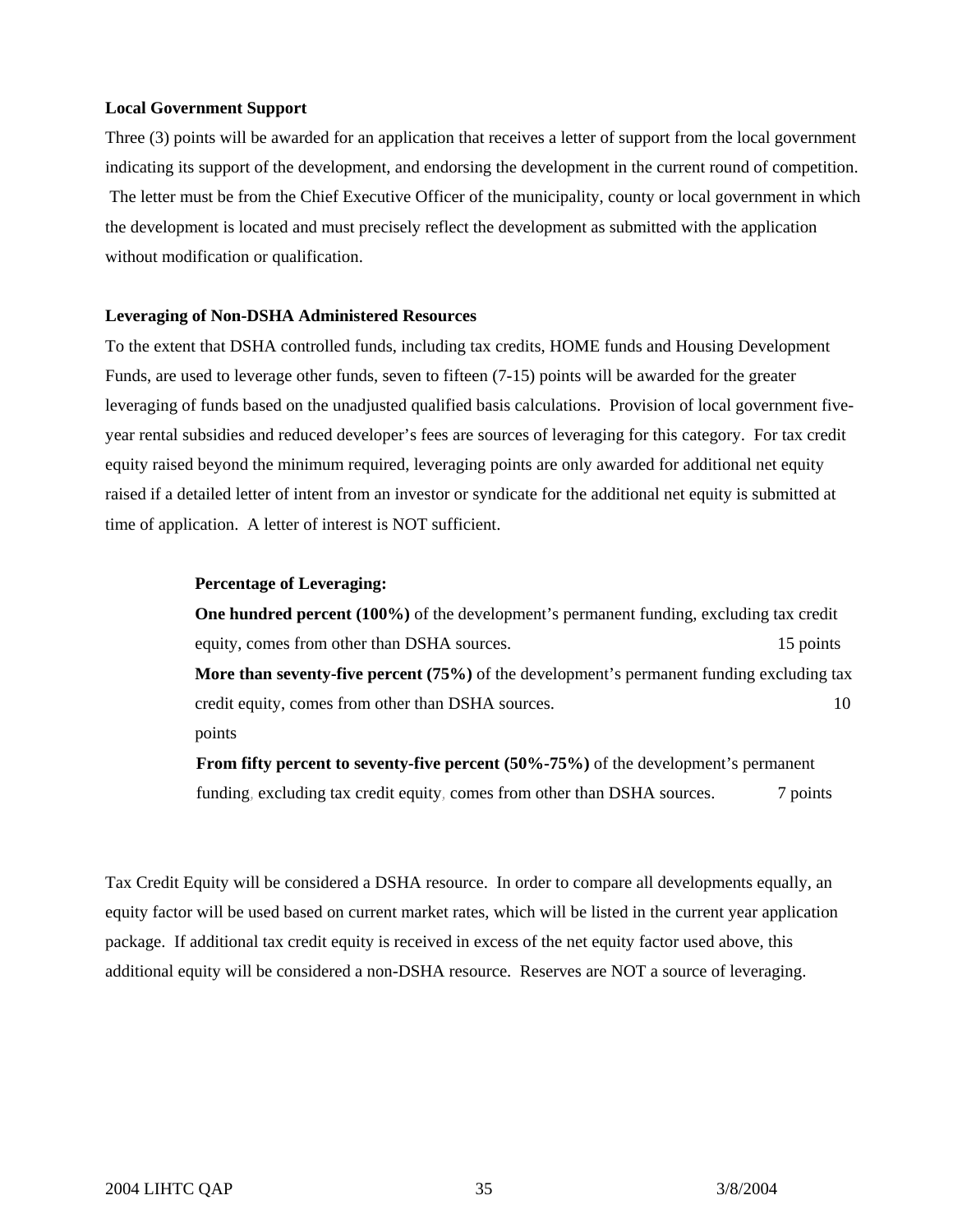# **Conversion Housing**

Five (5) points will be awarded for Conversion Housing (see definitions).

*Or* 

Five (5) points will be awarded to developments that are utilizing Historic Tax Credits under Section 47 of the Internal Revenue Code of 1986 and/or State Historic Tax Credits. To qualify for these points, properties must already be on the National Historic Register at the time of application**.**  A development cannot be awarded points in both of these categories.

# **Public Housing and Section 8 Waiting Lists**

One (1) point will be awarded for developments that are utilizing local public housing waiting lists and/or Section 8 existing waiting lists. The application must contain a letter from the appropriate agency in order to receive this point.

# **Provision of Social Services**

The provision of social and support services is an integral part of any development to improve the quality of life of the residents of the development. Services must be affordable, appropriate, available and accessible to the development's tenants. One (1) point will be awarded for each service up to a maximum of three (3) points. Services should be actively linked to the residents and not simply provided to the community at large and must be provided on-site.

A Support Service Plan must be completed and submitted with the application. The plan should include the following:

- Qualifications of the social service organizations that will be utilized at the property, including their history, capacity and experience.
- A program description including the details and goals of the programs for the residents.
- Contracts or commitment letters from each social service provider must also be attached. Examples of services include but are not limited to:

Parenting programs; Literacy programs; Day care; Job training; Nutritional services; Transportation; and Financial literacy and counseling

2004 LIHTC QAP 3/8/2004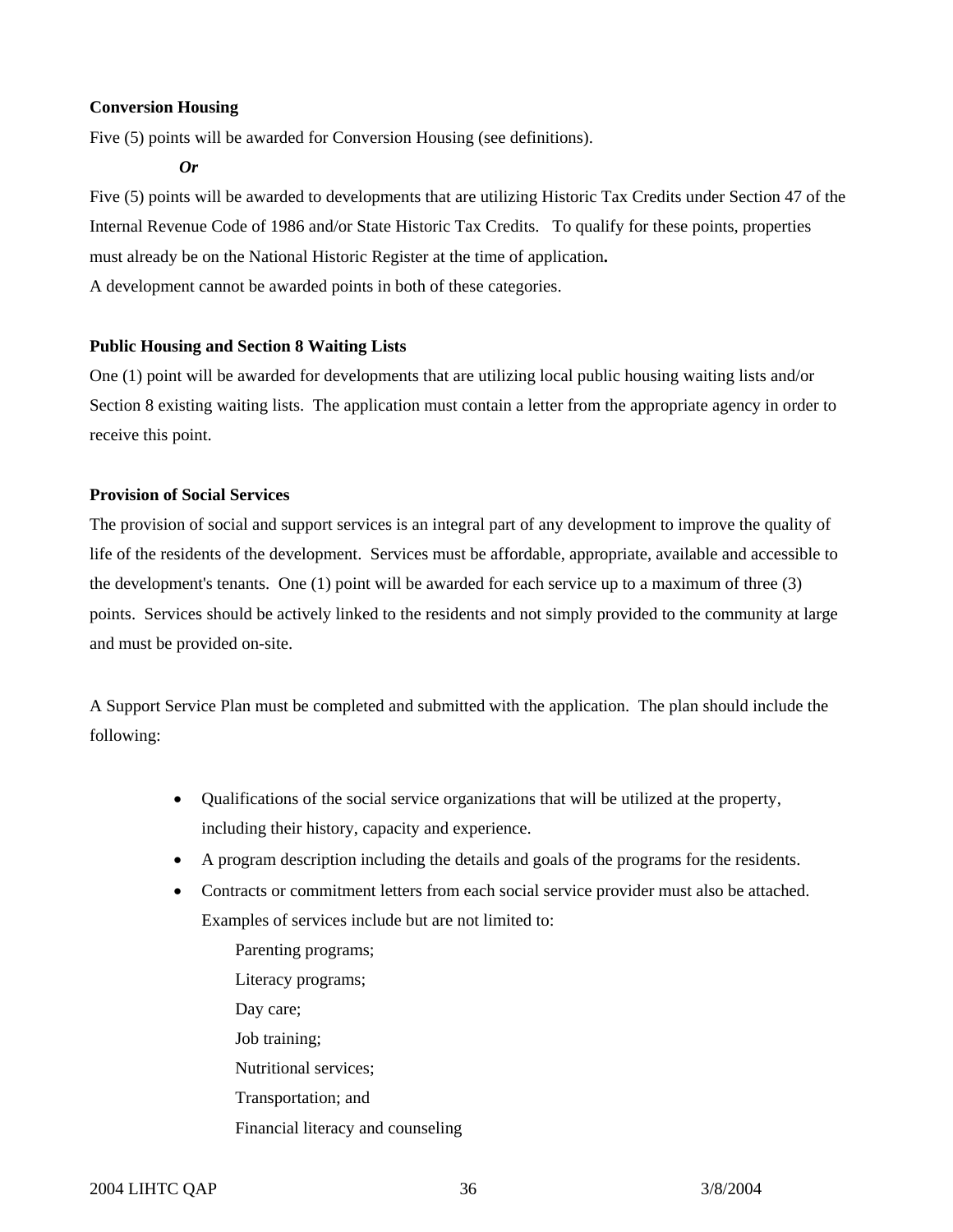# **Site and Neighborhood Standards**

A. Two (2) points will be awarded if the development site is determined to be suitable for the proposed development without excessive (as determined by DSHA) geo-technical, environmental or utility infrastructure expenditures.

B. One (1) point will be awarded for each of the following factors up to a maximum of ten (10) points. Target Area -New Castle County: Pool One:

1. Walking distance to retail facilities (1/4 mile)

- 2. Area supports a large number of employment opportunities
- 3. Daycare facilities are near the site or near the employment centers, or specialized services near the site
- 4. Medical center within five miles
- 5. Bus line within walking distance
- 6. Adjacent to major road arteries
- 7. No other low income housing in immediate area (within 3 block area)
- 8. No market rate rental housing in immediate (within 3 block area)
- 9. Site located in economically mixed community as defined by Census Data
- 10. Site within residential area (not industrial)
- 11 Within one (1) mile of entertainment venues, i.e. movie theaters, restaurants, etc.
- 12. Close to or in a town center (within 1/4 mile)
- 13. Within walking distance to schools (family developments only)

#### **Development and Unit Amenities**

All units must meet Minimum Construction Standards established by DSHA. A maximum of five (5) points will be awarded to those developments that exceed the minimum standards. One (1) point will be awarded for each additional amenity provided up to five (5) points.

These include but are not limited to:

On site community center;

Maintenance Building;

Designated Open Areas/Community Space;

Design features that are sensitive to minimizing energy consumption;

On site daycare (family developments only);

On site senior care (elderly developments only);

Eat-in kitchens;

Exterior storage closets; and

Multiple facades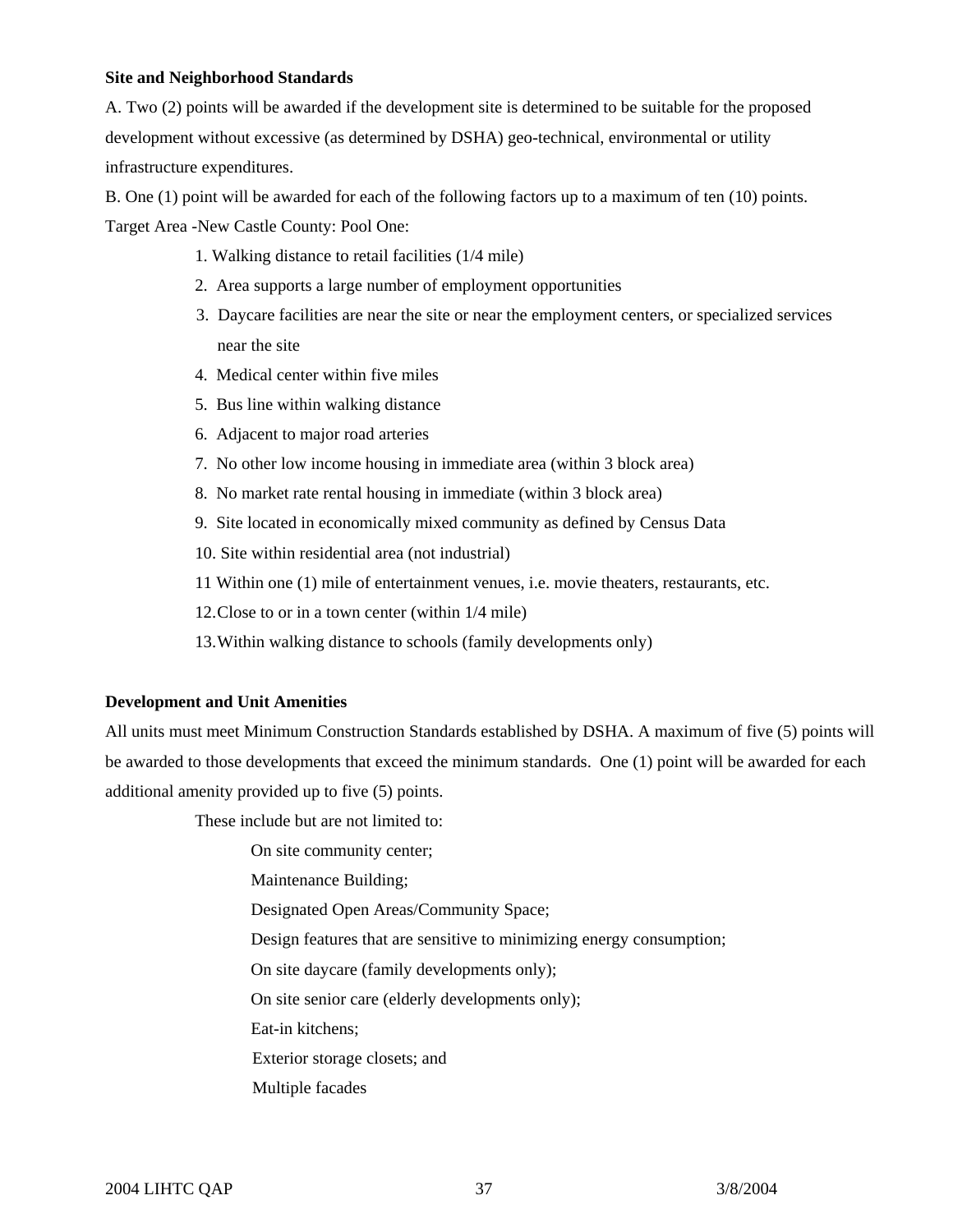Applicants are invited to propose amenities in addition to those listed and may, in DSHA's discretion, receive points for them.

#### **Community Revitalization Plan**

Two (2) points will be awarded if the development is clearly identified and is included in an approved Community Revitalization Plan. A certification from the municipality that the development is in the most recently approved Community Revitalization Plan must be submitted, citing page and number, which said page and number must be attached to the certification. See the form of certification included in the Attachments. Letters of support and/or resolutions will NOT be considered under this category.

#### **Qualified Census Tract**

Three (3) points will be awarded to developments that are located within a HUD identified Qualified Census Tract.

#### **Developer's Previous Performance**

Up to four (4) points will be awarded to Developers, Co-Developers, or Joint-Venture Developers who have demonstrated timely development of tax credit properties and bringing properties to permanent closing at or under budget. All of the Developer's Delaware tax credit properties developed and completed in the last five (5) years will be considered in this category. (In addition, a Developer must have completed at least two properties in the last five years to be considered for an award of points). A minimum of seventy-five (75%) percent of those properties completed in the last five (5) years must have met one of the following to be awarded points in these categories. (see LIHTC Application Attachments – Developer's Previous Performance within Delaware – this form must be used). For Developers, Co developers or Joint-Venture Developers who did not develop and complete Delaware LIHTC properties in the last five (5) years, but did so in other states they may also be considered in this category by submitting the attachment: Developers Previous Performances outside Delaware. (see LIHTC Application Attachment – Developer's Previous Performance outside Delaware – this form must be used).

Two (2) points will be awarded to Developers whose properties have completed their construction closing within six months after their credit allocation (carry-over allocation) was made at year-end and completed the construction and placed all residential units in service within the construction loan term (without extensions).

Two (2) points will be awarded to Developers whose properties have been completed and brought in at or under the total development costs approved in the final proforma at construction closing. (No reductions of developer fees, profit and overhead or use of operations or reserve funds to offset construction cost or soft cost overruns will be considered).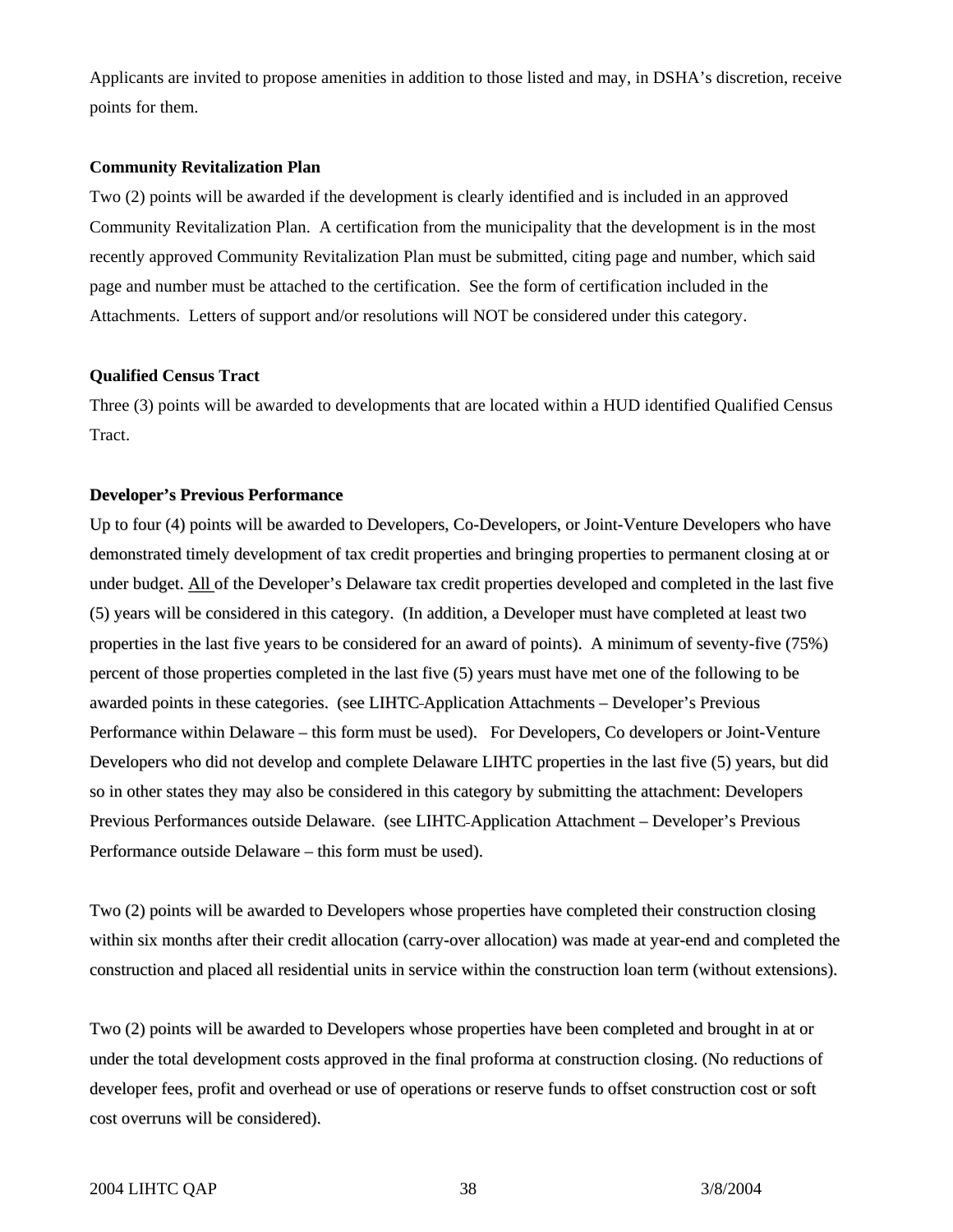# **Community Outreach**

Up to five (5) points will be awarded to developments in which the sponsor is actively involved in Community Outreach PRIOR to submitting its application, but in no event, later than **March 30, 2004**  Sponsor notifies community organizations, along with the appropriate elected officials within: ¼ mile with a copy to the appropriate elected officials, by certified letter prior to application 2 points Sponsor holds community meetings/presentations prior to application 3 points (Copy of sign-in sheets, notices and correspondence must be submitted with application in order to receive

points.)

# **POINT SYSTEM FOR KENT AND SUSSEX COUNTY POOL**

All points are the same as above with the following exceptions:

# **New Construction of Non-Age Restricted Family Units**

Five (5) points will be awarded in Kent & Sussex Counties to newly constructed developments that create new non-age restricted family units.

# **Site and Neighborhood Standards for Kent and Sussex Counties**

One (1) point will be awarded for each of the following factors for a maximum of ten (10) points.

- 1. Within one mile of retail facilities
- 2. Access to employment opportunities within area
- 3. Daycare facilities are near the site or near the employment centers, or specialized services near the site
- 4. Medical center within fifteen miles
- 5. Public transportation within walking distance
- 6. Adjacent to major road arteries
- 7. No other low income housing in immediate area
- 8. No market rate rental housing in immediate area
- 9. Site located in economically mixed community as defined by Census Data
- 10. Site is predominantly residential
- 11.Within (10) miles of entertainment venues, i.e. movie theaters, restaurants, etc.
- 12.Close to or in a town center (within one mile)
- 13.Within walking distance to schools (family developments only)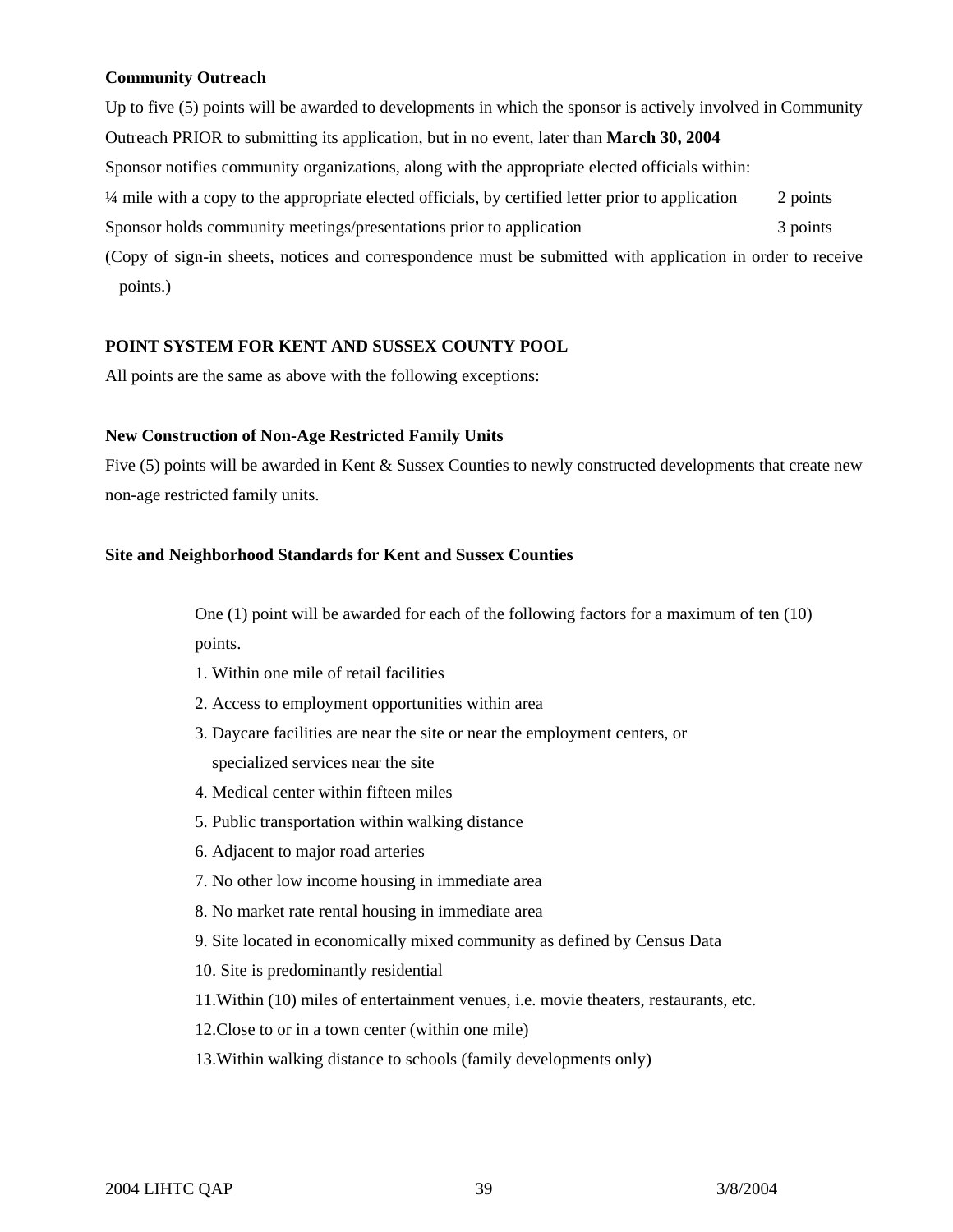# **POINT SYSTEM FOR NON-PROFIT POOL:**

All points are the same as for above with the following exception:

# **New Construction of Non-Age Restricted Family Units**

Five (5) points will be awarded in Kent & Sussex Counties to newly constructed developments that create new non-age restricted family units.

# **Site and Neighborhood Standards**

Points will be calculated based on the location of the development (New Castle County or Kent and Sussex Counties).

# **POINT SYSTEM FOR PRESERVATION EXPIRATION POOL:**

All points are the same as above with the following exceptions:

# **Site and Neighborhood Standards**

Points will be calculated based on the location of the development (New Castle County or Kent and Sussex Counties).

# **Conversion Housing**

No points will be awarded in this pool for conversion housing.

# *POINT SYSTEM FOR ALL SPONSORS: AN APPLICATION MUST SCORE A MINIMUM OF FIFTY (50) POINTS FOR AN AWARD OF CREDITS.*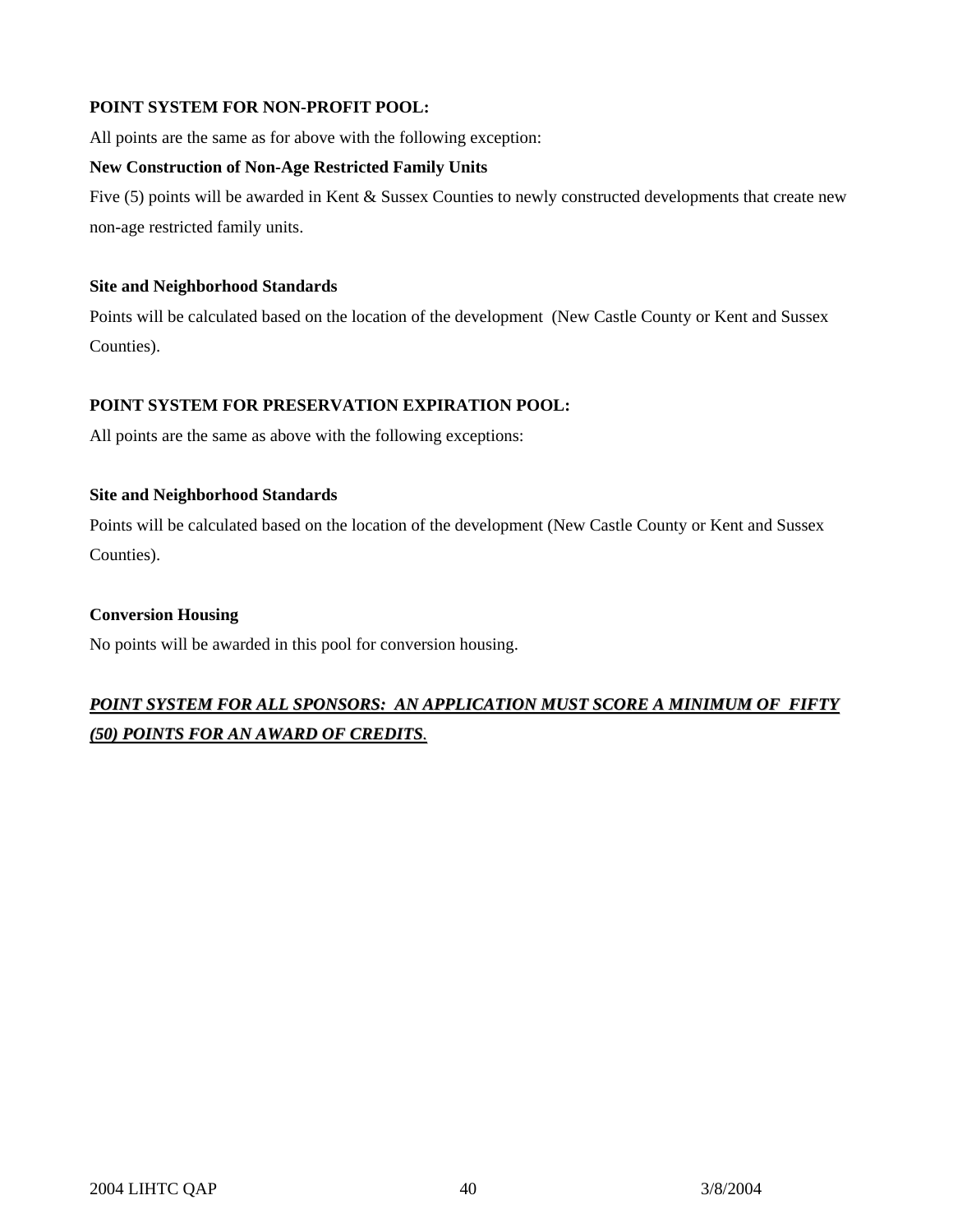# **TIEBREAKERS**

Applications that meet the minimum threshold requirements shall receive points based on the point system for the particular pool in which they compete. In the event of a tie score, applications shall be ranked according to the tiebreaker system. Reservations shall be awarded to applications with the highest scores and to the applications that win the tiebreakers, with reservations first going to developments in the set-aside.

The following tiebreaker system shall be used to break ties between applications with the same score.

- a) If competing developments within a given pool have a tie score, a tax credit reservation shall be awarded to the application with the lowest amount of low-income housing tax credits (unadjusted for the 130 percent QCT or DDA bonus) per low-income bedroom.
- b) If there is still a tie score after the first tiebreaker, the tax credit reservation shall be awarded to the application with a lower total development cost per bedroom.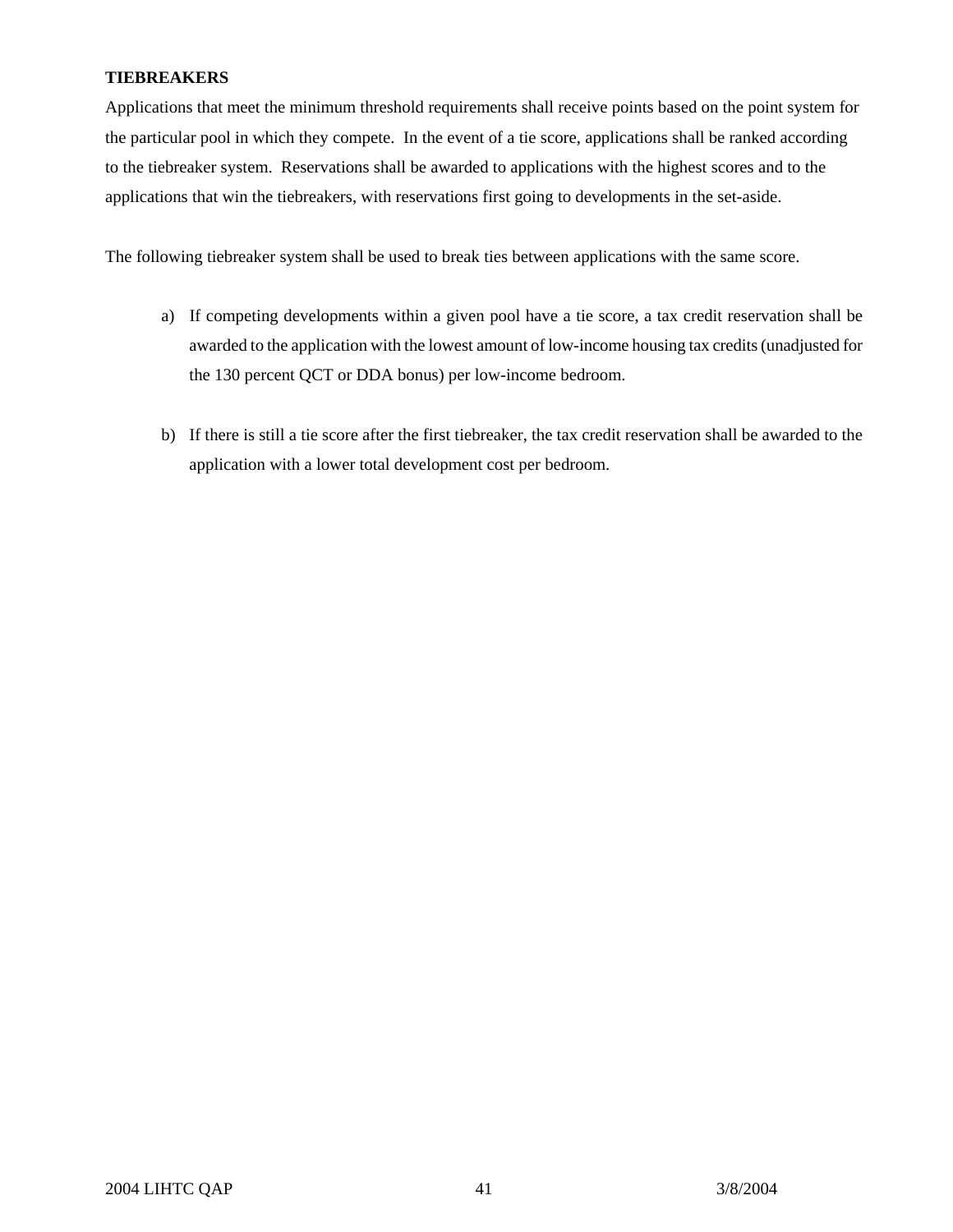# **APPLICATION PROCESS**

An applicant may apply for Credits for the current year only. The deadline for submission of each cycle is disclosed on the cover page of the application package.

Applications must be submitted to the DELAWARE STATE HOUSING AUTHORITY, 18 The Green, Dover, Delaware 19901, **no later than 3:00 p.m. on April 30, 2004.** Late submissions will not be accepted. Two complete applications must be submitted, and an additional three completed applications must be submitted if applying for Housing Development Fund Loans. All applications must have original signatures.

Only complete application packages will be considered for an allocation of Low Income Housing Tax Credits. Incomplete packages will be returned to the applicant and the application will not be eligible to compete for tax credits in the current round.

The Application package contains all forms and instructions. The Application Checklist provides a complete list of attachments, which are to be appropriately labeled and submitted with the application forms. All documents are required, even if applicants have submitted similar documents to DSHA in the past (i.e. financial statements). Exhibits and questions that do not pertain to a particular development should be noted as such. If additional space is required on the questionnaires, provide supplements that are labeled in sequence and indicate the questions to which they reference.

The applicant must complete all applicable questions and supply all documents that are requested in the application package. All questions seeking clarification or interpretation of the Qualification Allocation Plan must be submitted in writing to DSHA for clarification prior to application submission no later than fifteen (15) days prior to the submission deadline date.

No application for credits will be accepted for any building or property that has previously claimed credits and is still subject to the compliance period for such credits after the year such building is placed in service. This also includes all developments which tax-exempt bonds of DSHA or an issuer other than DSHA, have been issued that are still subject to the compliance period.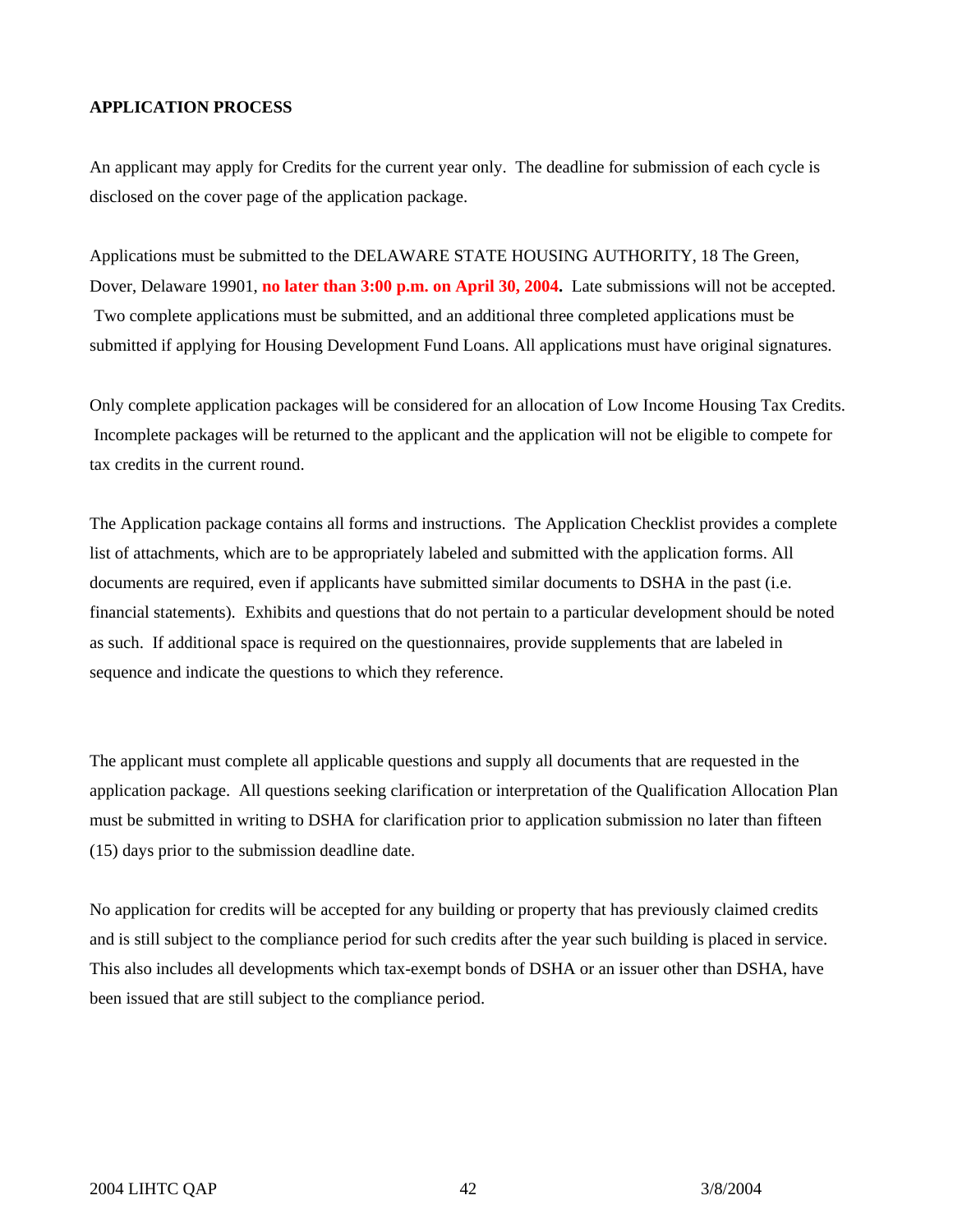# **THE DELAWARE FREEDOM OF INFORMATION ACT**

By submitting this Application, the applicant acknowledges and agrees that the entire Application, including but not limited to the market study, shall be deemed a "public record" for the purposes of the Delaware Freedom of Information Act ("FOIA"), codified at 29 Del. C. § 10001-10005. By submitting this Application, the applicant further acknowledges and agrees that the entire Application is subject to public examination and copying pursuant to FOIA and any privacy rights otherwise applicable are hereby waived.

The Application should be comprehensive in addressing all information necessary for a responsible funding decision. However, DSHA reserves the right to request additional information during the review process should it be deemed necessary. Any such information requested and/or provided, shall be considered part of the Application and shall be subject to the above acknowledgments, agreements and waivers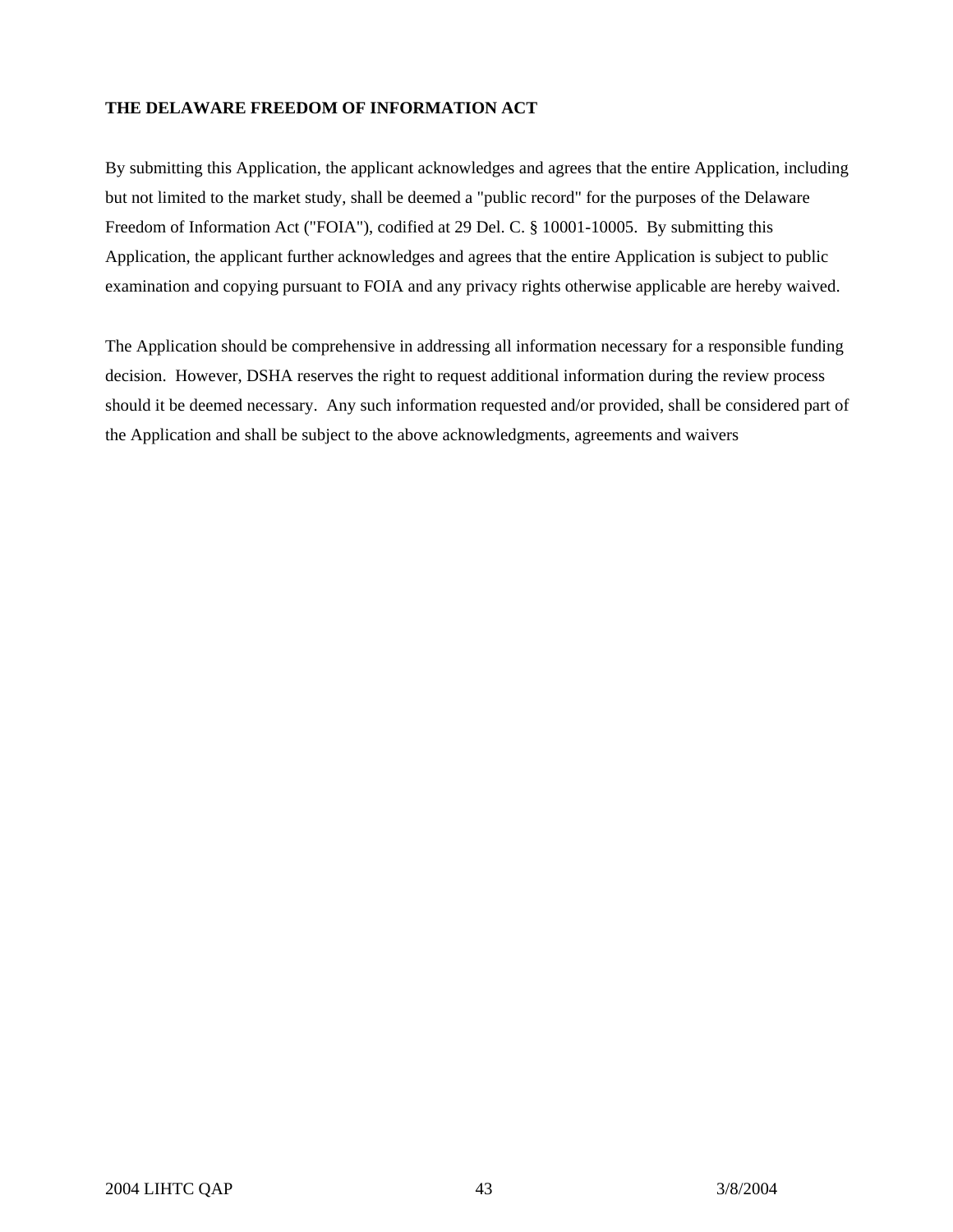#### **REVIEW AND SELECTION PROCESS**

Only developments that meet all federal and state program requirements and meet minimum threshold requirements will be reviewed for Credits.

DSHA will notify, via certified mail, the chief executive officer having jurisdiction over the location of any application meeting the minimum threshold eligibility requirements. DSHA will also notify, via certified mail, all neighborhood associations, civic groups and community organizations within 1/4 mile of any application meeting the minimum threshold eligibility requirements, provided such neighborhood associations, civic groups, and community organizations are designated on DSHA's list of neighborhood associations, civic groups, and community organizations. Such notices will indicate that the applicant has met the minimum threshold requirements under the Plan and generally explain the process for reviewing applications for the possible awarding of tax credits.

DSHA will score the developments strictly in accordance with the Qualified Allocation Plan. Prior to making allocations in accordance with rankings pursuant to the QAP for the current year, DSHA shall allocate Credits to developments which (i) received Forward Reservations of Credits in previous years and (ii) in the determination of DSHA, have met any conditions to such Forward Reservations and are ready to receive an allocation of Credits.

In accordance with federal requirements, a determination that the Credits allocated to a development do not exceed the amount DSHA finds necessary for the financial feasibility of the development and its viability as a qualified low-income housing development will be made again at the time of allocation and at the time the development is placed in service.

A development cannot be allocated Credits in an amount that exceeds the amount necessary to make the development feasible. Therefore, the amount of Credit allocated to the development may change from initial Credit reservation. The final Credit allocation will take place at the time the development is placed in service and DSHA has received cost certification by the owner (mortgagor) and the general contractor of the development. A cost certification guide will be provided by DSHA for use by the developer in submitting all information. The cost certification for the development must include all sources and uses of funds including all syndication fees.

Based on the rankings, threshold eligibility review, and needs analysis, DSHA shall make reservation award recommendations to the Director of Delaware State Housing Authority. The Director shall review the rankings, eligibility and tiebreaker decisions. DSHA decisions are final.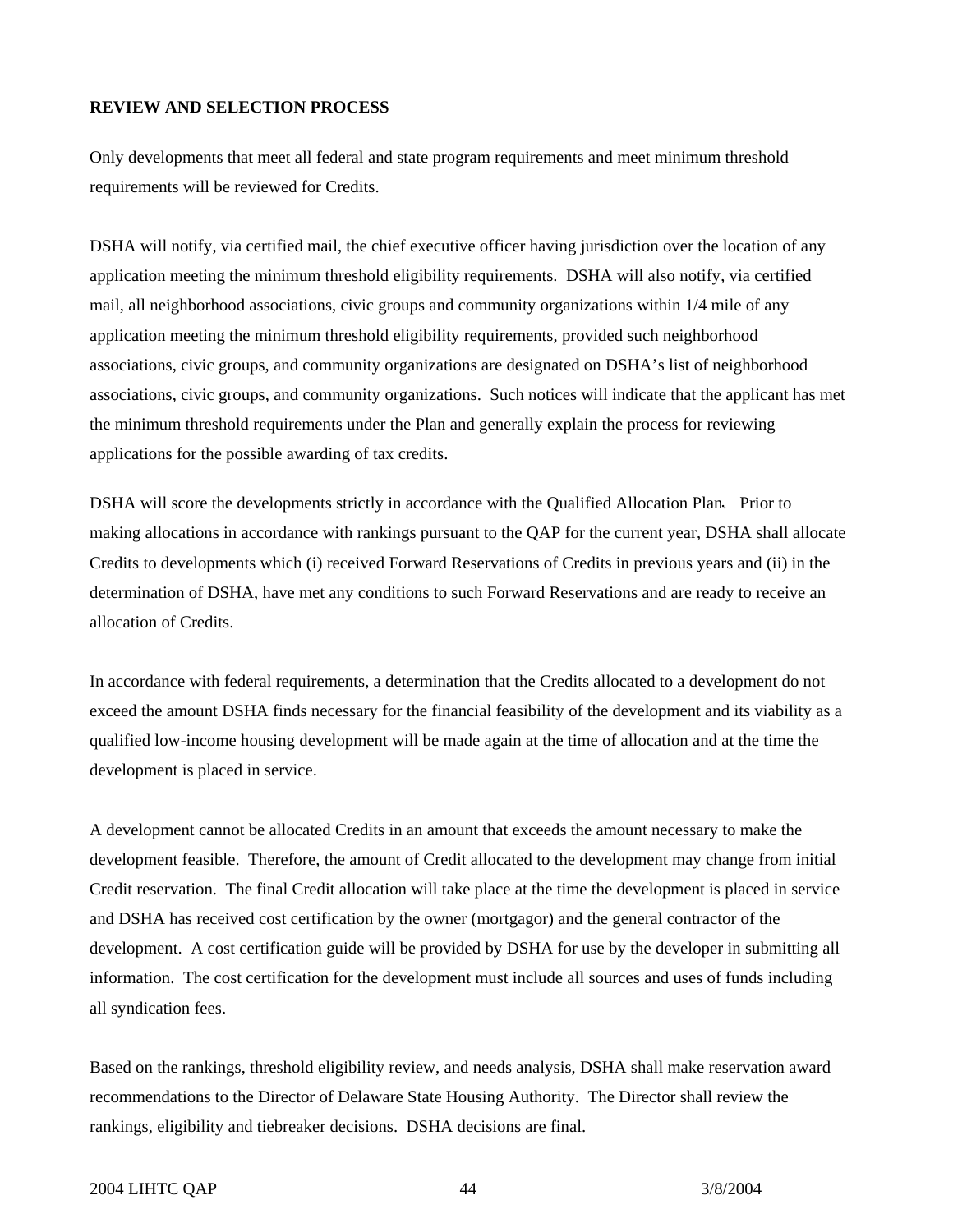Within 90 days of application deadline and submission, DSHA will notify sponsors in writing whether or not they received a reservation and the basis of the decision. The reservation letter will enumerate the maximum amount of Credit available to the development as well as the conditions that will be required for the final allocation of Credits.

Federal law requires developments receiving an allocation made prior to the year in which the building is placed in service to (1) have more than 10% of the reasonably anticipated costs of the development incurred by the later of (i) the end of the calendar year in which the allocation is made or (ii) six months from the date of the allocation; and (2) be placed in service by the end of the second calendar year following the year of allocation.

If a building receives an allocation in the second half of the calendar year, DSHA will follow IRS requirements, to satisfy the 10% expenditure requirement.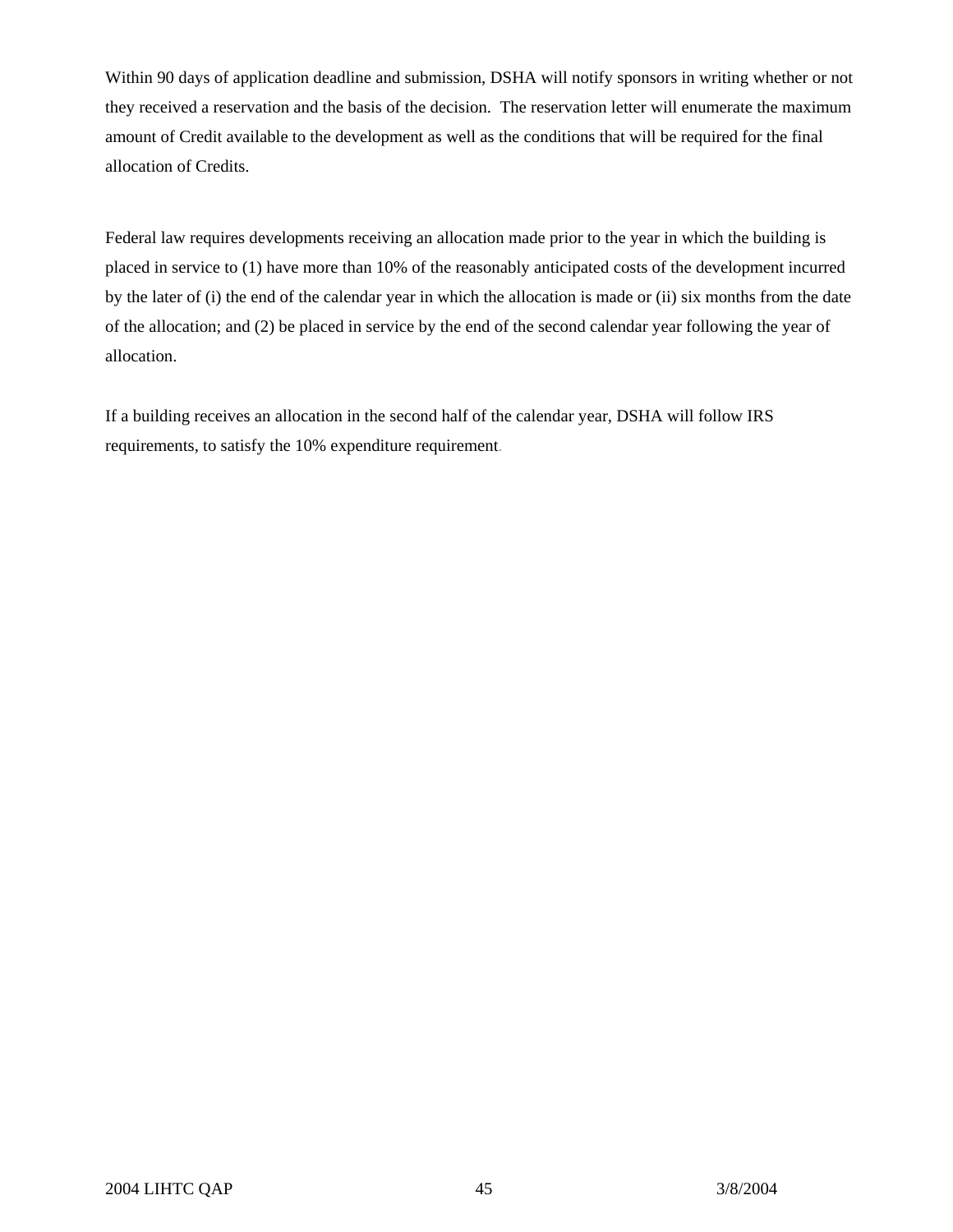# **FORWARD RESERVATIONS**

DSHA reserves the right, at its sole discretion, to reserve a portion of its Credits for a year subsequent to the current year to a highly ranked development that received only partial funding in the current year due solely to limited Credit availability. DSHA's determination to reserve will be based on the amount of Credits needed to demonstrate financial workability, readiness to proceed and other considerations deemed appropriate. The amount actually allocated in the subsequent year may be less than the amount reserved depending on DSHA's determination regarding the financial feasibility of the development. DSHA shall only make forward commitments from the following year's allocation and not in an amount greater than the balance of the credits available in the current year, after the highest ranked projects have received their full compliments of credits. DSHA's Housing Director reserves the right to amend the Forward Reservations requirements at her sole discretion.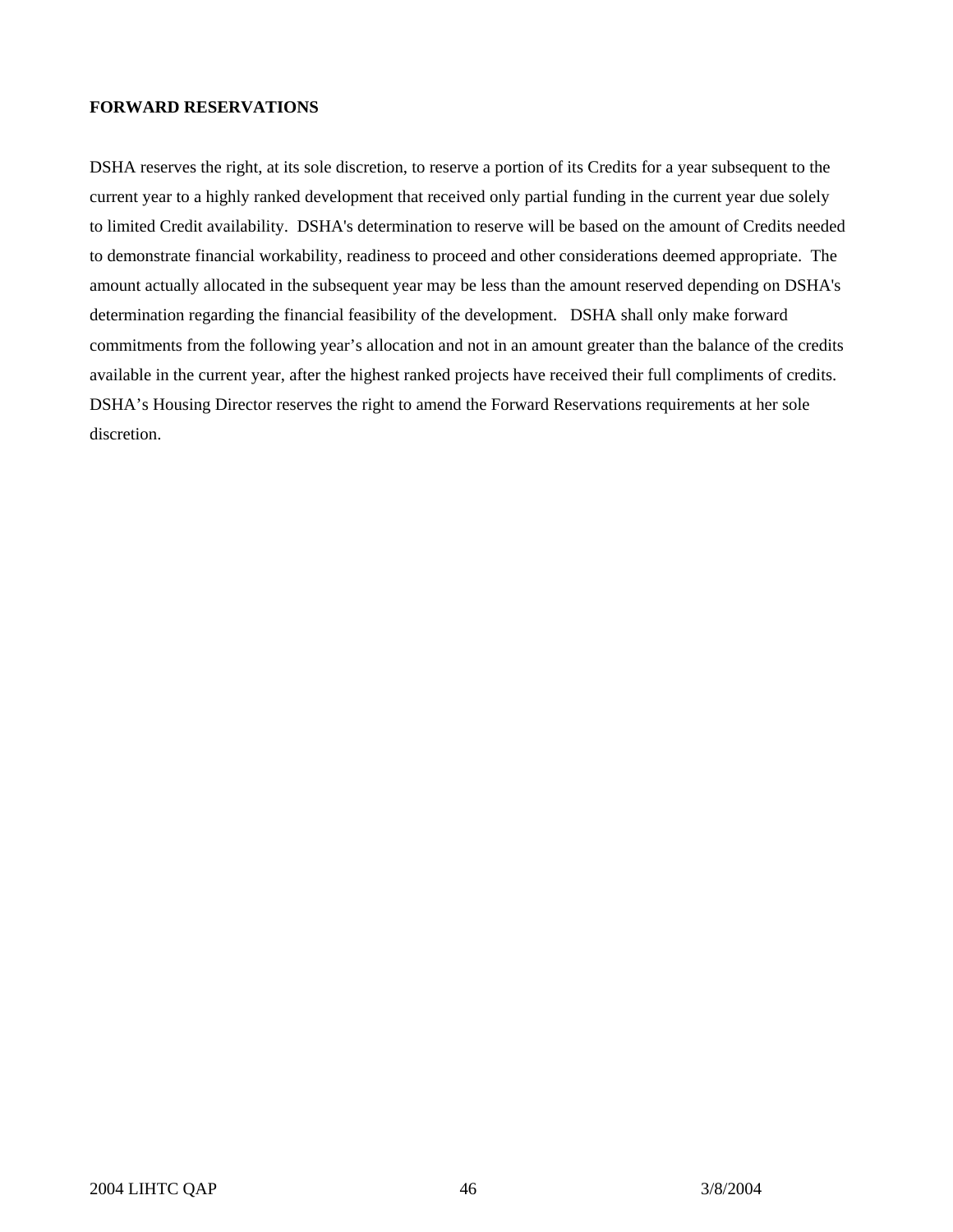#### **PLACED-IN-SERVICE DATE**

All developments receiving a reservation of Credits must be placed in service either by November 1st of the year in which they receive Credits or have incurred more than 10% of eligible development costs by that date to be eligible for an allocation carryover of Credits pursuant to Section  $42(h)(1)(E)$  of the Code. Owners must provide a written certification to DSHA from a certified public accountant that the owner has incurred by the close of the calendar year of the allocation, expenditures for more than 10% of the reasonably expected basis of the development. Developments not adhering to this procedure or not meeting the above criteria will be subject to having their Credit reservation revoked.

To qualify for an Allocation Carryover Agreement, owners must provide proof of ownership of the property by certifying in writing, under penalty of perjury, that they own the property and attach either a copy of the recorded deed or the owner's title insurance policy. If a copy of the recorded deed is not available in time, the owner may provide a copy of the settlement statement evidencing purchase of the site(s) along with a copy of the executed deed(s) and recorder's receipt.

At the time the Allocation Carryover Agreement is executed, the owner must elect whether the pursuant to Section  $42(b)(2)(A)(ii)(I)$  of the Code, to fix the applicable Credit percentage for each building in the development as the percentage prescribed by the Secretary of the Treasury for the month of the Carryover Agreement. The owner may request that DSHA assign portions of the allocation to individual buildings upon execution of the Agreement or request that DSHA assign portions of the allocation to specific buildings within the development no later than the close of the calendar year in which the buildings are placed in service.

#### **Non-Compliance with Placed-In-Service Date-Forward Reservations**

- 1. DSHA, within its sole discretion, reserves the right, based upon written documentation submitted by the sponsor, to make a determination that the failure to place a development in service is due to circumstances beyond the sponsor's control.
- 2. Such written documentation must:
	- a) Be submitted in writing within thirty (30) days of such sponsor's knowledge of the delay, via certified mail to: DSHA, 18 The Green, Dover, DE 19901; and
	- b) State the name of the development, the name of the sponsor, and the deadline pursuant to the Code for placing the development in service; and
	- c) Provide an explanation, supported by appropriate evidence, of (i) the due diligence performed by the sponsor in attempting to meet the deadline, (ii) the specific circumstances causing the delay, (iii) the attempted remedial measures taken by the sponsor in order to mitigate the delay, and (iv) any other pertinent information.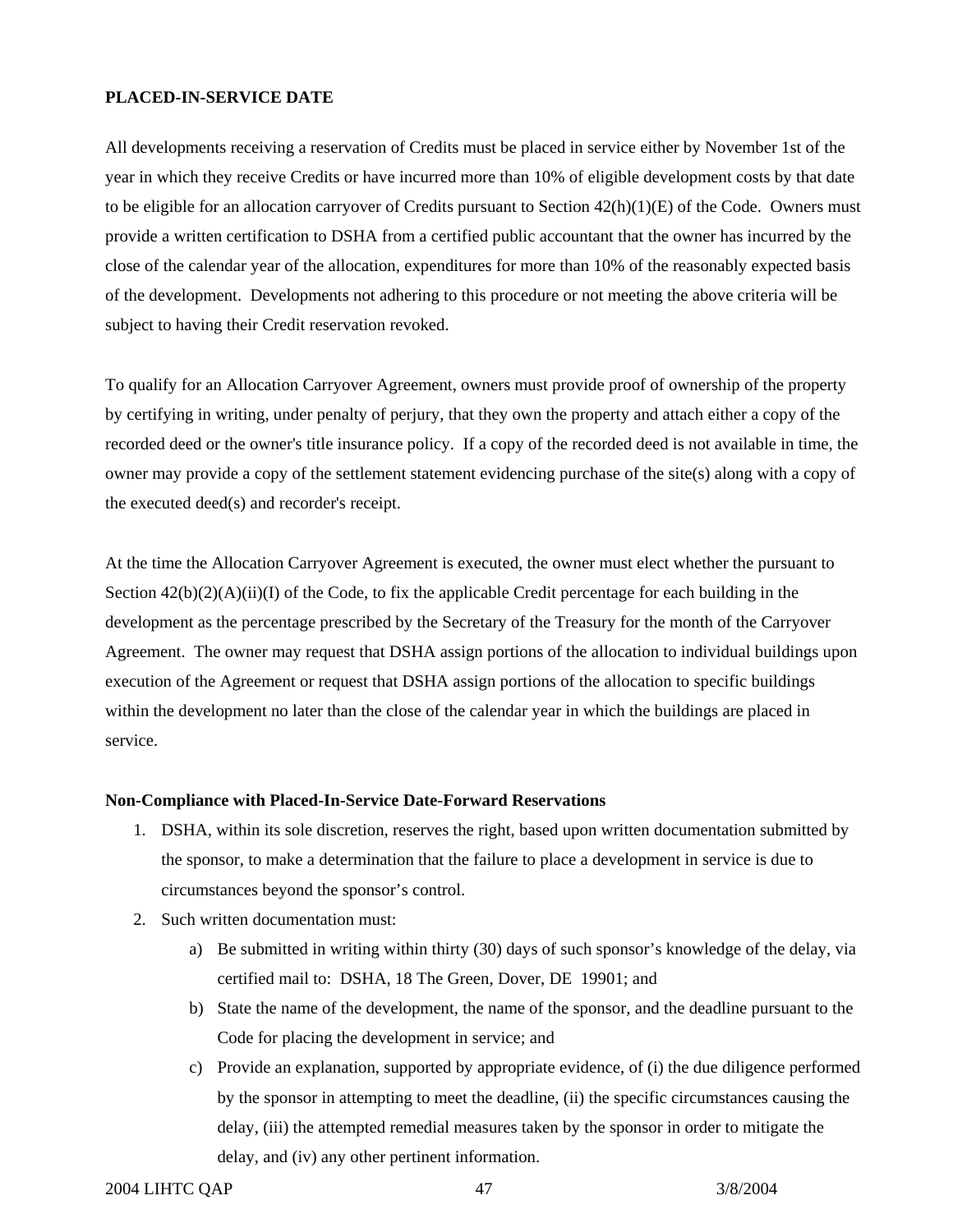- 3. Notwithstanding any other restrictions in the "Forward Reservations" section, or other sections of the QAP, upon such determination by DSHA that the circumstances, are in fact, beyond the sponsor's control, DSHA may allow the development, having previously been evaluated, reserved and/or allocated credits (but being unable to be placed in service within the applicable time limit), to return such credits without penalty imposed by DSHA and to be given a forward reservation in the allocation of the same amount of credits (as those returned to DSHA) within the next two calendar years after the return of the credits.
- 4. Any such priority will be conditioned upon:
	- a) A determination by DSHA that the development continues to be desirable in terms of meeting affordable housing needs;
	- b) The sponsor's early return of any previously allocated credits; and
	- c) Such other terms as are deemed appropriate under the circumstances by DSHA in its sole discretion.
- 5. Anything in the preceding section on Forward Reservations to the contrary notwithstanding, DSHA shall be authorized to make forward reservations of tax credit authority in order to encourage the sponsors of any such developments to return the credits within the year that it is determined that the sponsor will not be able to place the development in service, while awaiting the allocation from the next year.
- 6. The return of credits pursuant to this subsection will only be allowed one time and the development and sponsor must comply with the current Qualified Allocation Plan (QAP) in place at the time of reapplication.

**Extended Use Agreement -** All applicants must agree to a minimum thirty-year low-income housing commitment for the development. The extended use agreement must reflect any additional compliance period committed to at time of application. The Declaration of Restrictive Covenants must be signed, recorded and returned to DSHA before the carryover allocation is awarded or the development is placed in service.

Also at such time, the Owner will need to determine if it will elect to fix the applicable Credit percentage for each building in the development as the percentage(s) prescribed by the Secretary of the Treasury for the month the Carryover Allocation Agreement is executed or, alternatively, use the applicable percentage for the month in which the particular building is placed in service.

DSHA reserves the right to require certain conditions to be met before making the final Credit allocation. These requirements will be itemized in the Reservation Letter. Should any of the requirements listed in this document not be met or the characteristics of the development be changed or modified at any time after receiving the Carryover Allocation Agreement, the owner agrees DSHA shall have the right to cancel the Credit allocation and the owner shall acknowledge the return in full the Credit allocation to DSHA.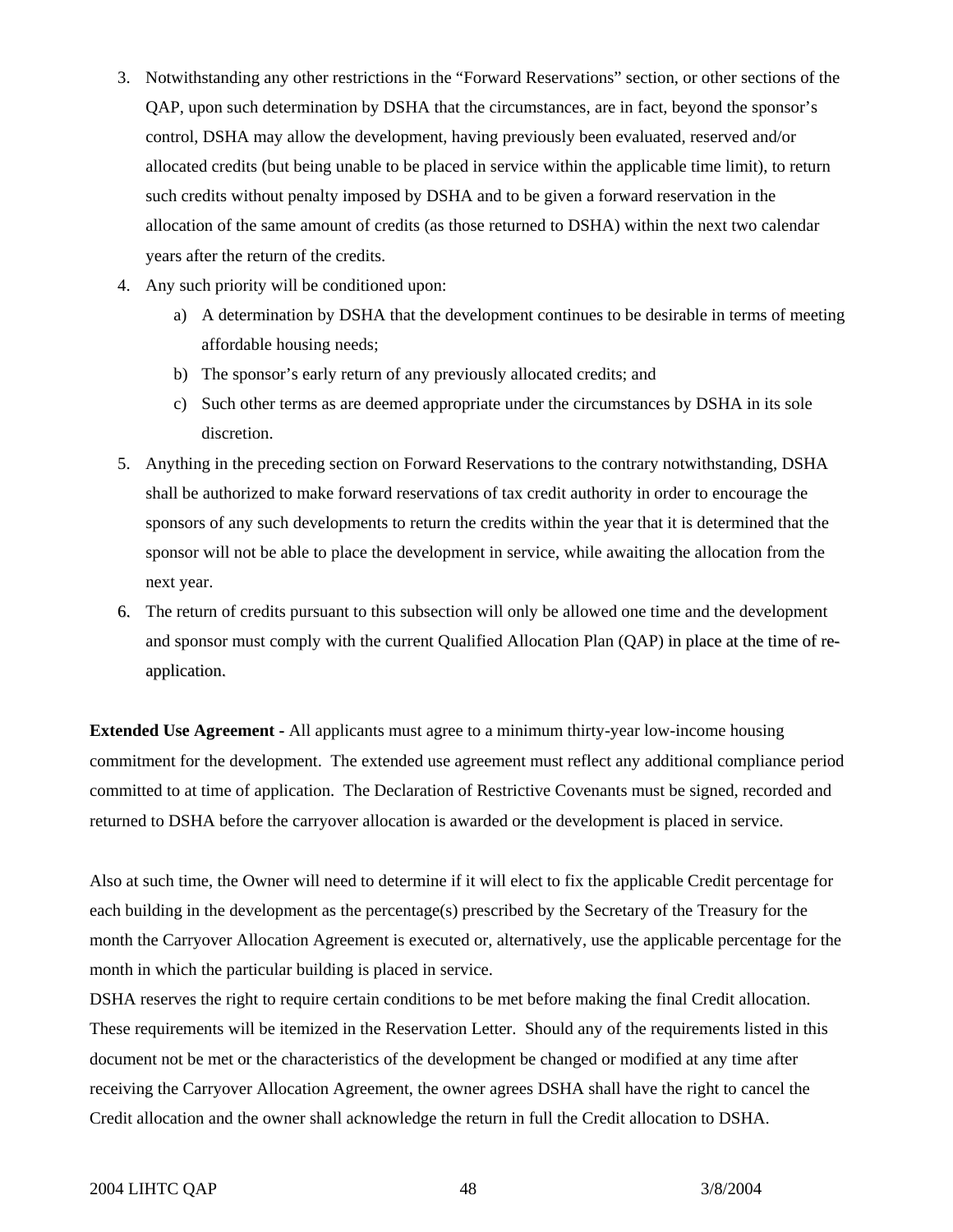DSHA is not making any representation or warranty that the amount of Credit allocated is sufficient to make a development feasible or viable or that the development has complied or will comply with any particular requirement of the IRC.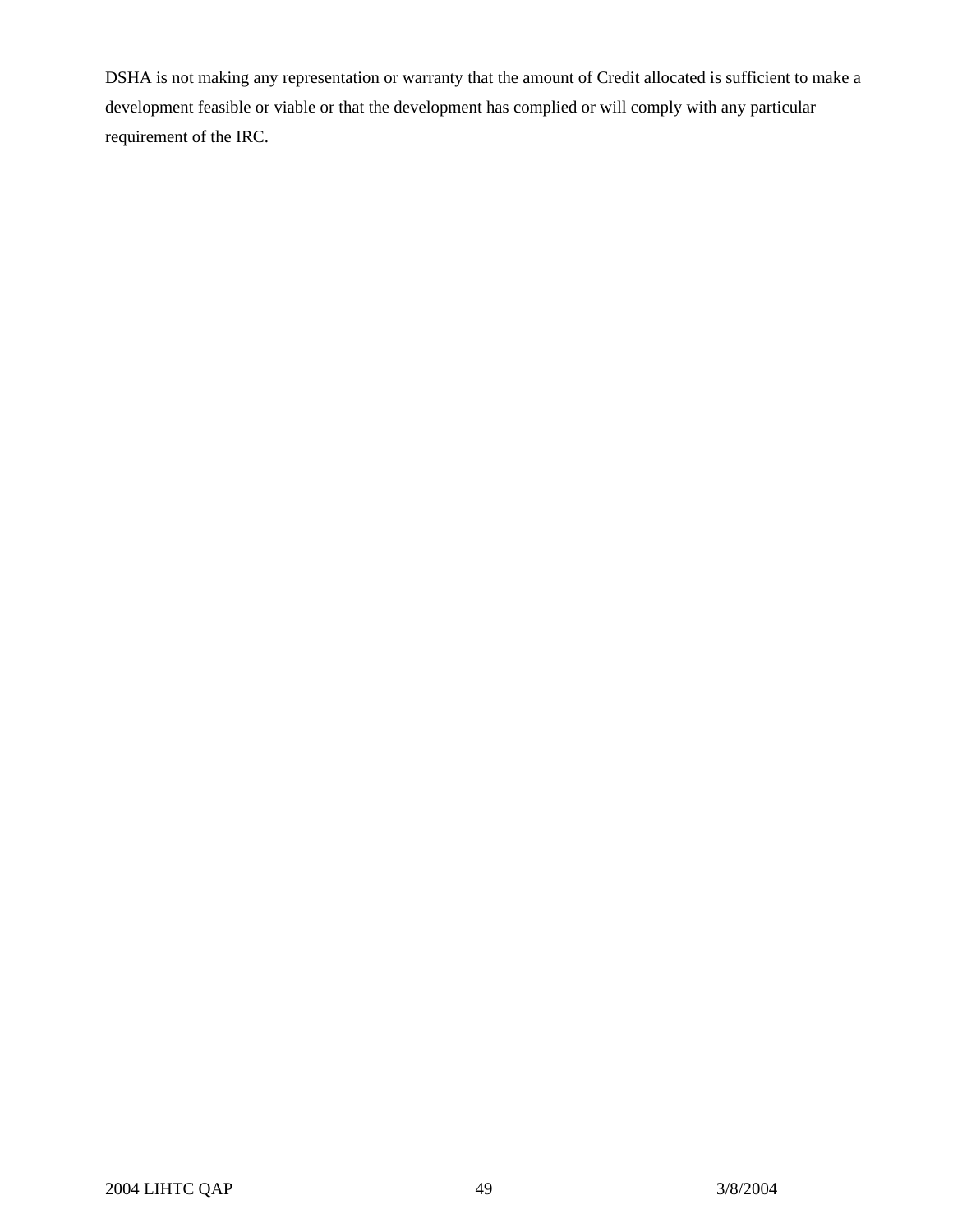#### **COMPLIANCE MONITORING PROCEDURE**

DSHA has implemented monitoring regulations for the LIHTC program as required by the IRS. DSHA will monitor all LIHTC projects for compliance with 1) minimum low-income set aside requirements, 2) rent limitations, 3) tenant income requirements, 4) record keeping requirements, and 5) annual project certification requirements.

DSHA will perform annual on-site inspections of at least twenty percent (20%) of all LIHTC developments, including RHS Section 515 and tax-exempt bond financed properties.

DSHA will conduct on-site inspections of all the buildings in the development by the end of the second calendar year following the year the last building in the development is placed in service and, for at least 20% of the development's low-income housing units, inspect the low-income certification, the documentation the owner has received to support that certification, and the rent record for the tenants in those units.

In addition, at least once every three years, DSHA will conduct on-site inspections of all the buildings in each low-income housing developments and, for at least 20% of the development's low-income units, inspect the units, the low-income certifications, the documentation the owner has received to support the certifications, and the rent record for the tenants in those units. DSHA will determine which low-income housing developments will be reviewed in a particular year and which tenants' records are to be inspected.

DSHA will request an owner of a low-income housing development not selected for the review procedure in a particular year to submit to DSHA for compliance review and annual compliance report, which will include but is not limited to, copies of the annual income certifications, the documentation such owner has received to support those certifications and the rent record for each low-income tenant of the low-income units in their development.

All low-income housing developments may be subject to review at any time during the compliance period.

DSHA has the right to perform an on-site inspection of any low-income housing development through the end of the compliance period of the development. Each owner of a development receiving credits must permit the performance of DSHA inspections. The owner of a low-income housing development should notify DSHA when the development is placed in service. DSHA reserves the right to inspect the property prior to issuing IRS Form 8609 to verify that the development conforms to the representations made in the Application.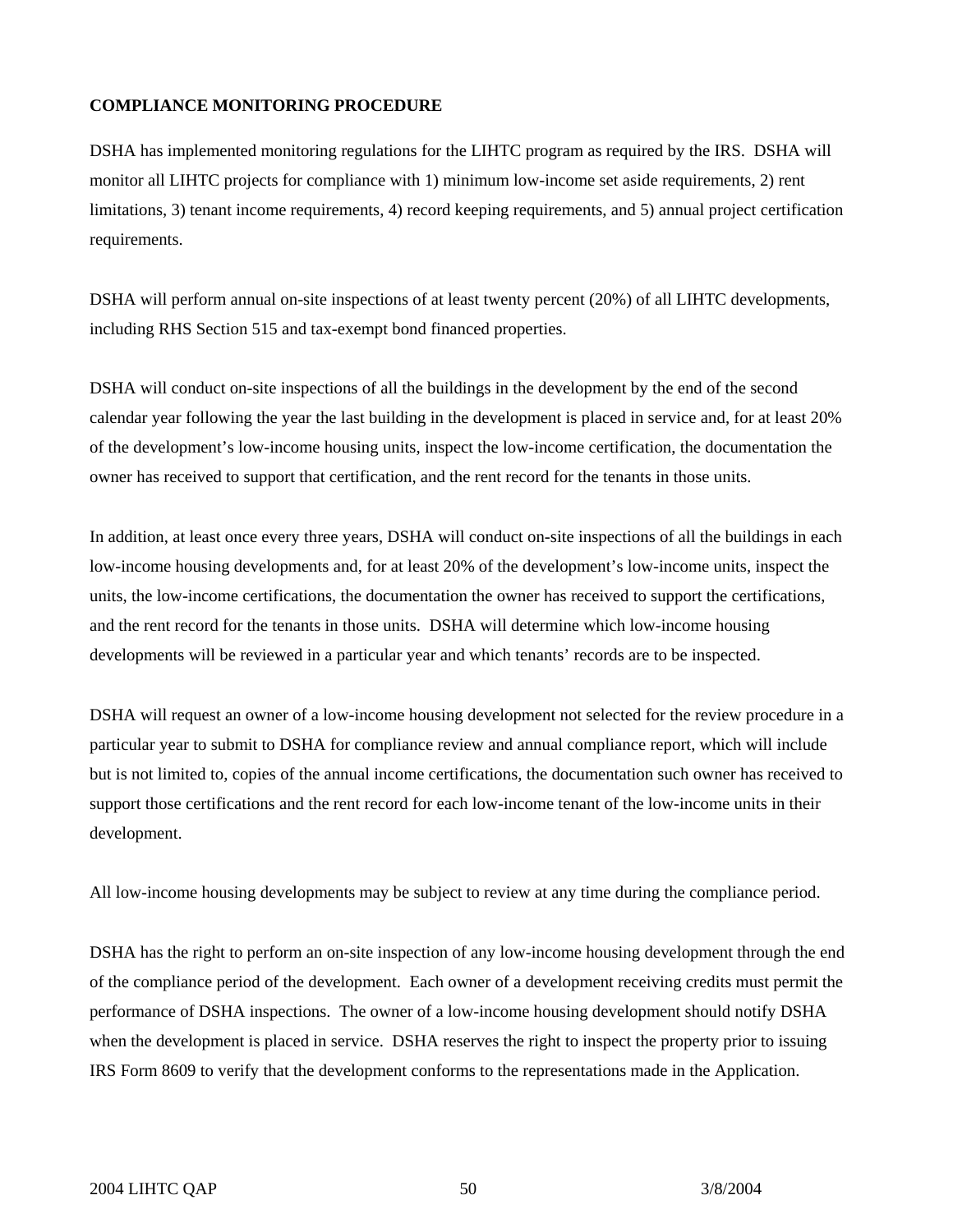These regulations are effective as of January 1, 1992, however, if DSHA becomes aware of noncompliance that occurred before that date, DSHA is required to notify the IRS of noncompliance. These regulations are subject to change at any time to comply with Federal regulations.

# Minimum Low Income Set Aside

The minimum criteria for low-income set-asides are as follows:

- A) Twenty percent (20%) of the residential units in a project shall be both rent-restricted and occupied by individuals whose income is fifty percent (50%) or less of the area median gross income, or
- B) Forty percent (40%) of the residential units in a project shall be both rent-restricted and occupied by individuals whose income is sixty percent (60%) or less of the area median gross income.

The owner may select either (A) or (B) as a minimum set-aside or a greater percentage, up to one hundred percent. The election is made at the time of application and must be maintained throughout the compliance and extended use periods.

# **For properties that receive HOME funds, at least forty percent (40%) of the units in a building must be occupied by households at or below fifty percent (50%) of the median income limit.**

#### Rent Limitations

LIHTC units are rent-restricted. The maximum rent that can be charged for a low-income unit cannot exceed thirty percent (30%) of the imputed income limitation applicable to such unit (See - Rent Limits By Number of Bedrooms chart).

#### Income Requirement

The maximum income requirement is fifty percent (50%) or less of the county gross median income based on family size or sixty percent (60%) or less of the county gross median income based on family size. The owner elects the income limit percentage to be used at the time of application. The allowable incomes based on family size can be found in the Income Limits chart. The owner must keep on file verification of the tenant's income.

The owner must retain on file DSHA's Annual Tenant Income Certification Form, documentation/ verification to support all income sources, and a copy of the lease for each unit of the project. The form includes the following information:

- a) Tenant name, social security identification numbers
- b) Family dependents and ages

#### 2004 LIHTC QAP 51 3/8/2004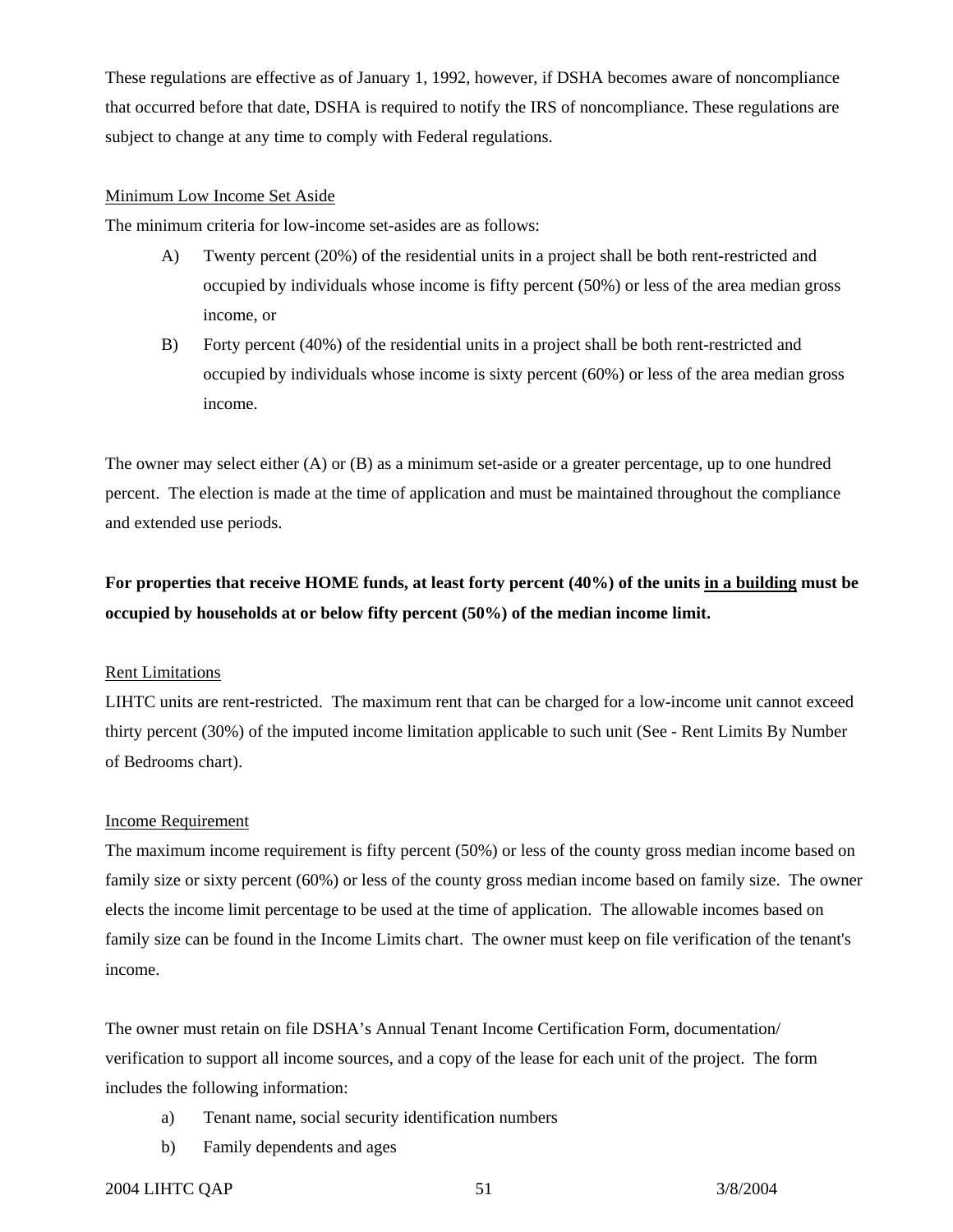- c) Gross income and asset information
- d) Sources of income
- e) Full-time student status

The form must be signed by the tenant and accepted by the owner. By signing this document, the tenant is certifying that the information is true and correct. DSHA reserves the right to request this information at any time throughout the compliance or extended use period, whichever is longer. Please see DSHA's Compliance Monitoring Manual for proper documentation and certification procedures.

#### Record keeping Requirements

As required by the IRS, all LIHTC projects must maintain and have available for inspection the following information on each building in the project for each year in the compliance period:

- a) The total number of residential rental units in the building (including the number of bedrooms and the size, in square feet, of each residential rental unit);
- b) The percentage of residential rental units in the building that are low-income units;
- c) The rent charged on each residential rental unit in the building (including the source and amount of any utility allowance calculations);
- d) The low-income unit vacancies in the building(s) and information that shows when and to whom the next available unit(s) was rented;
- e) The number of occupants in each low-income unit;
- f) The annual income certification of each low-income tenant per unit;
- g) Documentation to support each low-income tenant's income certification;
- h) The eligible basis and qualified basis of the building(s) at the end of the first year of the Credit period, IRS Form #8609 and all attachments;
- i) A list of all tenants of the building(s) at initial rent-up which includes the following: name of occupant, number of persons, and annual income;
- j) The character and use of the non-residential portion(s) of the building included in the building's eligible basis under Section  $42(d)$  (e.g., tenant facilities that are available on a comparable basis to all tenants and for which no separate fee is charged for use of the facilities, or facilities reasonably required by the project).
- k) Documentation that the owner has not refused to lease a unit in the project to an applicant because the applicant holds a voucher or certificate of eligibility under Section 8 of the United States Housing Act of 1937;
- l) Documentation that the buildings and low-income units in the project were suitable for occupancy, taking into account local health, safety, and building codes (or other habitability standards), and the State or local government unit responsible for making local health, safety, or building code inspections did not issue a violation report for any building or low-income unit in the project. If a violation report or notice was issued by the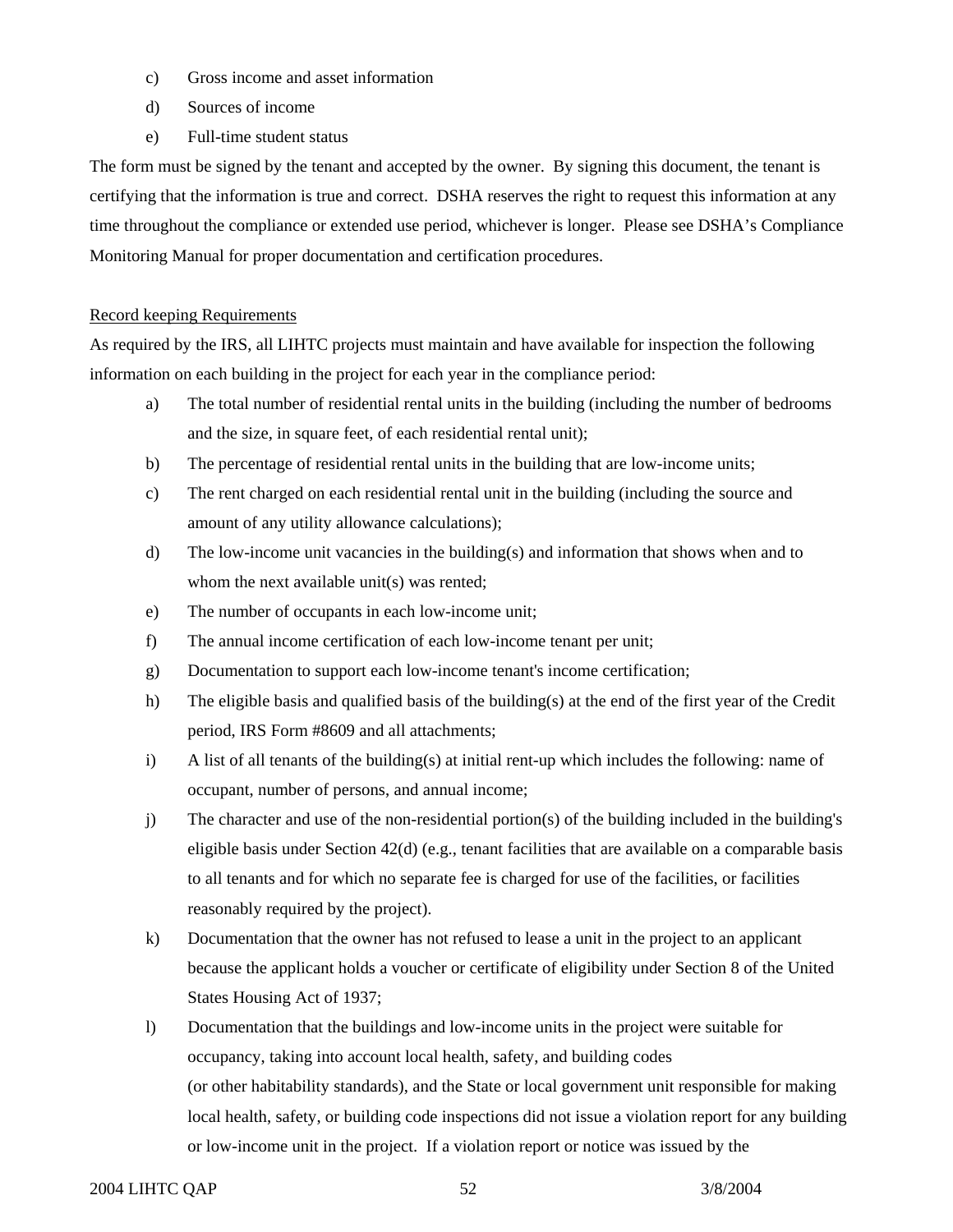governmental unit, the owner must attach a statement summarizing the violation report or notice to the annual certification submitted to DSHA. In addition, the owner must state whether the violation has been corrected;

m) No findings of discrimination under the Fair Housing Act, U.S.C. 3601-3619, occurred for the project. A finding of discrimination includes an adverse final decision by the Secretary of Housing and Urban Development, 24 CFR 180.680, an adverse final decision by a substantially equivalent state or local fair housing agency, 42 U.S.C 3616(a)(1), or an adverse judgment from a federal court.

The records (listed above) for the first year of the Credit period must be retained for at least 6 years beyond the due date (with extensions) for filing the federal income tax return for the last year of the compliance period of the building. The records for each year thereafter must be retained for at least 6 years after the due date (with extensions) for filing of the federal income tax return for that year.

#### Annual Project Certification and Review

The owner must annually certify to DSHA that, for the preceding 12-month period, the project has achieved the following requirements:

- a) The project met the required minimum set-aside or any higher set aside elected by the owner;
- b) There was no change in the applicable fraction (as defined in Section  $42(c)(1)(B)$ ) of any building in the project or that there was a change, and a description of the change;
- c) The owner has received an annual income certification from each low-income tenant and documentation to support that certification;
- d) Each low-income unit in the project was rent-restricted under Section  $42(g)(2)$ ;
- e) All units in the project were for use by the general public and used on a non-transient basis (except for transitional housing for the homeless, provided under Section  $42(i)(3)(B(iii))$ ;
- f) Each building in the project was suitable for occupancy, taking into account local health, safety, and building codes (or other habitability standards), and the state or local government unit responsible for making building code inspections did not issue a report of violation for any building or low income unit in the project.
- g) There was no change in the eligible basis (as defined in Section  $42(d)$ ) of any building in the project, or that there was a change, and the nature of the change (e.g. a common area has become commercial space, or a fee is now charged for a tenant facility formerly provided without charge);
- h) All tenant facilities included in the eligible basis under Section 42(d) of any building in the project, such as swimming pools, other recreational facilities, and parking areas, were provided on a comparable basis without charge to all tenants in the building;
- i) If a low-income unit in the project became vacant during the year, reasonable attempts were or are being made to rent that unit or the next available unit of comparable or smaller size to tenants having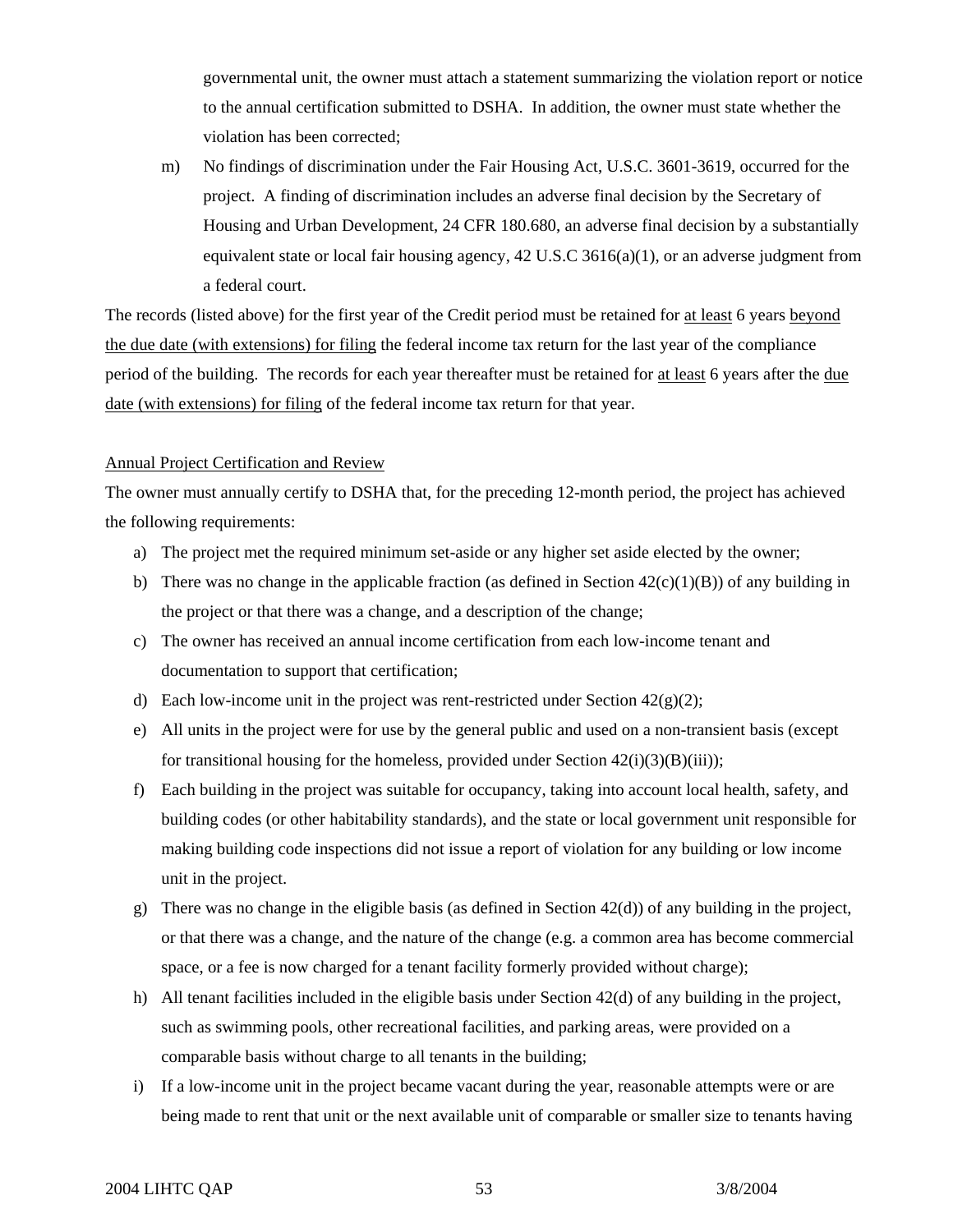a qualifying income before any units in the project were or will be rented to tenants not having a qualifying income;

- j) If the income of tenants of a low-income unit in the project increases above the limit allowed in Section  $42(g)(2)(D)(ii)$ , the next available unit of comparable or smaller size in the project was or will be rented to tenants having a qualifying income.
- k) If a household consists of ALL full-time students, such households met one of the exceptions outlined in Section 42 (i)(3)(D) which prohibits households occupied entirely by full-time students in a low-income tax credit unit;
- l) The owner has not refused to lease a unit in the project to an applicant because the applicant holds a voucher or certificate of eligibility under Section 8 of the United States Housing Act of 1937;
- m) No findings of discrimination under the Fair Housing Act, U.S.C. 3601-3619,occurred for the project. A finding of discrimination includes an adverse final decision by the Secretary of Housing and Urban Development, 24 CFR 180.680, an adverse final decision by a substantially equivalent state or local fair housing agency, 42 U.S.C 3616(a)(1), or an adverse judgment from a federal court; and
- n) An Extended Low-Income Housing Commitment, as described in Section 42(h)(6) was in effect (for buildings subject to Section 7108(c)(1) of the Revenue Reconciliation Act of 1989) (e.g. Declaration of Land Use Restrictive Covenants relating to Low-Income Housing Tax Credits is in effect and was recorded with the Recorder of Deeds in the applicable county);

The owner must certify the above under penalty of perjury. In addition, it is a state crime punishable by fine of up to \$2,300 or up to 1 year in prison or both, to knowingly make any false statements concerning any of the above facts as applicable under the provisions of Title 11, Delaware Code, Section 1233.

The Annual Project Certification form needs to be completed by the owner annually and forwarded to DSHA at 18 The Green, P.O. Box 1401, Dover, Delaware 19901 to the Attention of Cynthia L. Deakyne, by January 15 of each year.

DSHA shall review the Annual Project Certifications submitted as required above for compliance with the requirements of Section 42. In addition, as set forth on page 1 hereof, DSHA shall inspect at least 20% of low-income housing projects annually and shall inspect the low-income certification, the documentation the owner has received to support that certification, and the rent record for each low-income tenant in at least 20% of the low-income units in those projects.

DSHA shall determine which tenants' records are to be inspected or submitted by the owners for review. Furthermore, in connection with the inspection described in the preceding paragraph, the records to be inspected shall be chosen in a manner that will not give owners of low-income housing projects advance notice that their records for a particular year will or will not be inspected. However, DSHA may give an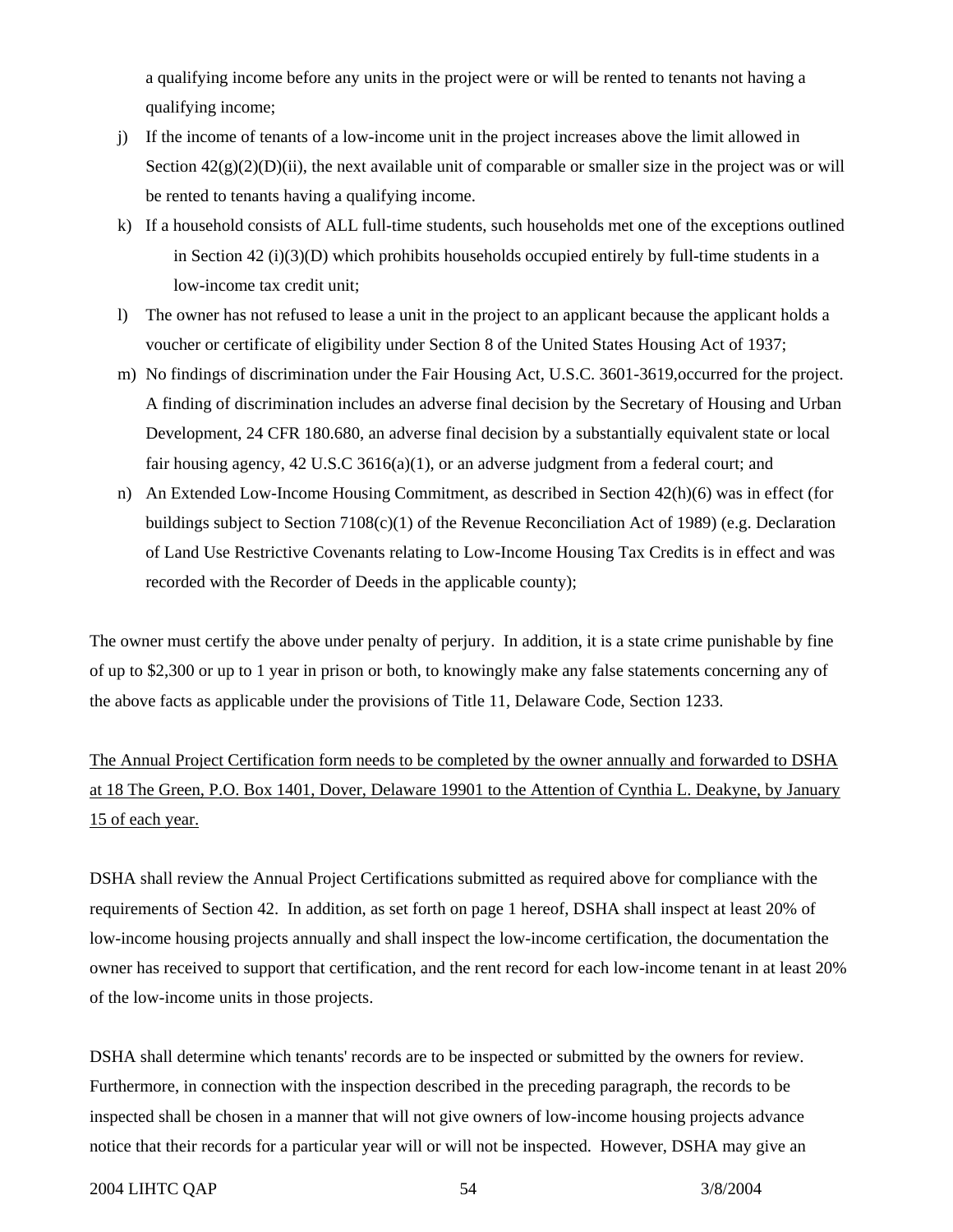owner reasonable notice that an inspection will occur so that the owner may assemble records (for example, 30 days notice of inspection).

The certifications and reviews described in this section shall be made at least annually covering each year of the applicable 15-year compliance period.

#### Annual Site Inspection

DSHA shall have the right to perform an on-site inspection of any low-income housing project through the end of the compliance period or the extended use period, whichever is longer, of the buildings in the project. Through an on-site visit, DSHA will annually perform an inspection of the owner's record-keeping for compliance with 1) minimum low-income set aside requirements, 2) rent limitations, 3) tenant income requirements, 4) record keeping requirements, 5) annual project certification 6) physical inspection of at least 20% of the units reviewed, and 7) all extended use restrictions/agreements. DSHA also reserves the right to perform a general physical inspection of the building(s), if it is deemed necessary. The owner must make available all the information required by DSHA to perform its inspection during normal business hours for the entire compliance period or until the end of the extended use period, whichever is longer.

#### Notice to Owner

DSHA shall provide prompt written notice to the owner of a low-income housing project if DSHA does not receive the Annual Project Certification, or does not receive or is not permitted to inspect the tenant income certifications, supporting documentation, and rent records described above, or discovers by inspection, review, or in some other manner, that the project is not in compliance with the provisions of Section 42.

#### Notice to Internal Revenue Service

DSHA is required to file Form 8823 "Low-Income Housing Credit Agencies Report of Noncompliance" with the IRS no later than 45 days after the end of the correction period specified in the written notice to the owner and no earlier than the end of the correction period (whether or not the noncompliance or failure to certify is corrected.) DSHA must explain the nature of the noncompliance or failure to certify and indicate whether the owner has corrected the situation. Any change in either the applicable fraction or eligible basis that results in a decrease in the qualifying basis is an event of noncompliance.

# Correction Period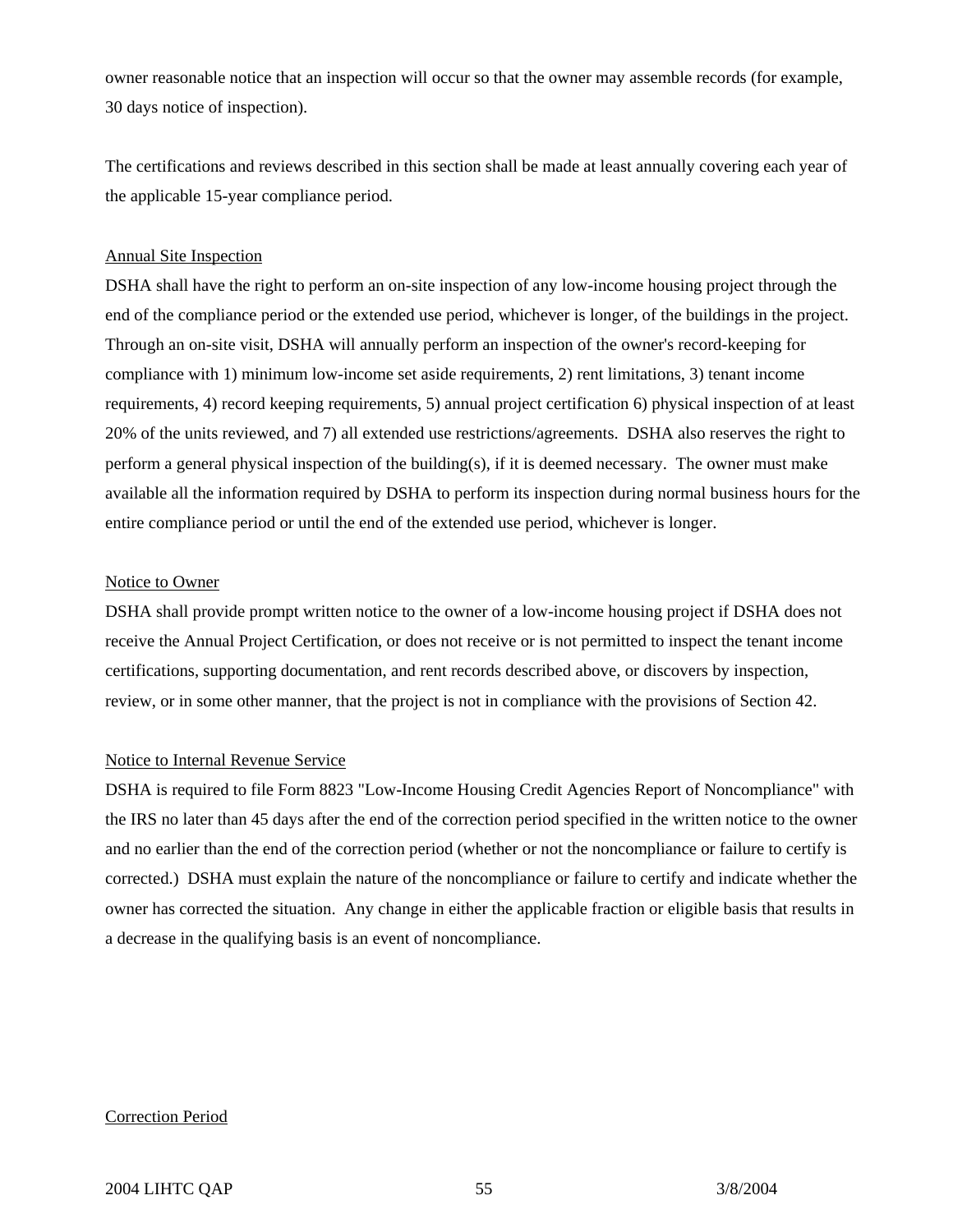Should DSHA find a project to be in noncompliance with Section 42 of the Code, the owner must supply any missing certifications, correct any findings, and bring the project into compliance with the provisions of Section 42 within 60 days of the date of DSHA notification to correct the violation, unless extended by DSHA in writing.

# Compliance Monitoring Fee

DSHA will charge a monitoring fee on Tax Credit eligible units for performing the service of monitoring the LIHTC project. For new projects, DSHA will charge \$500 per unit. This fee must be paid prior to receiving an allocation of Tax Credits; at the issuance of IRS form 8609 or the Carryover Agreement, whichever is issued first. For all projects allocated credits after January 1, 1990 through December 31, 1996, the annual fee will be \$15 per unit and will be due January 15 each year for the remaining years of the compliance period. An annual fee of \$15 per unit fee will also be due as long as DSHA has LIHTC monitoring responsibility (after the initial compliance period has expired) for all properties under the LIHTC program.

# Compliance Monitoring Manual

DSHA has developed a "Compliance Monitoring Manual" to be used as a guide and reference for LIHTC Compliance Monitoring Procedures. Upon reservation of Tax Credits, a copy will be forwarded.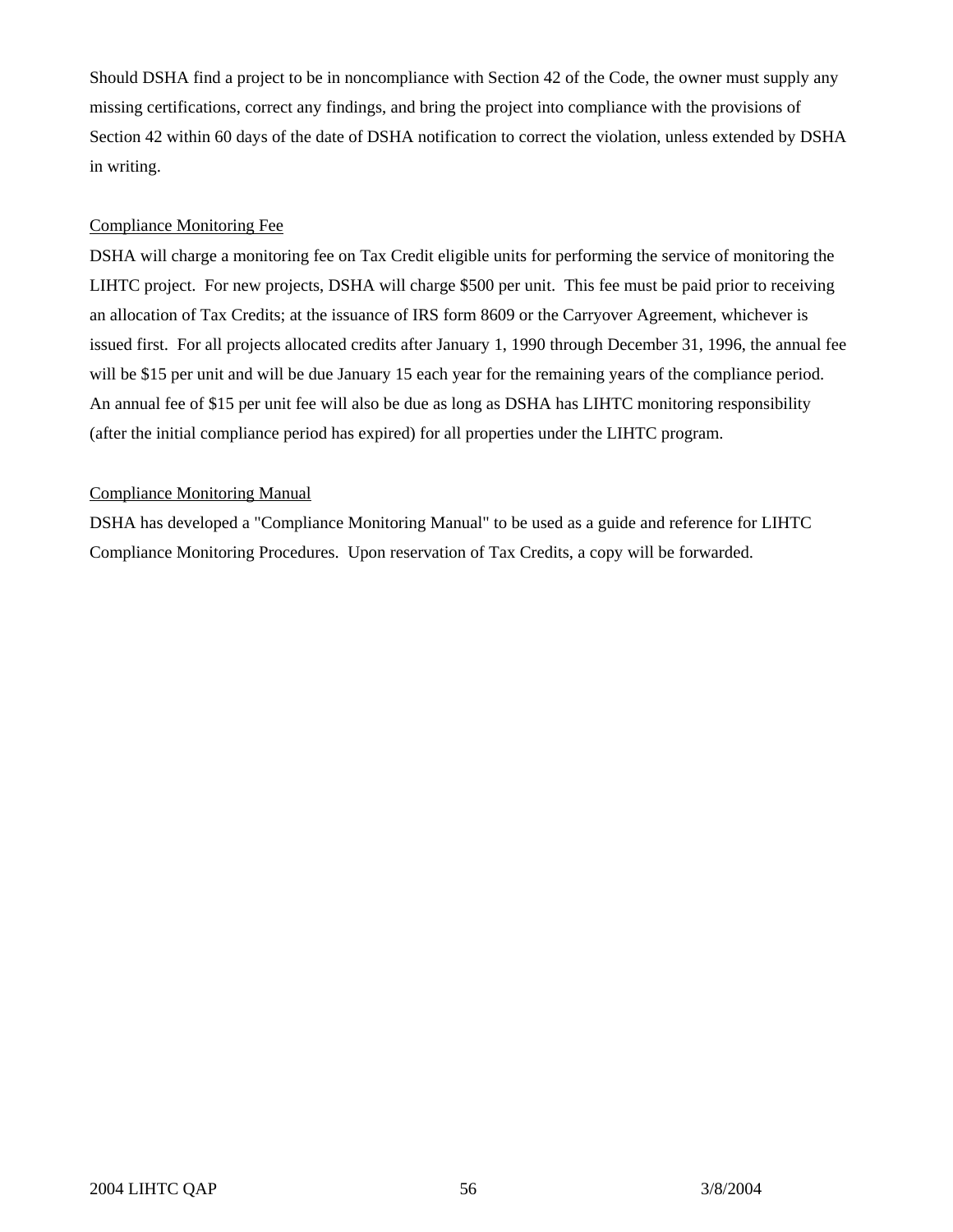# **PROGRAM APPROVAL**

In accordance with Low Income Housing Tax Credit regulations, the allocation plan must be approved by the Governor of the State before Credits can be allocated. Governor Ruth Ann Minner approved the State of Delaware's Low Income Housing Tax Credit Program Allocation Plan on March 31, 2003.

Prior to the approval by the Governor, a notification of the public hearing on the Low Income Housing Tax Credit Program's Allocation Plan was published in The News Journal and the Delaware State News beginning on January 16, 2004. One public hearing was held on February 5, 2004 at Department of Natural Resources and Environmental Control's (DNREC) auditorium at 80 Kings Highway, Dover, DE at 1:00 p.m. Oral and written comments concerning the Qualified Allocation Plan were received and recorded at the hearings. Oral and written comments were accepted until February 5, 2004. A transcript of the hearings is available for review at DSHA's Dover Office.

#### **DISCLAIMER**

The information contained herein is intended to provide guidance to the applicant in terms of the operations of the Qualified Allocation Plan. The information is not intended to be restrictive of DSHA with respect to the operation of the Low Income Housing Tax Credit Program. By submitting an application, the applicant acknowledges and agrees that statements contained in the Plan are subject to change by DSHA to reflect changes in applicable laws, regulations and or to otherwise maintain consistency with other DSHA programs, goals or policies. Any changes to the Plan pursuant to this section will be duly noticed with an opportunity for public comments.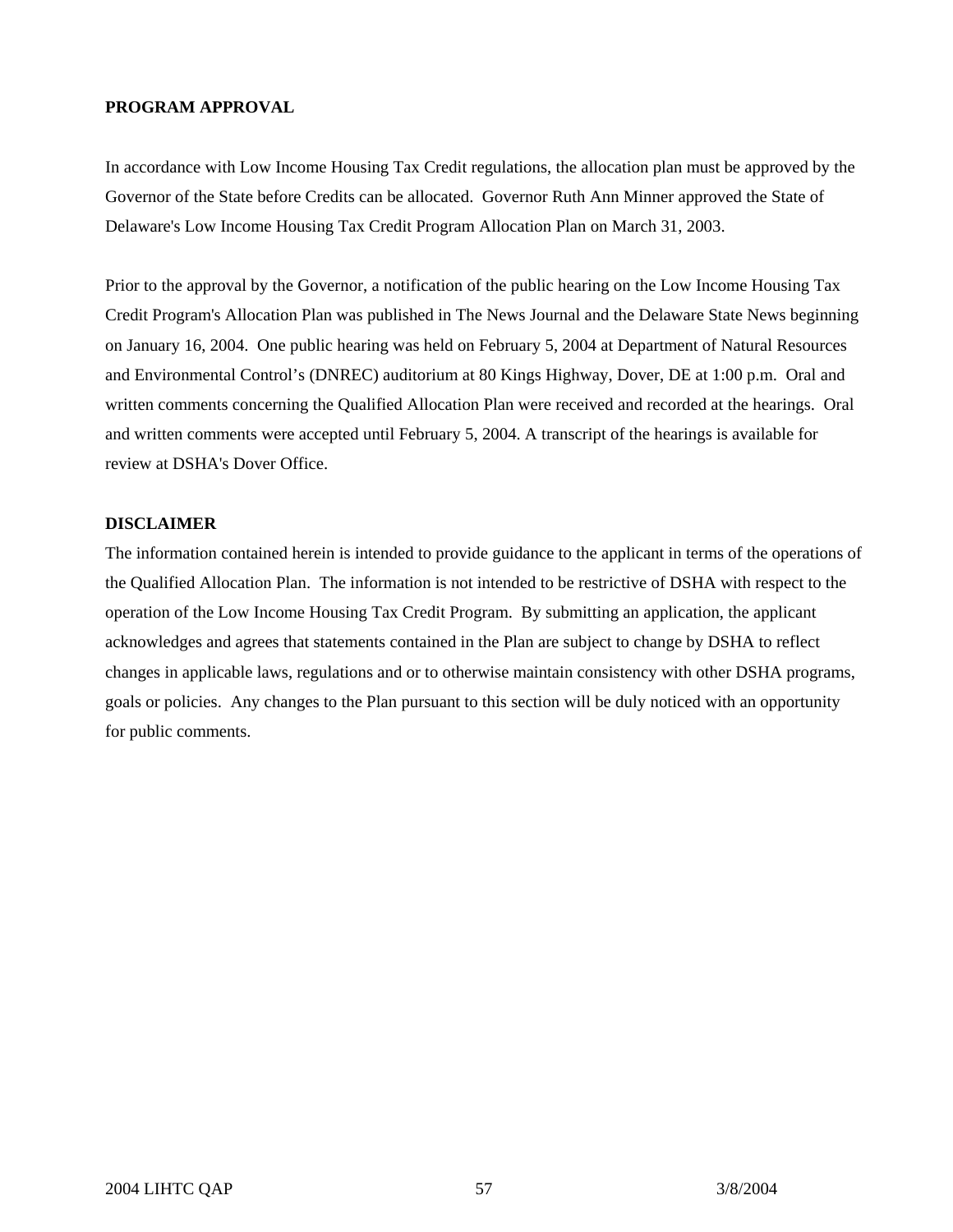# **DSHA POLICY ON CIVIL RIGHTS COMPLIANCE**

The owner/developer/borrower and any of its employees, agents or sub-contractors in doing business with DSHA understands and agrees that it is the total responsibility of the owner to adhere to and comply with all Federal Civil Rights legislation inclusive of the Fair Housing Laws, Section 504 of the Rehabilitation Act of 1973, the Americans With Disabilities Act as well as any State and local civil rights legislation along with any required related codes and fair housing laws. Should DSHA not specify any specific requirements, such as design, it is nonetheless the owner's responsibility to be aware of and comply with all non-discrimination provisions relating to race, color, religion, sex, sexual orientation, handicap, familial status, national origin and any other classes protected in Delaware. The owners' compliance responsibility includes design requirements for construction or rehabilitation, equal opportunity in regard to marketing and tenant selection and reasonable accommodation and modification for those tenants covered under the federal and state fair housing laws.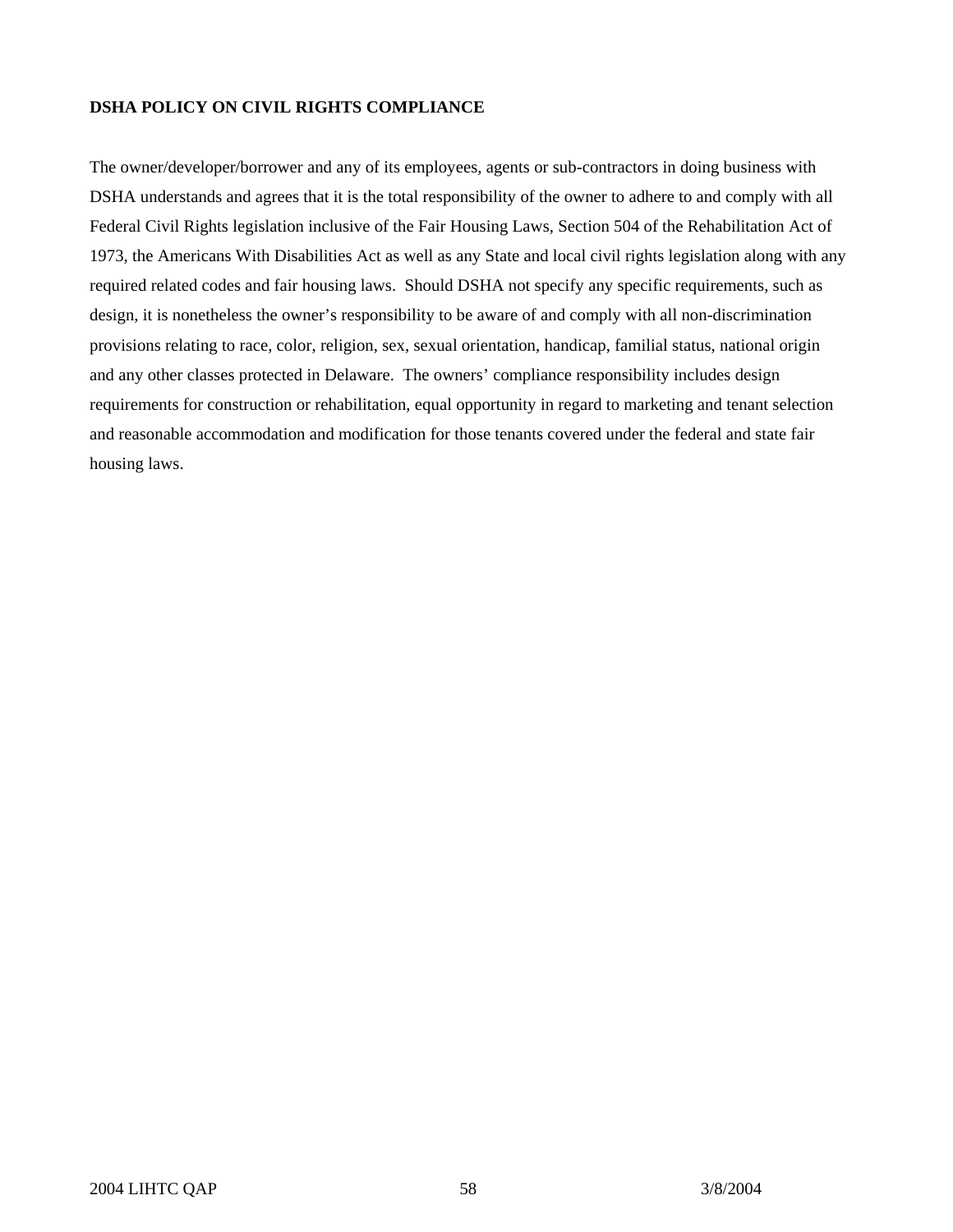#### **VOLUME CAP CREDITS**

#### **Tax-Exempt Bonds – See separate Tax-Exempt Bond Application**

Properties financed with tax-exempt bonds may receive 4% Tax Credits without participating in the annual competitive allocation process described in this Plan. In order to receive tax credits, properties must receive a determination that they satisfy the requirements for the allocation under the Qualified Allocation Plan (QAP) pursuant to the IRS Code Section  $42(m)(1)(D)$ . However, complete applications must be submitted and approved by DSHA before the tax-exempt bonds are sold. DSHA's determination that a property satisfies the requirements of the Plan will be based on the property meeting all of the Threshold Requirements described in the QAP, including the geographic exemptions and exceptions. In addition, an application must score a minimum of fifty (50) points. Finally, the applicant must meet the requirements of Preservation Expiration Housing or Conversion Housing as defined pursuant to the QAP; except that, for the purposes of the 4% Tax credits only, DSHA, upon a showing of good cause by the applicant, may waive a minimal portion of the \$20,000 hard cost requirement for substantial rehabilitation. Such a waiver shall be in the sole discretion of DSHA and shall only be granted upon a showing that the proposed rehabilitation is sufficient in terms of quality and significance, notwithstanding the fact that it does not meet the \$20,000 requirement.

Tax-exempt bond-financed properties must make an application for Tax Credits prior to construction or rehabilitation of the property and will receive Credits on the full amount of their eligible basis only if at least 50% of the development's aggregate basis is financed with tax-exempt bonds. In the event that a tax-exempt bond property is proposed in the same area as competing Tax Credit properties, the market study must provide an acceptable demand analysis.

**Note: Developments proposed to be financed with tax-exempt mortgage revenue bonds (MRB) receiving Private Activity Volume Cap and requesting funding from the Housing Development Fund, must apply to DSHA during DSHA's annual Tax Credit application round for 9% credits. (Please see HDF Supplement for more information).**